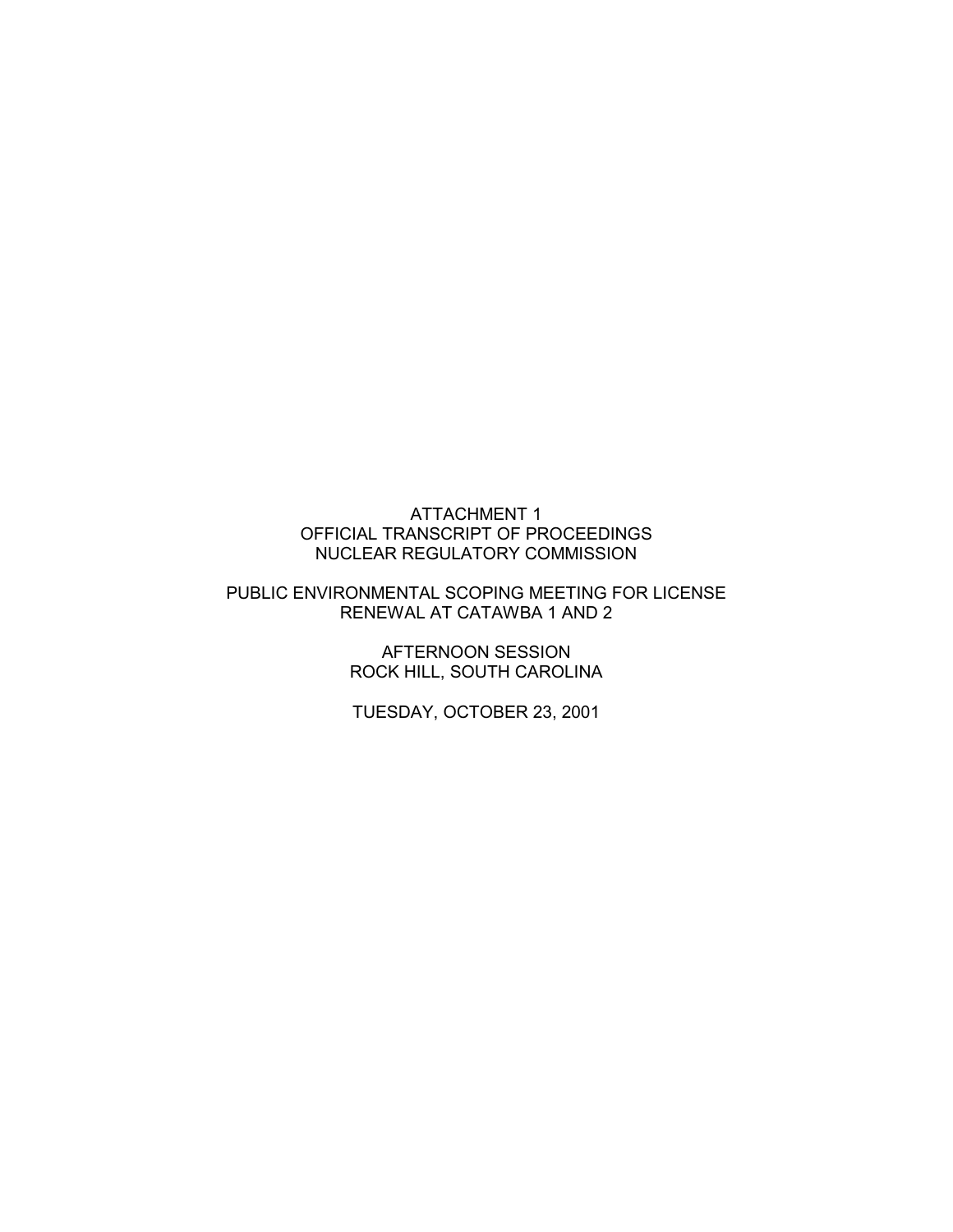## **Official Transcript of Proceedings**

## **NUCLEAR REGULATORY COMMISSION**

| Title:    | <b>Public Environmental Scoping Meeting for</b><br>License Renewal at Catawba 1 and 2<br>Afternoon Session |
|-----------|------------------------------------------------------------------------------------------------------------|
|           | Docket Numbers: 50-413 and 50-414                                                                          |
| Location: | Rock Hill, South Carolina                                                                                  |
| Date:     | Tuesday, October 23, 2001                                                                                  |

Work Order No.: NRC-061 Pages 1-62

**NEAL R. GROSS AND CO., INC. Court Reporters and Transcribers 1323 Rhode Island Avenue, N.W. Washington, D.C. 20005 (202) 234-4433**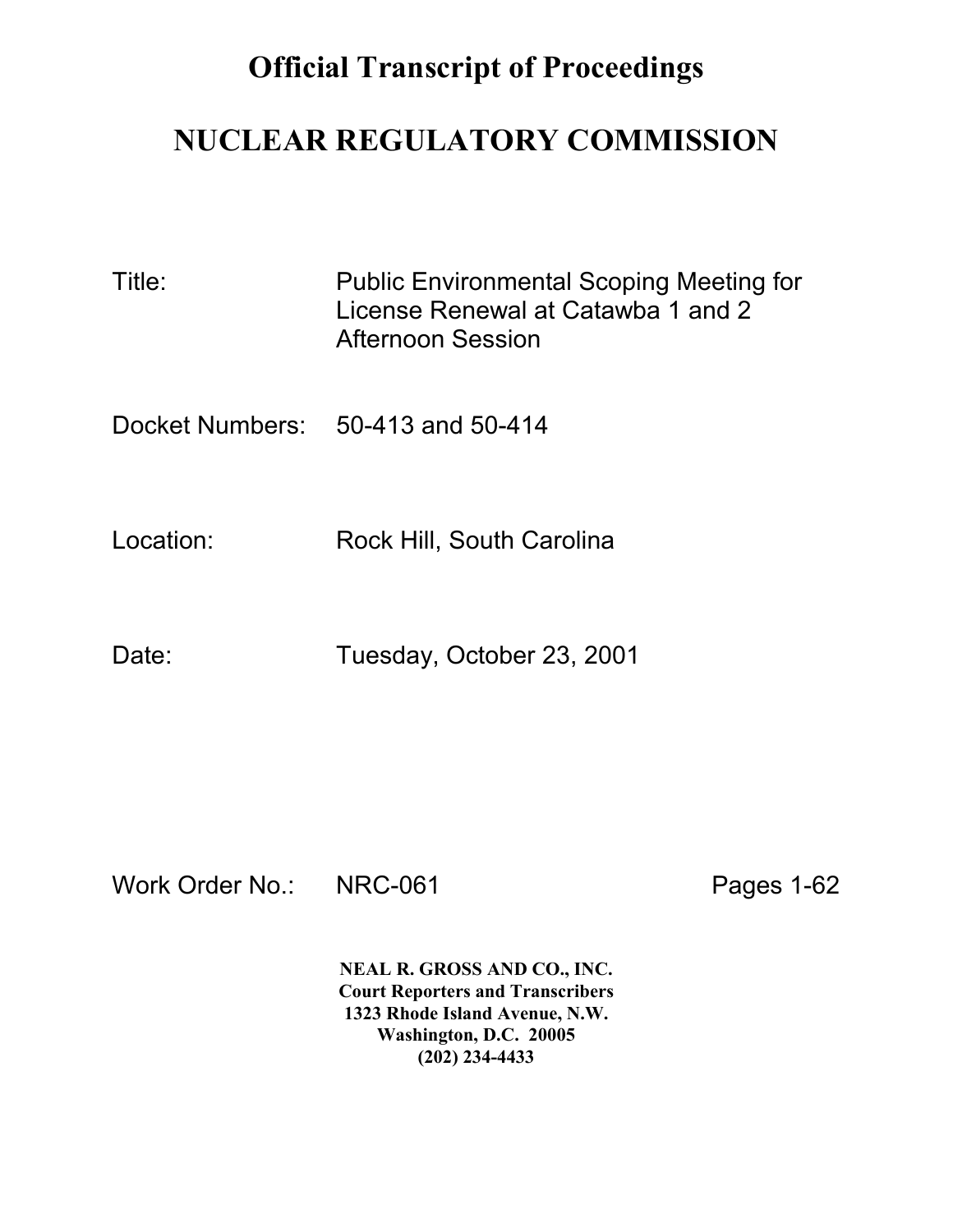|    | $\mathbf 1$                                                               |
|----|---------------------------------------------------------------------------|
| 1  | UNITED STATES OF AMERICA                                                  |
| 2  | NUCLEAR REGULATORY COMMISSION                                             |
| 3  | $+ + + + +$                                                               |
| 4  | PUBLIC ENVIRONMENTAL SCOPING MEETING FOR                                  |
| 5  | LICENSE RENEWAL AT CATAWBA 1 AND 2                                        |
| 6  | + + + + +                                                                 |
| 7  | TUESDAY,                                                                  |
| 8  | <b>OCTOBER 23, 2001</b>                                                   |
| 9  | $+ + + + +$                                                               |
| 10 | ROCK HILL, SOUTH CAROLINA                                                 |
| 11 | $+ + + + +$                                                               |
| 12 | The Public Meeting was held at 1:30 p.m. at Rock Hill City Hall, 155      |
| 13 | Johnston Street, Rock Hill, South Carolina - Mr. Chip Cameron of the NRC, |
| 14 | facilitating.                                                             |
| 15 | PRESENT:                                                                  |
| 16 | <b>FRANCIS X. CAMERON</b>                                                 |
| 17 | <b>RANI FRANOVICH</b>                                                     |
| 18 | <b>JAMES H. WILSON</b>                                                    |
| 19 | <b>DOUG ECHOLS</b>                                                        |
| 20 | <b>VINCE STINE</b>                                                        |
| 21 | <b>MIKE CHANNELL</b>                                                      |
| 22 | <b>GARY PETERSON</b>                                                      |
| 23 | <b>MARGOT ROTT</b>                                                        |
| 24 | <b>DENNIS MERRILL</b>                                                     |
| 25 | <b>MARK FARRIS</b>                                                        |
|    |                                                                           |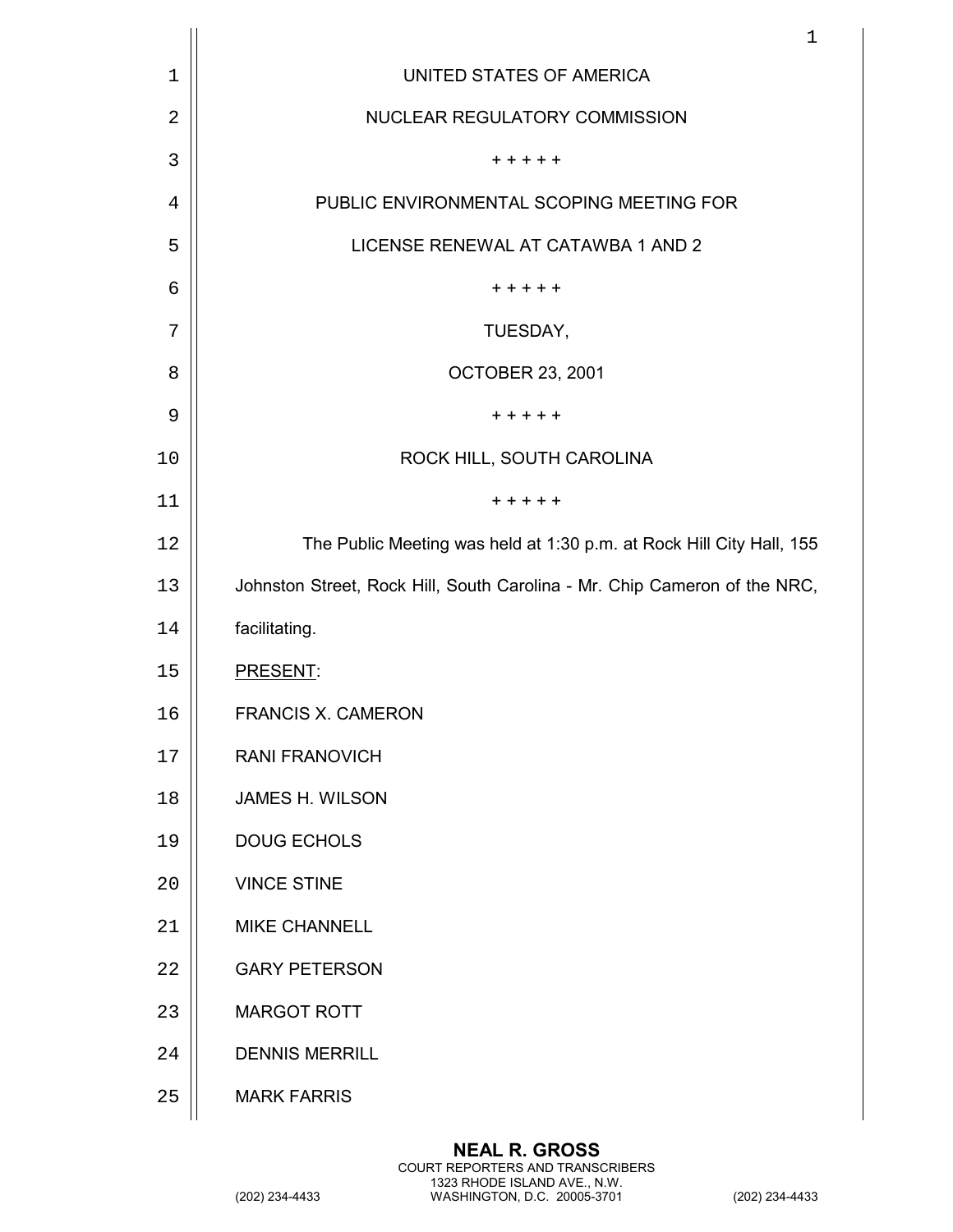| $\mathbf 1$    | PRESENT:(cont)      |
|----------------|---------------------|
| $\sqrt{2}$     | <b>JANET ZELLER</b> |
| $\mathsf{3}$   | STEPHEN TAYLOR      |
| $\overline{4}$ | LOU ZELLER          |
| 5              | JOHN BYRD           |
| $\epsilon$     | <b>TIM MORGAN</b>   |
| 7              | <b>DON MONIAK</b>   |
| 8              | <b>MIKE BUSH</b>    |
| $\mathsf 9$    | <b>ANN BARTON</b>   |
| 10             | <b>NATE BARBER</b>  |
| 11             |                     |
| $1\,2$         |                     |
| 13             |                     |
| 14             |                     |
| $15$           |                     |
| 16             |                     |
| $17\,$         |                     |
| $18\,$         |                     |
| 19             |                     |
| $20$           |                     |
| 21             |                     |
| 22             |                     |
| 23             |                     |
| 24             |                     |
| 25             |                     |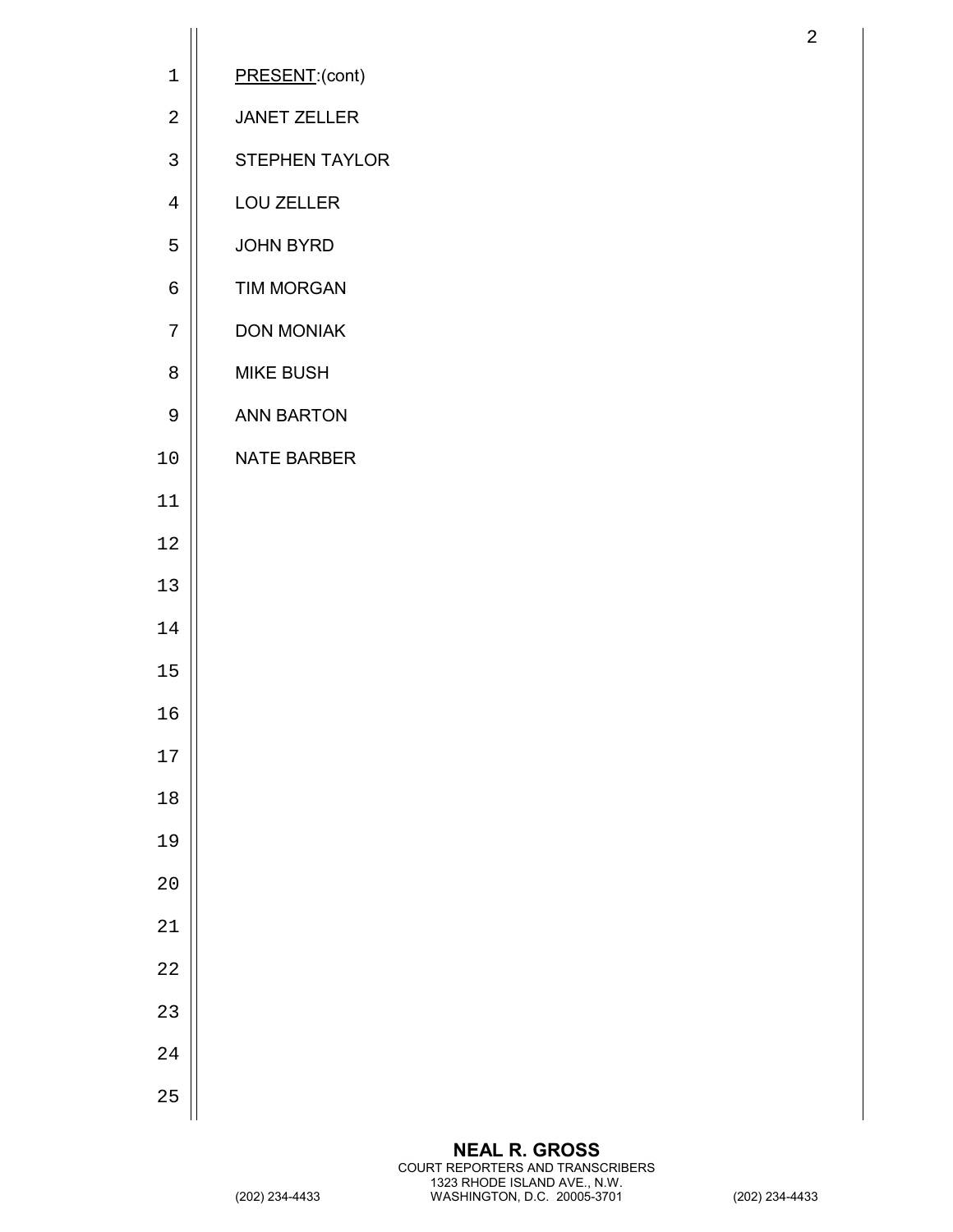|             | 3                                                                                  |
|-------------|------------------------------------------------------------------------------------|
| $\mathbf 1$ | P-R-O-C-E-E-D-I-N-G-S                                                              |
| 2           | (1:32 p.m.)                                                                        |
| 3           | MR. CAMERON: Good afternoon, everyone. I want to welcome all                       |
| 4           | of you to the Nuclear Regulatory Commission's environmental scoping meeting        |
| 5           | on the preparation of an environmental impact statement on Duke Energy             |
| 6           | Corporation's application to renew the operating licenses for the Catawba          |
| 7           | Nuclear Stations.                                                                  |
| 8           | My name is Chip Cameron. I'm the Special Counsel for Public Liaison                |
| 9           | at the NRC, and I'm pleased to serve as your facilitator for today's meeting.      |
| 10          | I wanted to cover three items about the meeting very briefly before we             |
| 11          | get into the substance of today's presentations and discussions. And one, very     |
| 12          | quickly, I'd like to talk about the objectives for today's meetings. Secondly, I'd |
| 13          | like to talk about the format and ground rules for the meeting. And, third, I'd    |
| 14          | just like to give you an agenda overview, so that you know what's going to         |
| 15          | happen, know what to expect at today's meeting.                                    |
| 16          | In terms of objectives, we have two objectives, two major objectives,              |
| 17          | and one is for the NRC to explain the process that it uses for evaluating          |
| 18          | requests for a nuclear plant license renewal, such as the ones that the NRC        |
| 19          | received on the Catawba Nuclear Stations. And, specifically, we want to talk       |
| 20          | about the process that's used to review the environmental impacts of a             |
| 21          | potential license renewal application.                                             |
| 22          | This meeting is called a scoping meeting, and scoping is a term that's             |
| 23          | used in connection with the preparation of an environmental impact statement.      |
| 24          | As many of you know, the environmental impact statement is a guide to the          |
| 25          | Nuclear Regulatory Commission to help them evaluate the license renewal            |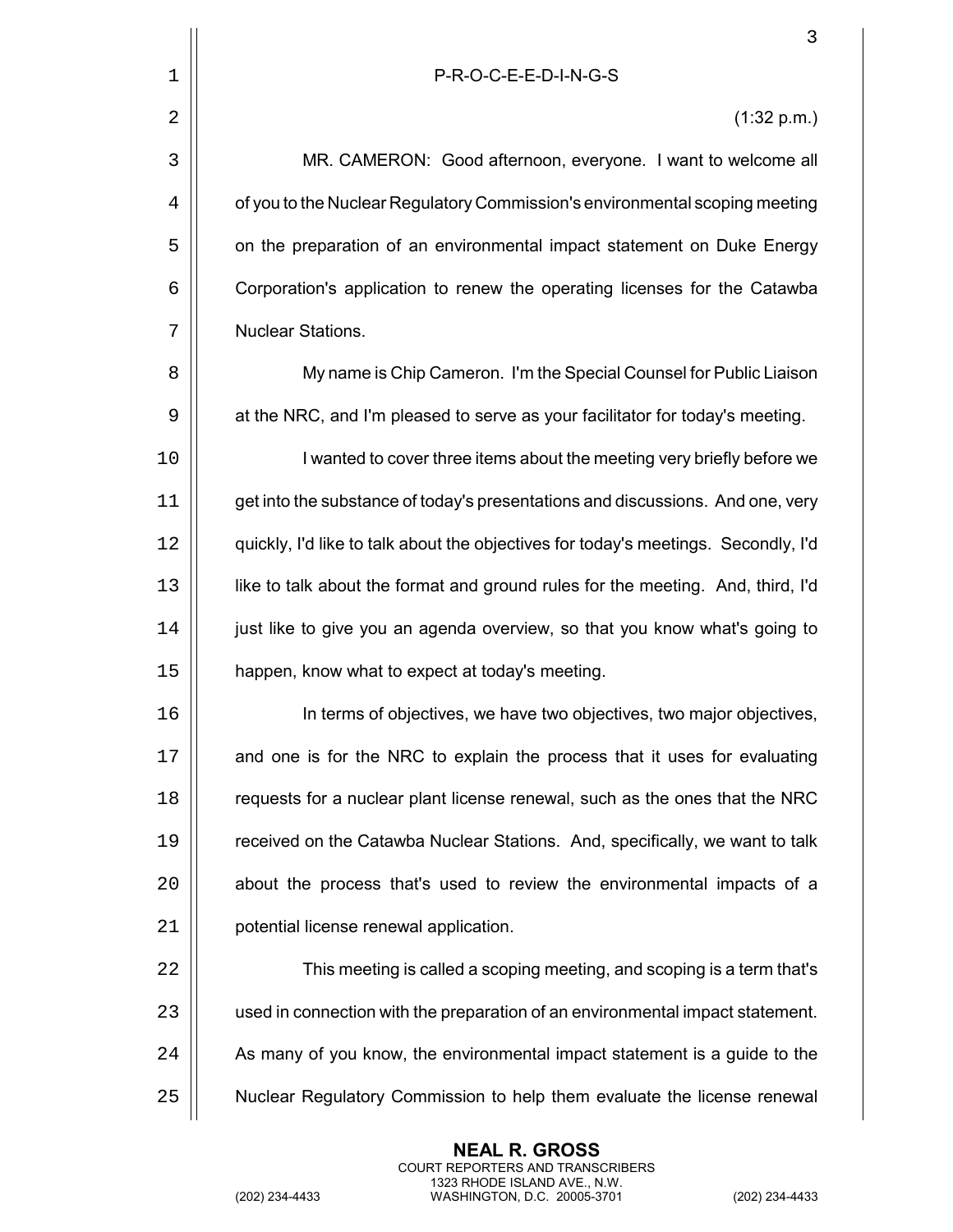$1 \parallel$  application and to help them make a decision on whether the license renewal 2 | application should be granted. And scoping is a process that helps the NRC 3 | in preparing that environmental impact statement, and it helps the NRC to 4 | identify information that should be considered in the environmental impact 5 | statement, information on types of environmental impacts and also on  $6 \mid$  alternatives, potential alternatives to the renewal of the license application.

7 | And that brings us to the second objective for today's meeting, which 8 | is to listen to all of your comments tonight, suggestions, recommendations on 9 | what types of environmental impacts should be examined, what types of 10 information should be considered in the preparation of the environmental 11 impact statement.

 We're also taking written comments on these issues, and the NRC 13 | staff in a few minutes will be telling you how to submit written comments on 14 | these issues. But we wanted to be here today with you in person to listen to you. And it may be that some of the information you hear from today, from  $\vert\vert$  either the NRC or others that are in the audience, that may provide information 17 | on which to base your written comments. But I would emphasize that the **comments that we hear today will be factored into the decisionmaking process**  just as the written comments will be factored into the decisionmaking process. In terms of format for today's meeting, basically, there's two parts to

  $\parallel$  the meeting. The first part is going to consist of two brief presentations by NRC  $\parallel$  speakers. And then after each of those presentations, we're going go out to  $\parallel$  all of you to see if you have any questions on that presentation to make sure  $\parallel$  that you understand what the NRC's responsibilities are.

25 |  $\vert$  6 After we get done with the presentations and the question and answer

**NEAL R. GROSS** COURT REPORTERS AND TRANSCRIBERS 1323 RHODE ISLAND AVE., N.W.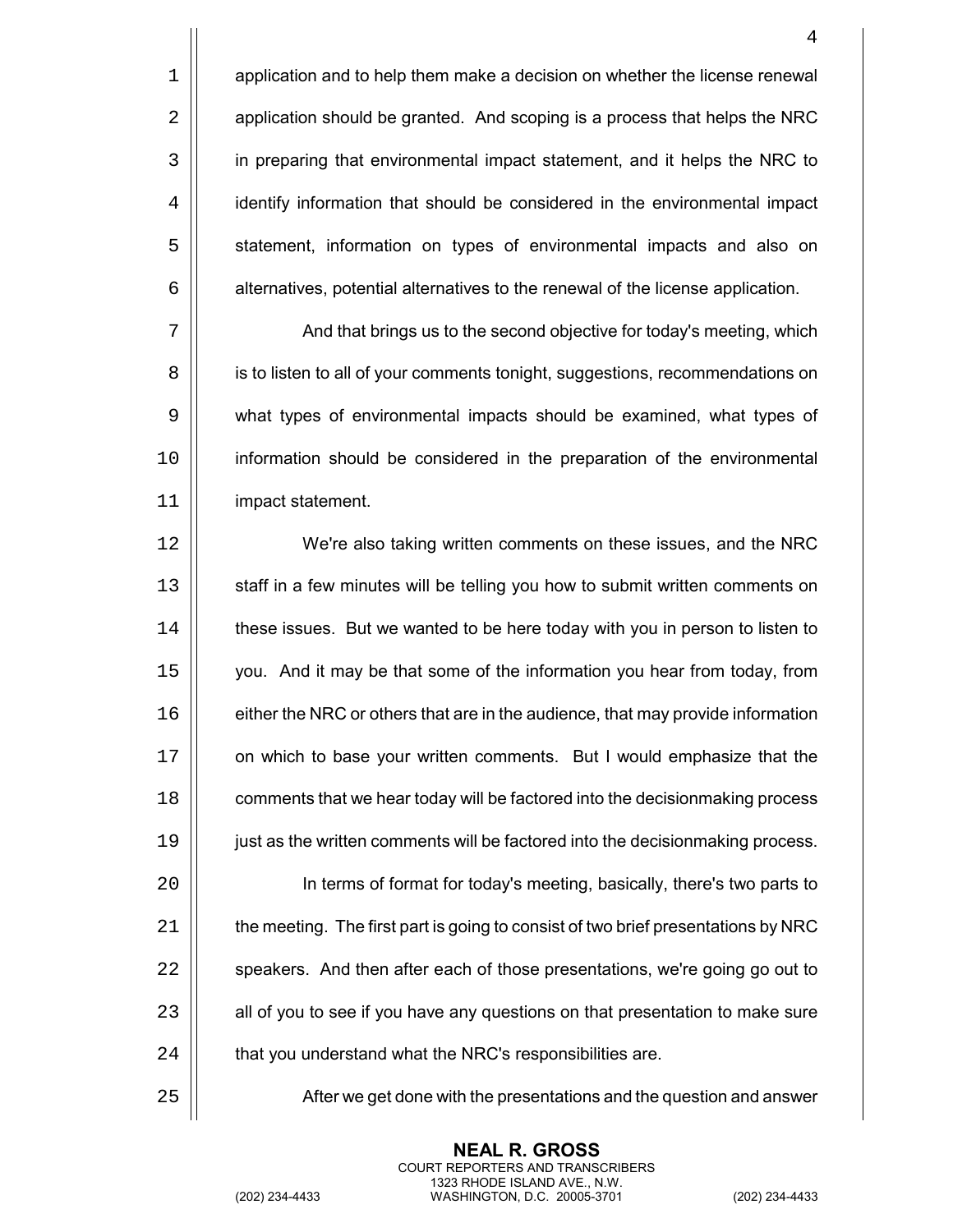$1$  | session, we're going to go to the second part of today's meeting, and that's 2 | going to be a chance for those of you who wish to to make some formal 3 | statements to the NRC on the potential environmental impacts, potential 4 | information that should be looked at by the NRC in deciding whether to grant 5 | the license renewal applications.

6 We do have a sign-up sheet up front, sign-up cards for people who 7 | wish to speak. And if you do wish to speak and you haven't signed up, please 8  $\vert$  do so, and we already have a list of people that we're going to be going to in 9 | that second part of the session.

 This leads me to the third item that I wanted to talk about, and that's the ground rules for the meeting tonight. I want to make sure that -- or today  $\parallel$  -- I want to make sure that everybody gets a chance to talk. And I would just 13 | ask you to try to be concise in your formal remarks, and we're going to use a 14 | five-minute guideline for your formal remarks. Please try to keep your remarks 15 | to five minutes. We do have a number of speakers today. We may not take  $\vert\vert$  everybody in the order that they signed up, but you will have your opportunity **II** to talk

18 | We are going to be taking a transcript of the meeting today, so if you could state your name for us and your affiliation, if appropriate, for the  $\parallel$  transcript. We don't have our court stenographer here yet, but we are doing  $\parallel$  a videotape through the town government system so that we will capture your  $\parallel$  remarks, even though the stenographer is not here yet. And I would just ask  $\parallel$  that only one person talk at a time so that we can give them our full attention | and courtesy.

25 In terms of the agenda, the first NRC presentation is going to be by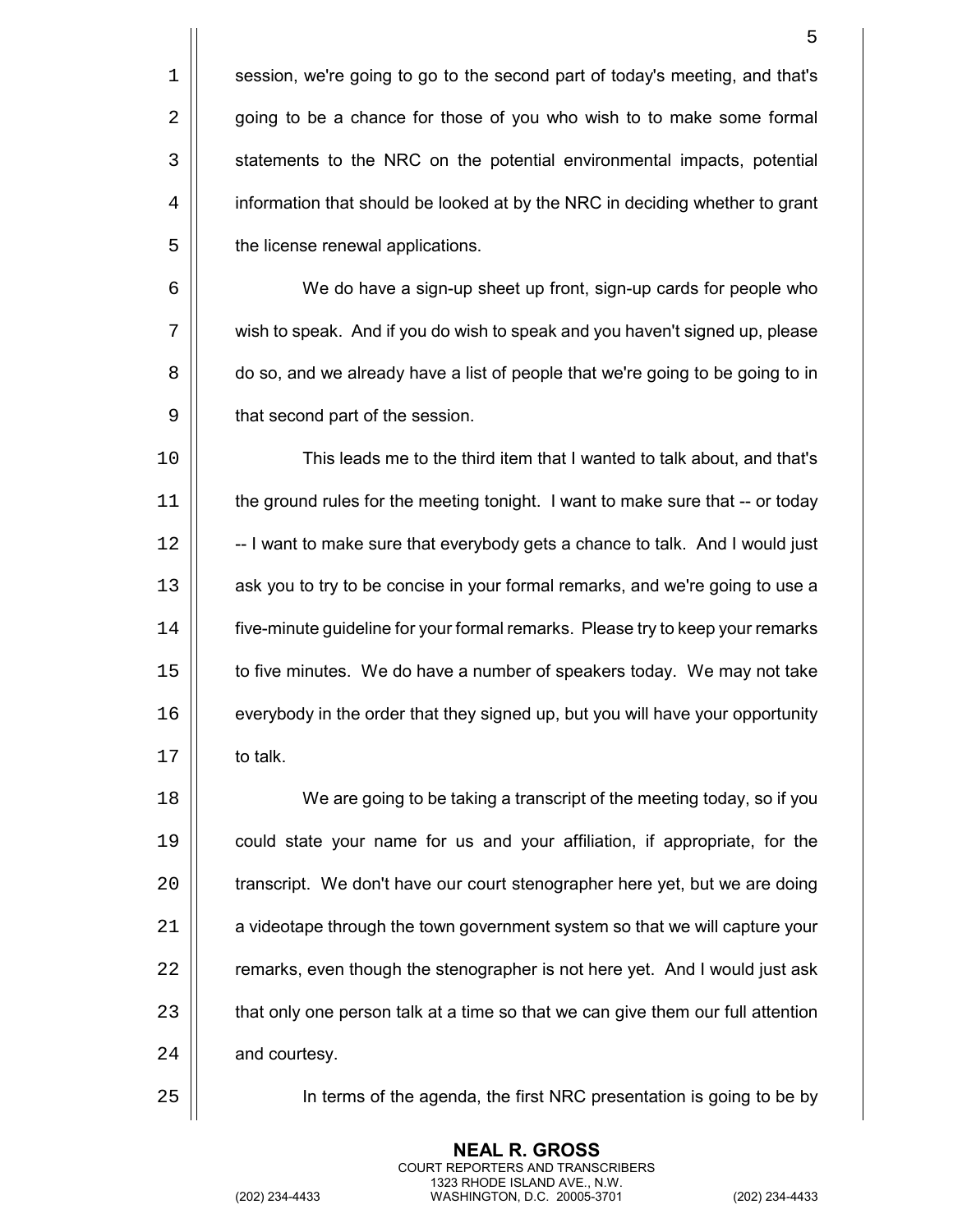|    | 6                                                                                |
|----|----------------------------------------------------------------------------------|
| 1  | Rani Franovich, who is right here. And Rani is going to give us the overall      |
| 2  | context for license renewal. There is basically three parts to the license       |
| 3  | renewal process, and one is the safety evaluation that's done by the NRC staff,  |
| 4  | and they look at safety issues. And Rani's going to be talking about those.      |
| 5  | The second aspect is the environmental review, and Jim Wilson from               |
| 6  | the NRC staff is right here. That will be our second presentation. He's going    |
| 7  | to talk about those. But the third aspect are any inspections that are done at   |
| 8  | the Catawba Plant in relationship to the license renewal issues. All three of    |
| 9  | those parts -- safety, environment, the inspection findings -- come together for |
| 10 | an NRC staff decision on whether to recommend to the commissioners of the        |
| 11 | Nuclear Regulatory Commission whether to grant or to deny the license            |
| 12 | application. Rani will be talking to us about that.                              |
| 13 | And by way of background so that you know a little bit about Rani, she           |
| 14 | is the Safety Project Manager for the Catawba license renewal application.       |
| 15 | She has a background in human factors engineering, a bachelor's in               |
| 16 | psychology and a masters degree in industrial and systems engineering. And       |
| 17 | as a matter of fact, Rani spent six years as the Senior Resident at the Catawba  |
| 18 | Plant. All right. And she's been with the NRC ten years.                         |
| 19 | Now, Jim Wilson, who is going to give the second presentation, is the            |
| 20 | Environmental Project Manager on the Catawba license renewal application.        |
| 21 | And as you can imagine, Jim does have a background in environmental issues.      |
| 22 | He has a bachelor's degree in biology and a master's in zoology. He's been       |
| 23 | with the Nuclear Regulatory Commission for approximately 25 years, and he'll     |
| 24 | be coming up in a minute to talk about the environmental review process.         |
| 25 | And I just -- finally, I would just thank all of you for being with us at        |
|    |                                                                                  |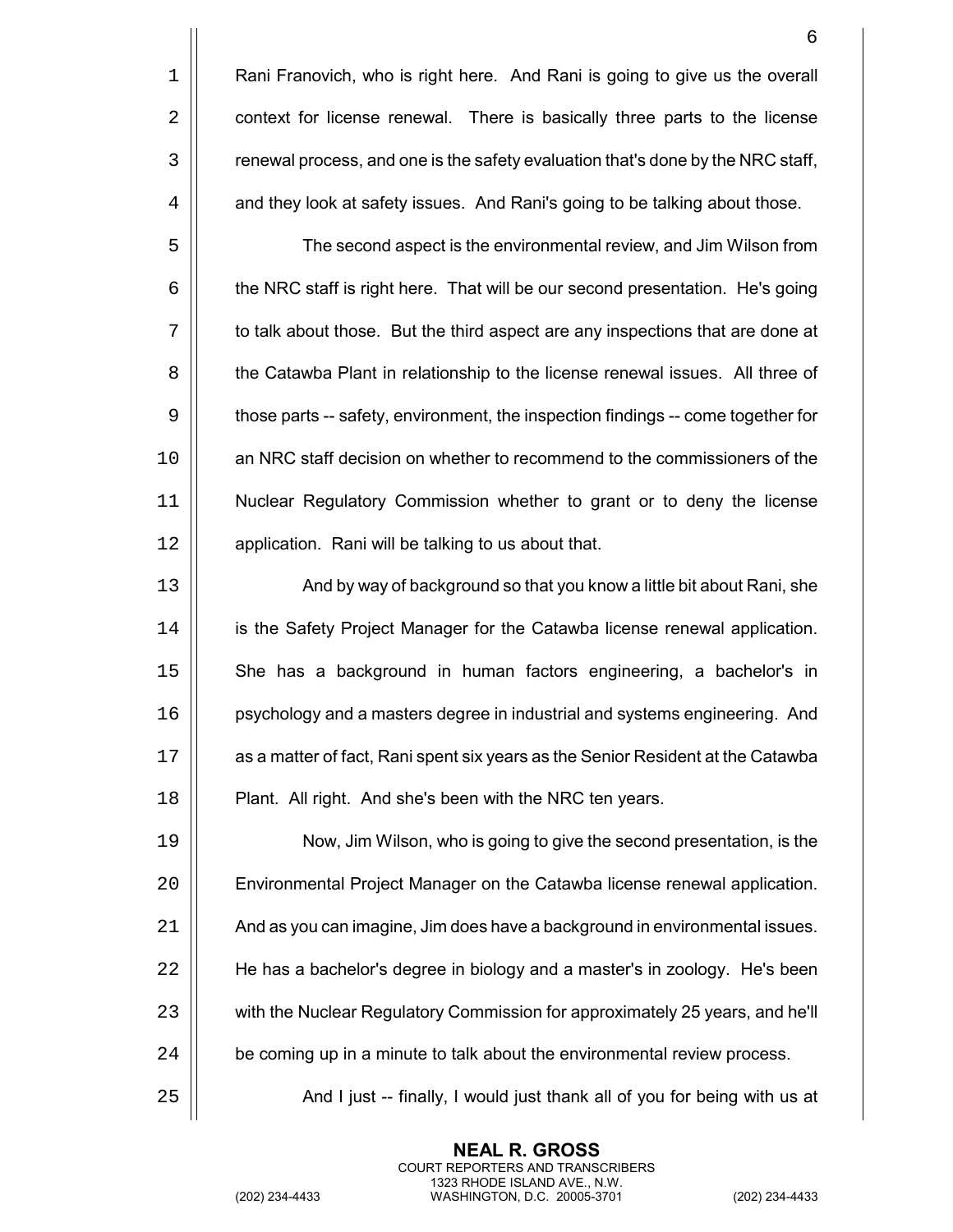|    | 7                                                                                |
|----|----------------------------------------------------------------------------------|
| 1  | today's meeting. The NRC has a very important decision to make in terms of       |
| 2  | renewing -- whether to renew the license, and your information is going to help  |
| 3  | them make that decision.                                                         |
| 4  | So what I'd like to do now is, I guess, Rani, we could go to you for an          |
| 5  | overview of the license renewal process.                                         |
| 6  | MS. FRANOVICH: Sure.                                                             |
| 7  | MR. CAMERON: All right. Thank you.                                               |
| 8  | MS. FRANOVICH: Good afternoon. For the record, I was a resident                  |
| 9  | inspector at Catawba; I never was the Senior Resident.                           |
| 10 | As Chip indicated, I'm Rani Franovich. I'm the Project Manager for the           |
| 11 | safety review of the application for license renewal for Catawba, as well as     |
| 12 | McGuire, the sister station up near Lake Norman.                                 |
| 13 | Before I talk about the license renewal process and the staff's safety           |
| 14 | review process, I'd like to spend a few minutes talking about the Nuclear        |
| 15 | Regulatory Commission and what we do, what our mission is. The Atomic            |
| 16 | Energy Act of 1954 authorizes the NRC to regulate the civilian use of nuclear    |
| 17 | materials. The NRC's mission is threefold: To ensure adequate protection of      |
| 18 | public health and safety, to protect the environment and to provide for the      |
| 19 | common defense and security. The NRC consists of five commissioners, one         |
| 20 | of whom is the Chairman of the NRC, and the staff.                               |
| 21 | The regulations enforced by the NRC are issued under Title 10 of the             |
| 22 | Code of Federal Regulations, commonly called 10 CFR in the nuclear industry.     |
| 23 | The Atomic Energy Act provides for a 40-year license term for power reactors,    |
| 24 | but it also allows for the renewal of those operating licenses. The 40-year term |
| 25 | is primarily based on economic and anti-trust considerations, rather than safety |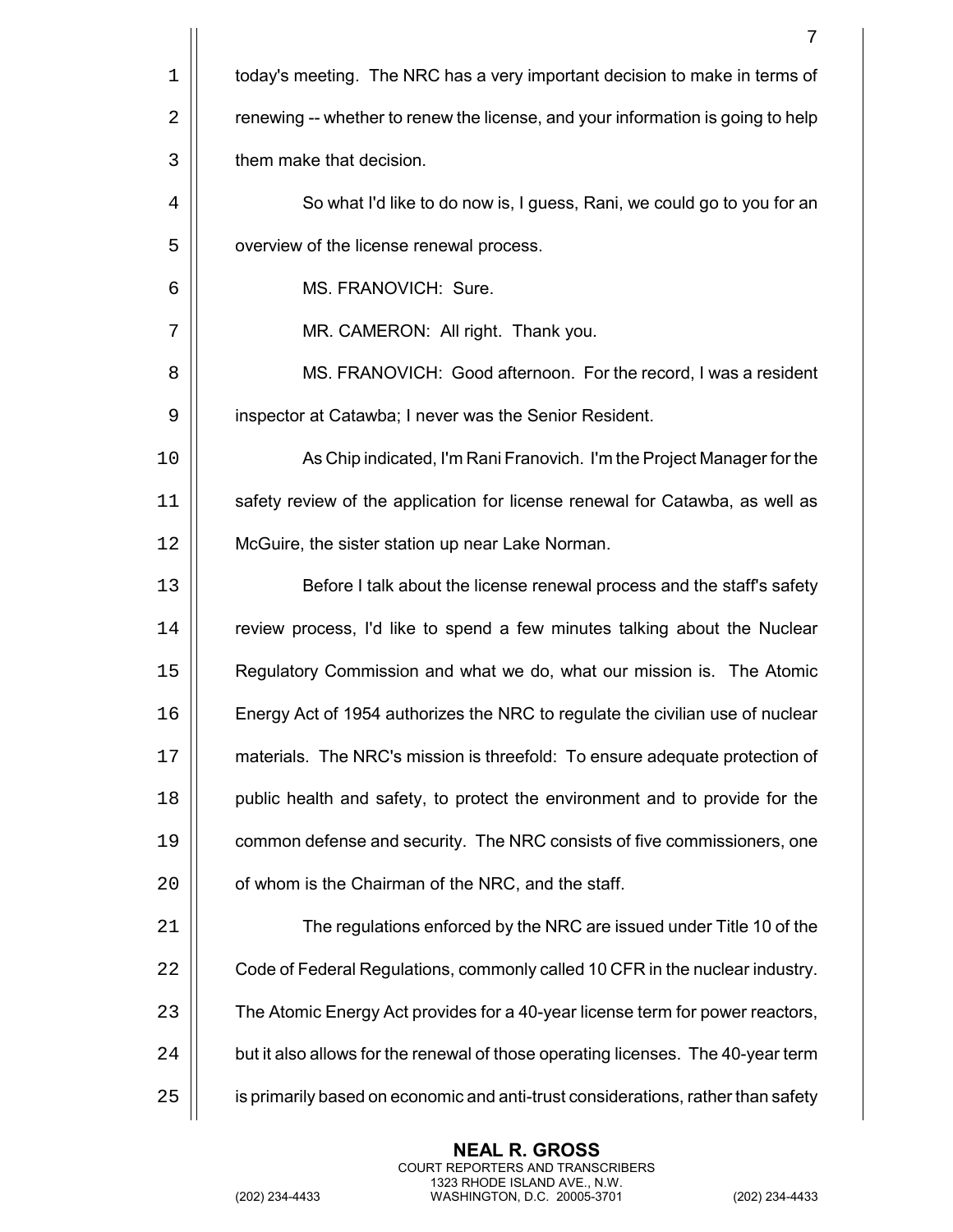8

|  |  | limitations. |
|--|--|--------------|
|--|--|--------------|

2 | Major components were initially expected to last for up to 40 years. However, operating experience has demonstrated that some major  $\vert\vert$  components do not realistically last for that long, such as steam generators.  $\vert\vert$  For that reason, a number of utilities have replaced major components, such  $\vert$  as steam generators. Because components and structures can be replaced or 7 | reconditioned, plant life is really determined primarily by economic factors.

8 | Applications for license renewal are submitted years in advance for 9 | several reasons. If a utility decides to replace a nuclear power plant, it could 10 | take up to ten years to plan and construct new generating capacity to replace 11 that nuclear power plant. In addition, decisions to replace or recondition major 12 | components can involve significant capital investment. As such, these 13 decisions involve financial planning many years in advance of the extended 14 **| period of operation.** 

 Duke Energy Corporation has applied for license renewal under 10  $\vert\vert$  CFR Part 54 and requests authorization to operate the Catawba Nuclear Units for up to an additional 19 years. The current operating licenses for Catawba Units 1 and 2 will expire in 2024 and 2026, respectively. Next slide, please.

19 Now I'm going to talk a little bit about license renewal, which is defined 20 | in 10 CFR Part 54. That rule, the License Renewal Rule, defines the regulatory  $21$  | process by which a nuclear utility, such as Duke Energy Corporation, applies 22 | for the renewal of an operating license. Ten CFR Part 54 incorporates 10 CFR 23 | Part 51 by reference. Ten CFR Part 51 provides for the preparation of an 24 | environmental impact statement, or EIS. The license renewal process defined 25 | in 10 CFR Part 54 is very similar to the original licensing process in that it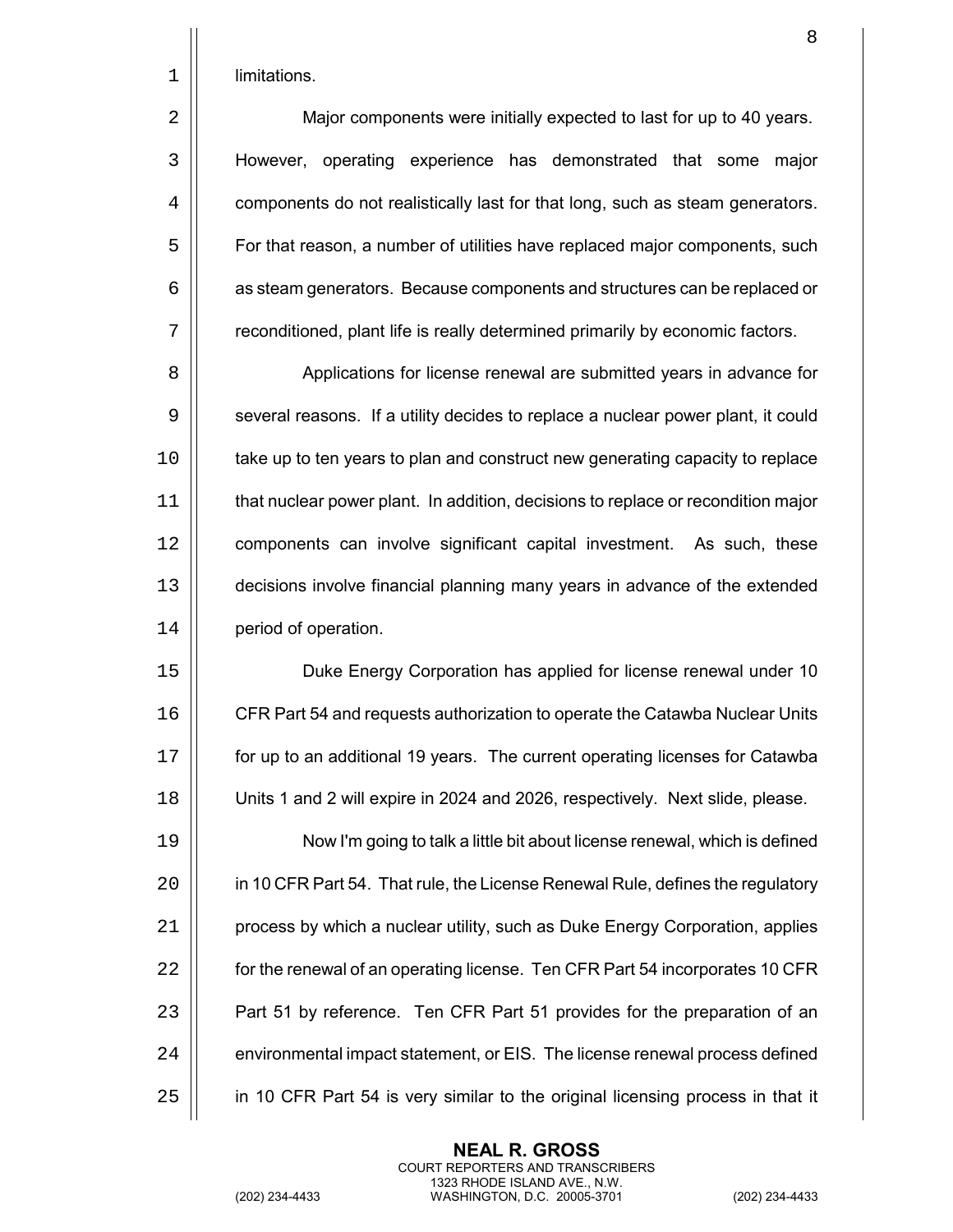1 | involves a safety review, an environmental impact evaluation, plant inspections 2 | and review by the Advisory Committee on Reactor Safeguards, or ACRS.

3  $\vert$  The ACRS is a group of scientists and industry experts who serve as 4 | a consultant body to the Commission. The ACRS performs an independent 5  $\vert\vert$  review of the license renewal application and the staff's safety evaluation. And 6 they report their findings and recommendations directly to the Commission. 7 | Next slide, please.

8  $\vert$  Okay. This slide illustrates two parallel processes: the safety review 9 **process, reflected here, and then the environmental review process here.** 10 These processes evaluate two separate things. The safety review involves the 11 staff's review of the technical information in the application for renewal. The 12 | staff assesses how the applicant proposes to monitor or manage the aging of 13 | certain components that are within the scope of license renewal. The staff's  $14$   $\parallel$  review is documented in a safety evaluation report, and the safety evaluation 15 | report is provided to the Advisory Committee for Reactor Safeguards for their 16 **Fig.** review. And an ACRS report on their review of the staff's evaluation is 17 | prepared, and that's reflected here in the process.

**The safety review process also involves two to three inspections,**  which are documented in NRC inspection reports. These inspection reports 20 | are considered with the safety evaluation report and the ACRS report in the NRC's decision to renew an operating license.

22 If there is a petition to intervene, and standing can be demonstrated,  $23$   $\parallel$  and an aspect within the scope of the license renewal request has been 24 | identified, then hearings may also be involved. That's reflected here.

25 | At the bottom of the slide is the other parallel process for the

**NEAL R. GROSS** COURT REPORTERS AND TRANSCRIBERS 1323 RHODE ISLAND AVE., N.W.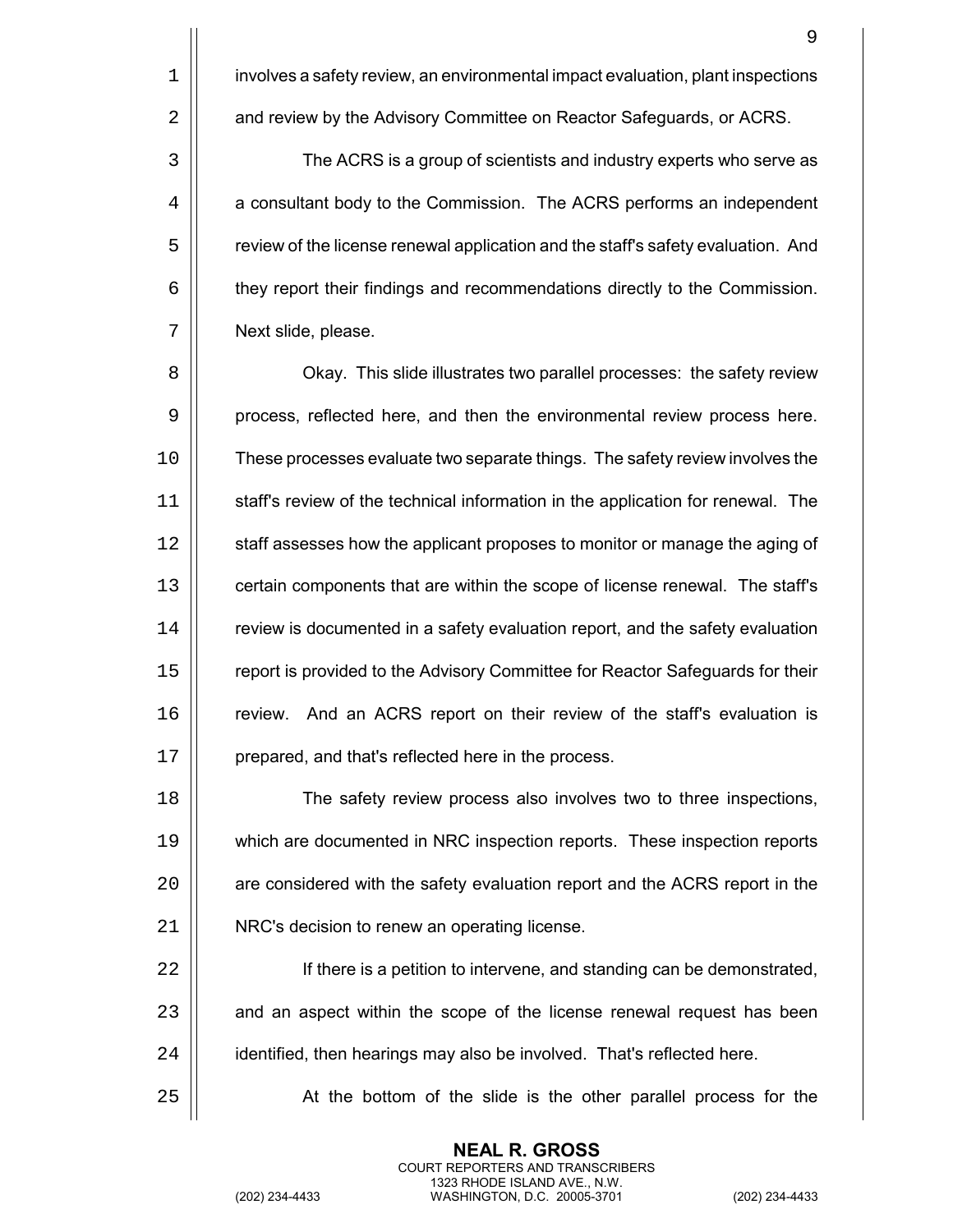1 **environmental review.** That's here. This involves scoping activities, the 2 | preparation of a draft supplement to the generic environmental impact 3  $\vert\vert$  statement, solicitation of public comments on the draft supplement and then the 4 | issuance of a final supplement to the generic environmental impact statement. 5  $\vert$  And that document also factors into the Agency's decision on whether to renew  $6 \parallel$  an operating license or not.

 During the safety evaluation, the staff assesses the effectiveness of **existing or proposed inspection and maintenance activities to manage the** 9 | aging effects applicable to a defined scope of passive structures and components. 10 CFR Part 54 requires the application to also include an evaluation of time-limited aging analyses, which are those design analyses that 12 | specifically include assumptions about plant life, which is usually 40 years.

13 Current regulations are adequate for addressing active components, 14  $\vert\vert$  such as pumps and valves, which are continuously challenged to reveal failures 15 | and degradation such that corrective actions can be taken to address that. 16  $\vert\vert$  Current regulations also exist to address other aspects of the original license, 17 | such as security and emergency plans. And these current regulations will also 18 | apply during the extended period of operation.

 In August, the NRC issued a Federal Register notice to announce its **a** acceptance of the Duke Energy application for renewal of the operating licenses for Catawba and McGuire. The notice also announced the opportunity  $\parallel$  for public participation in the process. The NRC has received two petitions to 23 | intervene, one from the Nuclear Information and Resource Service and the 24 | other from the Blue Ridge Environmental Defense League.

25 An Atomic Safety Licensing Board has been established to preside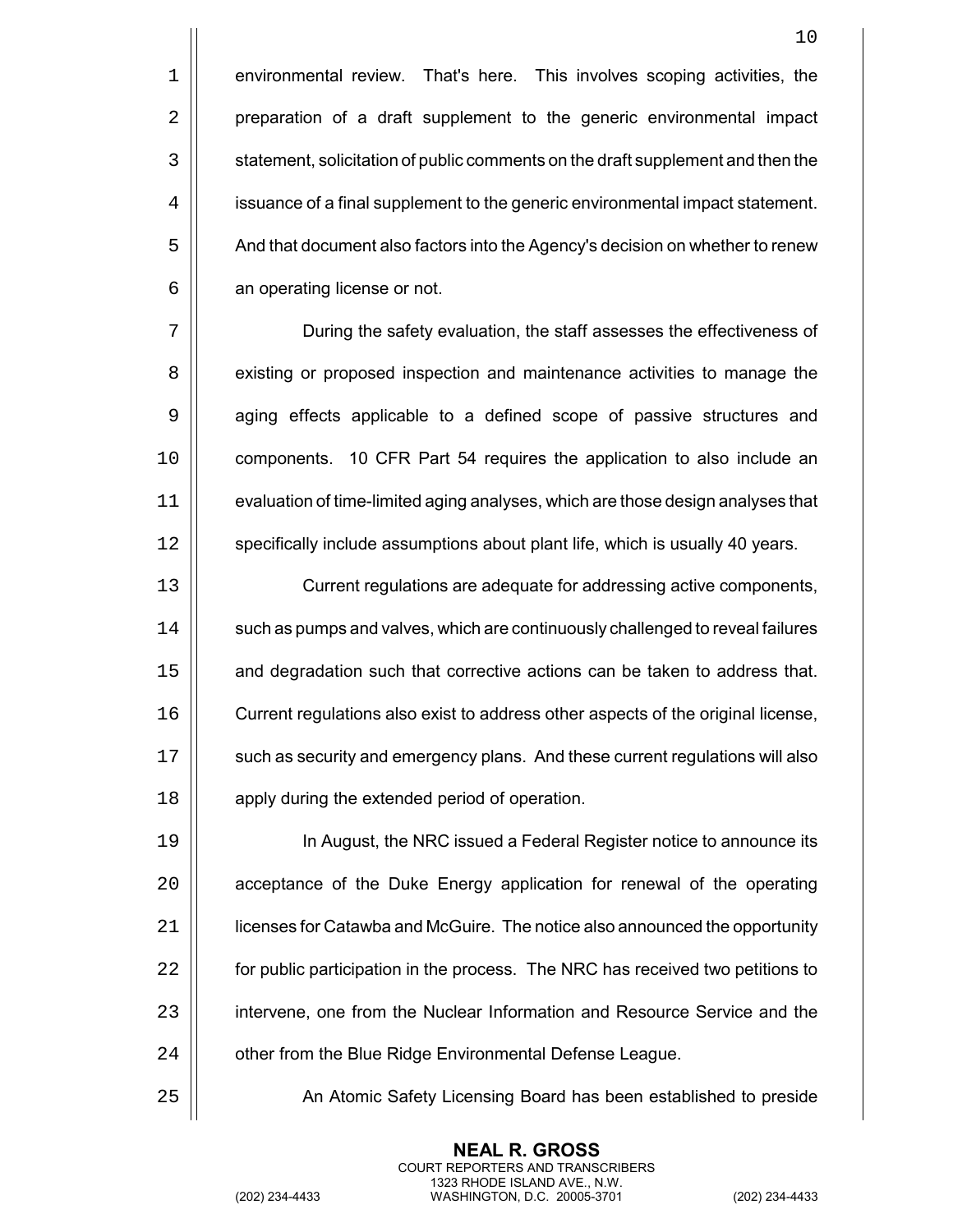|    | 11                                                                                |
|----|-----------------------------------------------------------------------------------|
| 1  | over the proceedings. In an order issued on October 4, the Commission             |
| 2  | directed the Board to decide within 90 days whether the two petitions for         |
| 3  | hearing will be granted. If a hearing is granted, the Commission has ordered      |
| 4  | the Board to set a schedule for conducting the hearing with the goal to issue     |
| 5  | a Commission decision on the license renewal application in about 30 months.      |
| 6  | This concludes my summary of the license renewal process and the                  |
| 7  | staff's safety review. Before I pass the microphone to Jim Wilson, are there      |
| 8  | any questions I can answer?                                                       |
| 9  | MR. CAMERON: Questions for Rani? Let's go back to Don Moniak,                     |
| 10 | Blue Ridge Environmental Defense League. Don?                                     |
| 11 | MR. MONIAK: Yes.<br>I'm Don Moniak, with the Blue Ridge                           |
| 12 | Environmental Defense League, Aiken Office. And about the renewal process,        |
| 13 | you said it's going to take 30 months. That's the target to make a decision for   |
| 14 | the Commission, so that's what, 2004?                                             |
| 15 | MS. FRANOVICH: That's if there are hearings involved, that's correct.             |
| 16 | MR. MONIAK: And on that chart, this is the second time I've seen this             |
| 17 | chart, it shows the hearings being at the end, and it implies that the people --  |
| 18 | the parties that apply for a hearing have access to all the information prior to  |
| 19 | that. But in reality, the hearing process starts just 30 days after the submittal |
| 20 | of the -- after the Federal Register notice in August.                            |
| 21 | MS. FRANOVICH: Okay.                                                              |
| 22 | MR. MONIAK: So to be fair, I just want to point out that the hearing              |
| 23 | process is in place, and we do not have the advantage of the safety evaluation    |
| 24 | reports, inspections, and at this point in time, we don't have the advantage of   |
| 25 | the past ones either. I would like to know when is the Nuclear Regulatory         |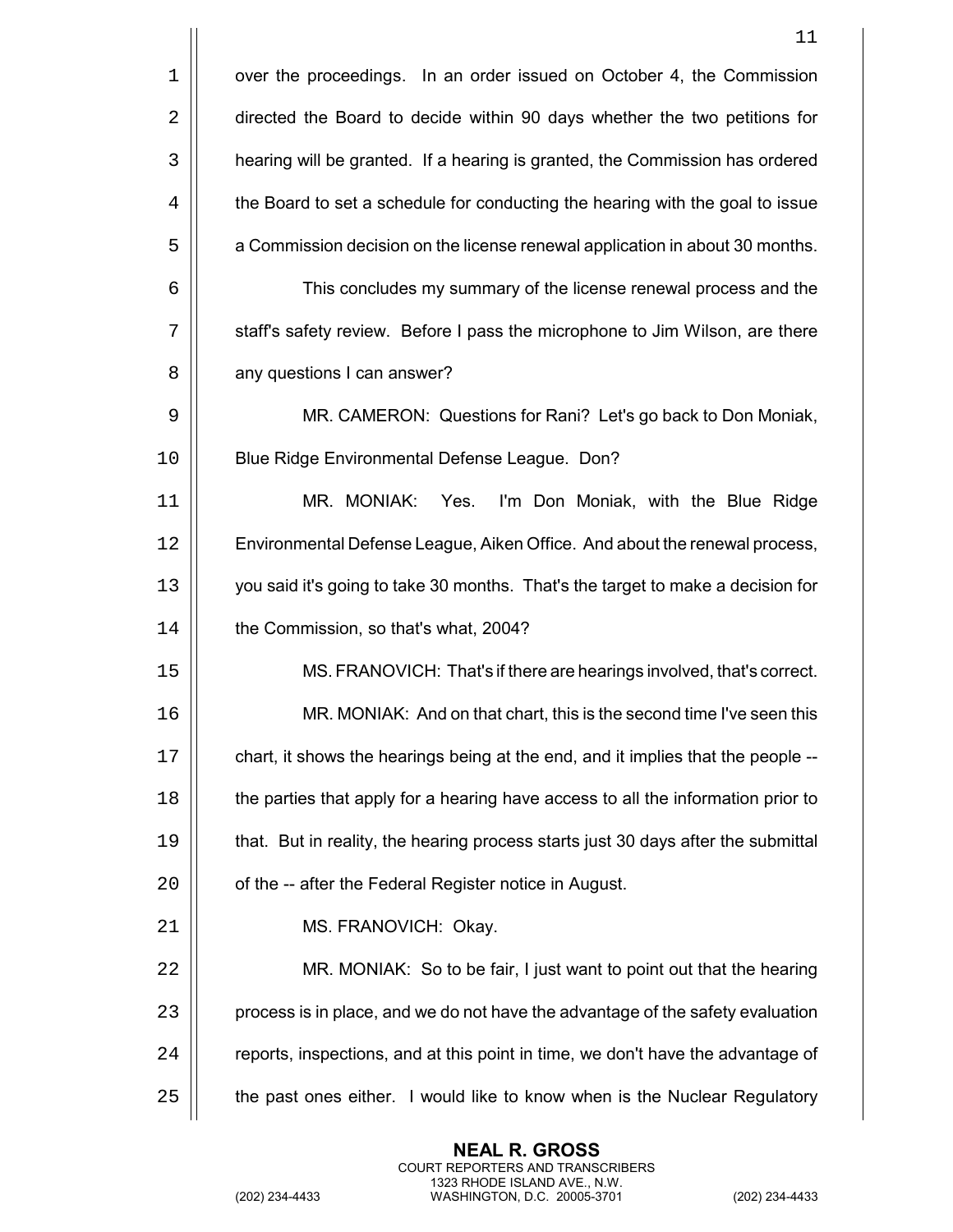|    | 12                                                                               |
|----|----------------------------------------------------------------------------------|
| 1  | Commission's web site going to be fully operational again?                       |
| 2  | MS. FRANOVICH: The answer to that question I'm not sure. I don't                 |
| 3  | know if there's anybody available who might know the answer.                     |
| 4  | MR. CAMERON: Chris, do you have any comments on that? Can we                     |
| 5  | tell people about what's going on with the web site?                             |
| 6  | MR. GRIMES: My name is Chris Grimes. I'm the Chief of the License                |
| 7  | Renewal and Standardization Branch, and the answer is I do not know when         |
| 8  | it will be fully operational. I do know that just within the last few days the   |
| 9  | meeting notices, the press releases and some of the routinely used information   |
| 10 | has been restored.                                                               |
| 11 | The NRC and a number of other federal agencies are reviewing the                 |
| 12 | content of their web sites in order to scrub them of information that they might |
| 13 | consider sensitive. And so there is a team in place right now that is continuing |
| 14 | to work on that, and we hope to get the web site back very soon, because we      |
| 15 | feel very disadvantaged at not having the web site available to provide access   |
| 16 | to information. That means that we have to go back to paper and telephones.      |
| 17 | MR. CAMERON: Let's see if Don has a follow-up here. And, I guess,                |
| 18 | Chris, you might have indicated that other federal agencies -- all federal       |
| 19 | agencies are going through the same process, but if you have anything to add     |
| 20 | on that, before we go to Don, why don't you let us know.                         |
| 21 | MR. GRIMES: Not all federal agencies. There are some federal                     |
| 22 | agencies who've left their web sites up, I presume because they felt that they   |
| 23 | had already screened them for sensitive information. But there are some          |
| 24 | federal agencies who have pulled their web sites and are putting them back in    |
| 25 | pieces, like the NRC.                                                            |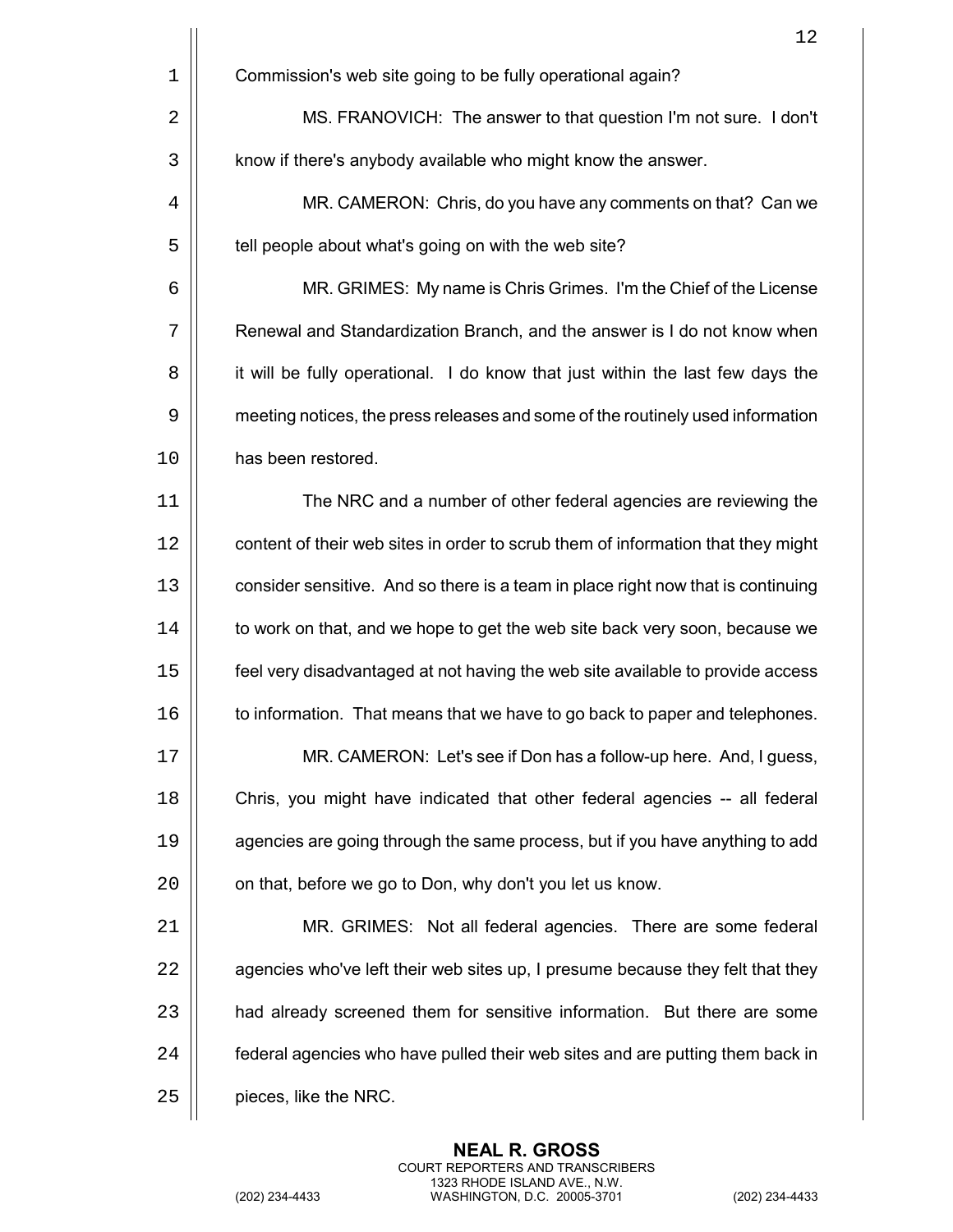|    | 13                                                                                 |
|----|------------------------------------------------------------------------------------|
| 1  | MR. CAMERON: All right. Don, follow-up?                                            |
| 2  | MR. MONIAK: I don't know of any other federal agency other than the                |
| 3  | Nuclear Regulatory Commission that took down its entire site, everything.          |
| 4  | Other agencies took down parts of it. In regard to that, is there information that |
| 5  | was placed on the web site that is -- that we're never going to see again?         |
| 6  | MS. FRANOVICH: I think that matter is currently --                                 |
| 7  | MR. MONIAK: Or is that to be determined later?                                     |
| 8  | MS. FRANOVICH: I think that matter is currently under review.                      |
| 9  | MR. MONIAK: Okay. My only other question was about the generic                     |
| 10 | environmental impact statement. Could you give us a little more information        |
| 11 | about that in regard to what issues are now considered outside the scope of        |
| 12 | this process and when that was conducted and when it was finished?                 |
| 13 | MS. FRANOVICH: What I'd like to do is let Jim, perhaps, give his                   |
| 14 | presentation, and perhaps in the process of giving his talk he might cover that    |
| 15 | information.                                                                       |
| 16 | MR. CAMERON: Okay. Jim, you were going to -- you can try to wrap                   |
| 17 | that in. If there's any further questions about that after your presentation, then |
| 18 | we'll see if anybody has any. Anybody else have questions about Rani               |
| 19 | Franovich's overview on license renewal before we move on?                         |
| 20 | Okay. Thank you very much, Rani.                                                   |
| 21 | MS. FRANOVICH: Thank you.                                                          |
| 22 | MR. CAMERON: And now we're going to go to Jim Wilson,                              |
| 23 | Environmental Project Manager on the Catawba license renewal application.          |
| 24 | Jim?                                                                               |
| 25 | MR. WILSON:<br>Slide 6.<br>My name is Jim Wilson.<br>I'm the                       |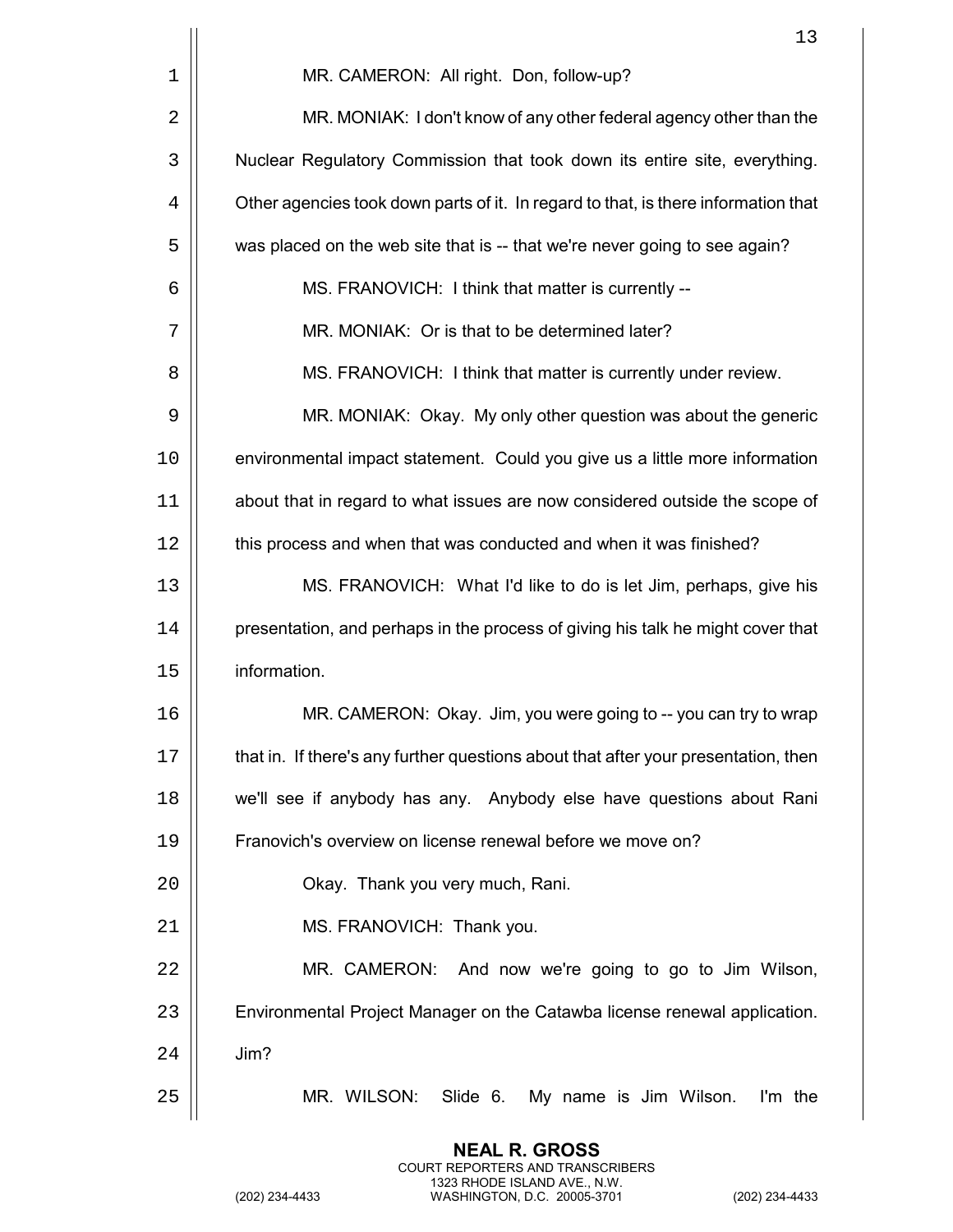1 | Environmental Project Manager at NRC for the environmental review of the 2 | Duke application for license renewal at Catawba.

3 NEPA, the National Environmental Policy Act was enacted in 1969, 4 | and it requires federal agencies to use a systematic process to evaluate 5 | environmental impacts during its decisionmaking process regarding major 6 federal actions. NEPA requires that we examine the environmental impacts of 7 the proposed action and consider mitigation measures to reduce severe 8 | impacts.

 NEPA requires that we consider alternatives to the proposed action. In the case of the license renewal for Catawba, it would be alternate energy sources to take the place of the plant not operating. And we are required to 12 | evaluate the impacts of those alternatives as well. Finally, NEPA requires that we disclose all of this information to the public and invite public participation to 14 | evaluate it.

15 NRC has determined that it will prepare an environmental impact 16 | statement for license renewal applications, therefore we're in the process of 17 | preparing an environmental impact statement for Catawba license renewal. As 18 we noted in our Federal Register notice last month, we're conducting scoping 19 to collect information that the public feels would be appropriate for us to 20 | address within the scope of the environmental impact statement that we're 21 | preparing.

22 | This slide describes the objectives of our environmental review. 23 | Simply put, we're trying to determine whether the environmental impacts of 24 | operating Catawba for an additional 20 years, are they acceptable from an  $25$   $\parallel$  environmental standpoint, if license renewal is a viable option or not. Whether

> **NEAL R. GROSS** COURT REPORTERS AND TRANSCRIBERS 1323 RHODE ISLAND AVE., N.W.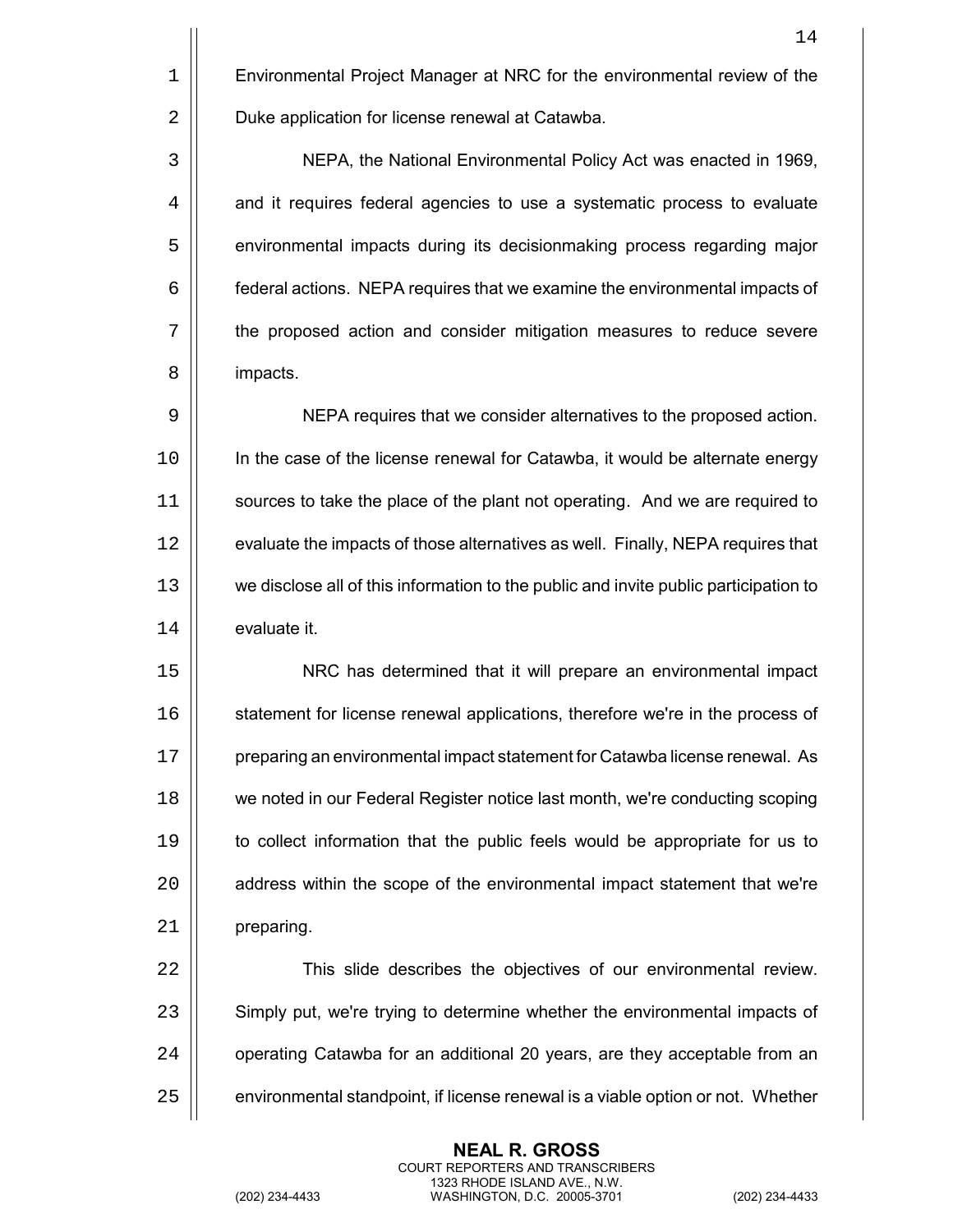4 | This slide shows in a little bit more detail the bottom line from Rani's 5 | process slide for the environmental review. We've received an application for license renewal in June. We issued a Federal Register notice in September announcing that we're going to prepare an environmental impact statement and **conduct scoping.** And during the scoping period, we're having two meetings, 9 | one this afternoon and one this evening, here in Rock Hill, to receive public comments on what you think should be considered in the scope of the environmental impact statement we're preparing.

12 | At the close of the scoping period, which is November 22, we'll gather 13 up all the comments we received at this meeting or received in writing or at our 14 | web site, and we'll be putting these comments together, and we'll be issuing a 15 | report. And if you wish to receive a copy of that report, sign up, leave your 16 mailing address in the lobby, and we'll be glad to send you one. We'll also 17 | send you a copy of the draft environmental impact statement when it's 18 | completed.

19 In the next couple of months, we're going to be conducting a review  $20$  | process. The next step is going to be issuing requests for additional  $21$  | information to get information on the docket if it's not in the original application. 22  $\vert$  We expect to issue a draft environmental impact statement for public comment 23 | in about the June time frame. And that environmental impact statement is draft 24 | not because it's incomplete but because we're at an intermediate step in the 25 | decisionmaking process.

> **NEAL R. GROSS** COURT REPORTERS AND TRANSCRIBERS 1323 RHODE ISLAND AVE., N.W.

15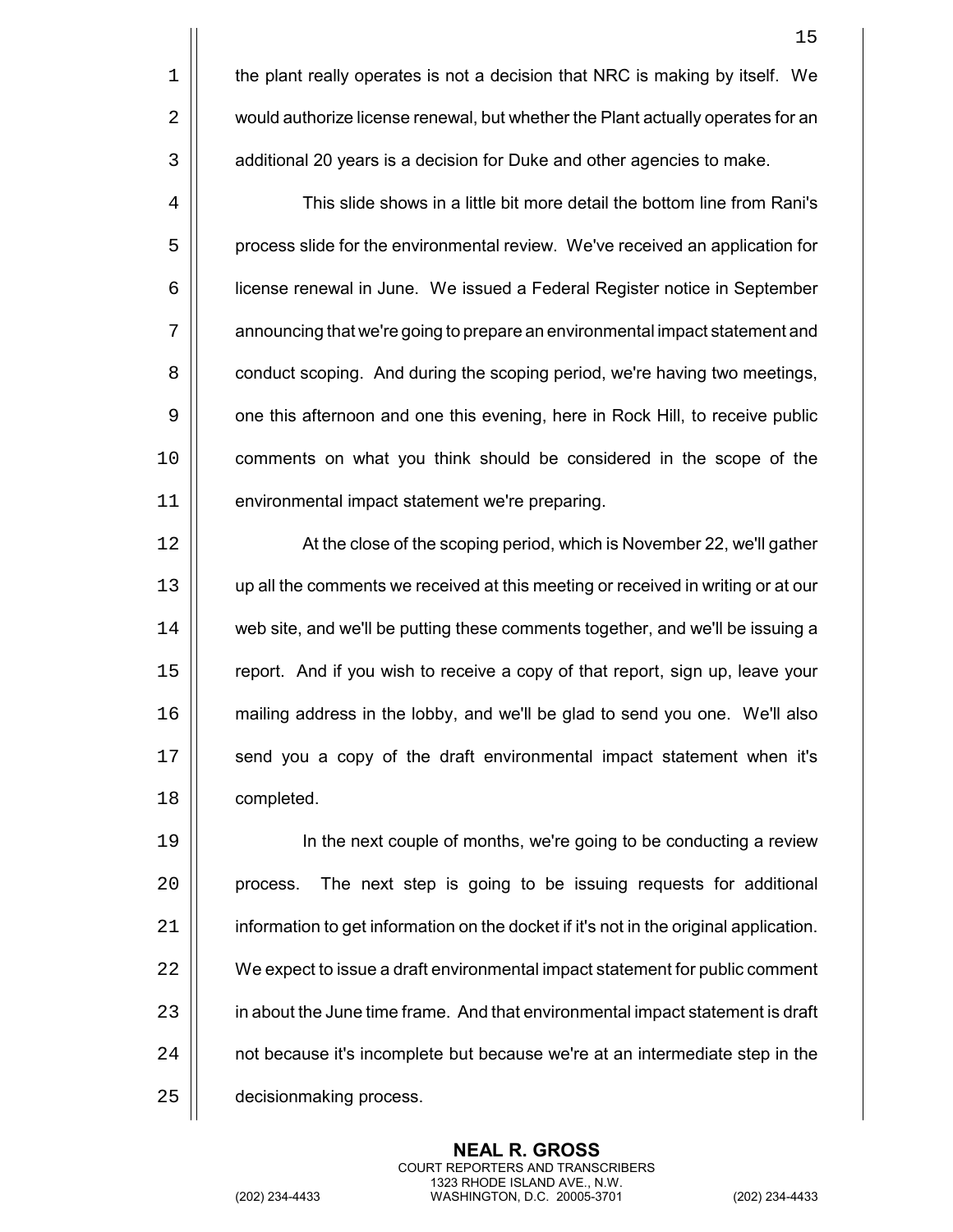1 | Once we've issued the environmental impact statement as a draft, 2 | we'll conduct another series of public meetings here in Rock Hill to get 3  $\vert$  comments from the public on that draft document. And after we gather the 4 **comments together, we may make revisions to the draft to address the** 5 | comments. Next slide.

6 Part of the review process that we're undergoing in preparation of the 7 | environmental impact statement is an information-gathering process. We're 8 **g** going to be reviewing Duke's application, including the environmental report. 9 We'll be talking with other federal agencies and with state agencies, both 10 | resource agencies and permitting agencies. We'll be talking with local officials 11 | and meeting with members of the public.

12 Yesterday, the staff conducted a site audit at the Catawba Nuclear 13 | Station to look at approximately 20 years of operating data, and we met with 14 | some state officials, and we've been collecting information about the Plant. 15 | Staff will be in the area for the next couple of days interviewing public officials 16 | and meeting with representatives as part of the information-gathering process. 17 Next slide.

 We've assembled a team of about a dozen individuals from four of our national laboratories. They have expertise in various technical and scientific disciplines. We have aquatic and terrestrial biologists, we have socioeconomic  $\parallel$  experts, we have people who are conversant with environmental justice, we **e** have environmentalists, meteorologists, hydrologists, and all of these people 23 | will be having input into the environmental impact statement. Next slide. 24 | Catawba Iicense information on how to access the Catawba license

 $25$   $\parallel$  renewal application. You can contact me directly at the phone number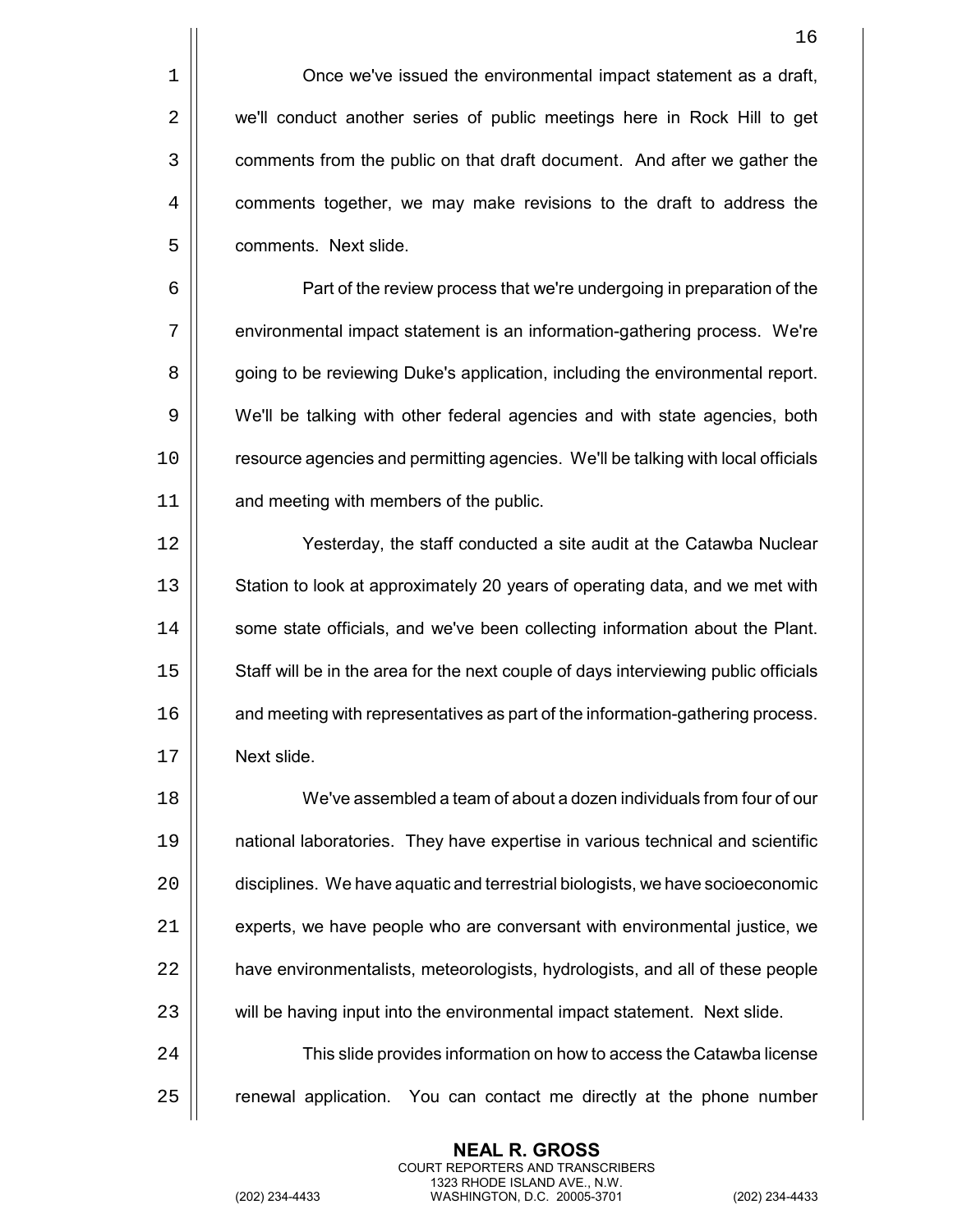|    | 17                                                                               |
|----|----------------------------------------------------------------------------------|
| 1  | provided, and I'll try and answer any questions about the application, and about |
| 2  | the staff's review. The application should be back on the web site at some       |
| 3  | point in the future, however, a copy has been placed in the Rock Hill Public     |
| 4  | Library across the street. It's available for your inspection there as well.     |
| 5  | And, finally, this last slide gives details on how to submit comments on         |
| 6  | what you think ought to be the scope of the environmental impact statement       |
| 7  | that we prepare. You can send written comments to the Chief of the Rules and     |
| 8  | Directives Branch at the address provided, you can provide them in person, in    |
| 9  | Rockville at NRC headquarters or you can e-mail them to me at                    |
| 10 | catawbaeis@nrc.gov, a web address to collect comments from the public. Any       |
| 11 | questions?                                                                       |
| 12 | MR. CAMERON: Jim, let's go to the question that Don Moniak raised.               |
| 13 | Can you explain the relationship of the generic environmental impact statement   |
| 14 | that was done on license renewal to the specific environmental impact            |
| 15 | statement that is being done on the Catawba license application?                 |
| 16 | MR. WILSON: I could do that, but I'm not sure that's the -- the                  |
| 17 | question I thought I heard Don ask was what things are not in the scope --       |
| 18 | MR. CAMERON: Well, that's tied into the generic-established -- this              |
| 19 | category. Talk about the Category 1/Category 2. I think that's what Don wants    |
| 20 | to know.                                                                         |
| 21 | MR. WILSON: The NRC staff, over a period of about eight years,                   |
| 22 | collected information on all the impacts that they could conceive of that might  |
| 23 | possibly occur as a result of operating a plant during a renewal period for an   |
| 24 | additional 20 years. They came up with a list of about 92 different interactions |
| 25 | between the plant and the environment. This includes socioeconomic impacts,      |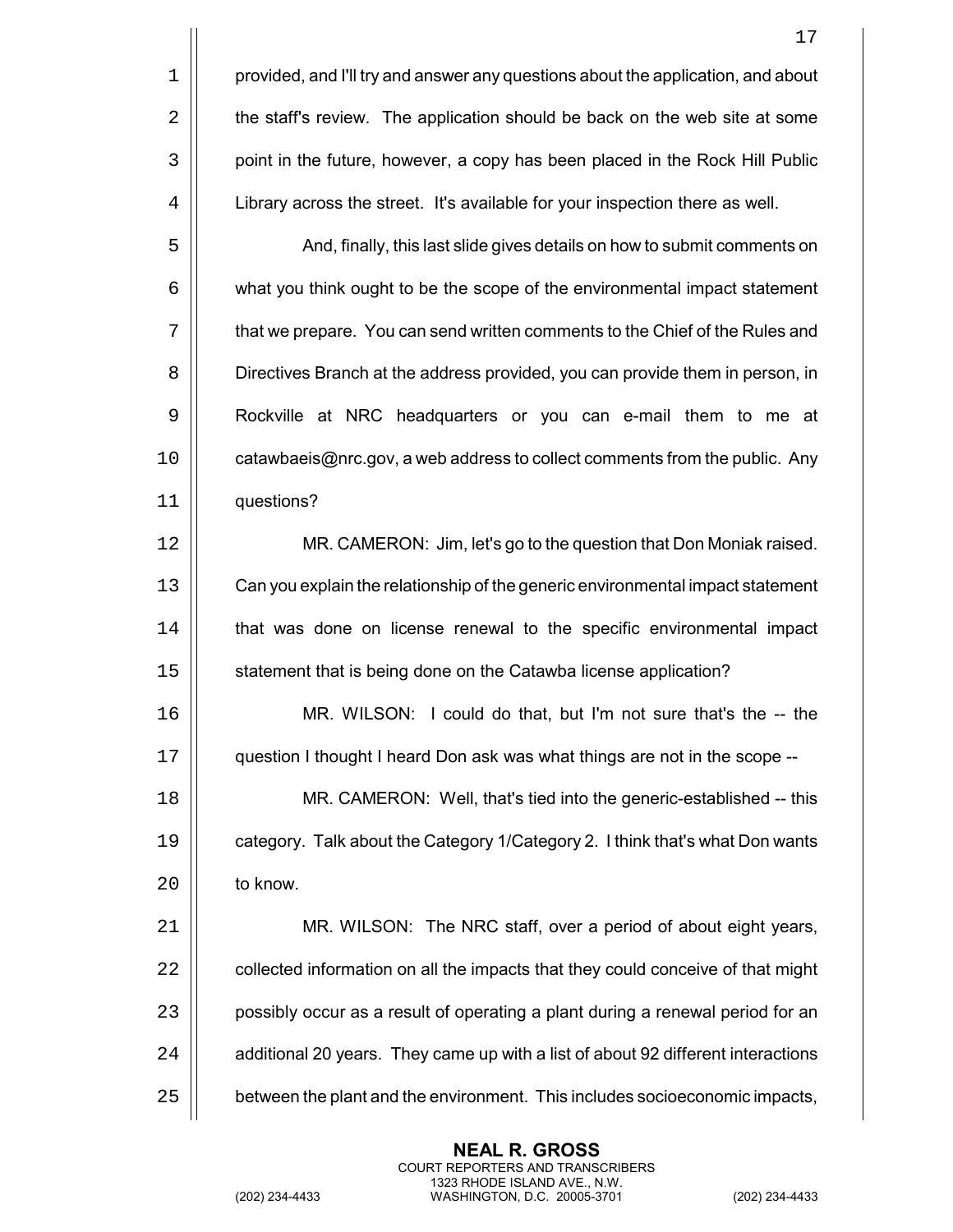5 And the staff determined that there were a number of these issues  $6 \mid$  that were applicable to all plants and had about the same level of impact at all  $7$   $\parallel$  plants. And they said that it makes sense to look at these things generically, 8  $\vert\vert$  so they prepared an environmental impact statement that looked at a number 9 | of these issues generically. And the issues that didn't have a plant-specific 10 | component and applied to all plants, regardless of the design of the plant or the 11 | location of the plant, we called those Category 1 issues.

 And we reached conclusions about the environmental impacts of those issues and documented them in an environmental impact statement, a generic 14 | environmental impact statement. We had workshops to involve the public in deciding whether we got the right issues and did we handle them correctly? We issued a draft generic environmental impact statement for comment and 17 | received public comments on the document itself, and finally issued a final document in 1996 that basically gave the staff's generic conclusions for 69 of **the 92 issues, the so-called Category 1 issues.** 

 When a plant, an applicant, comes in for license renewal now, all they | eed to do -- I say "all," it's really quite a job -- they need to go and look at each  $\parallel$  of the Category 1 issues and see if there's any new and significant information 23 | that has been developed since 1996 either at the plant or at some other |  $\pm$  location. Anything new about those issues that would cause the staff's  $\vert$  conclusion in '96 generic environmental impact statement to be no longer valid.

> **NEAL R. GROSS** COURT REPORTERS AND TRANSCRIBERS 1323 RHODE ISLAND AVE., N.W.

18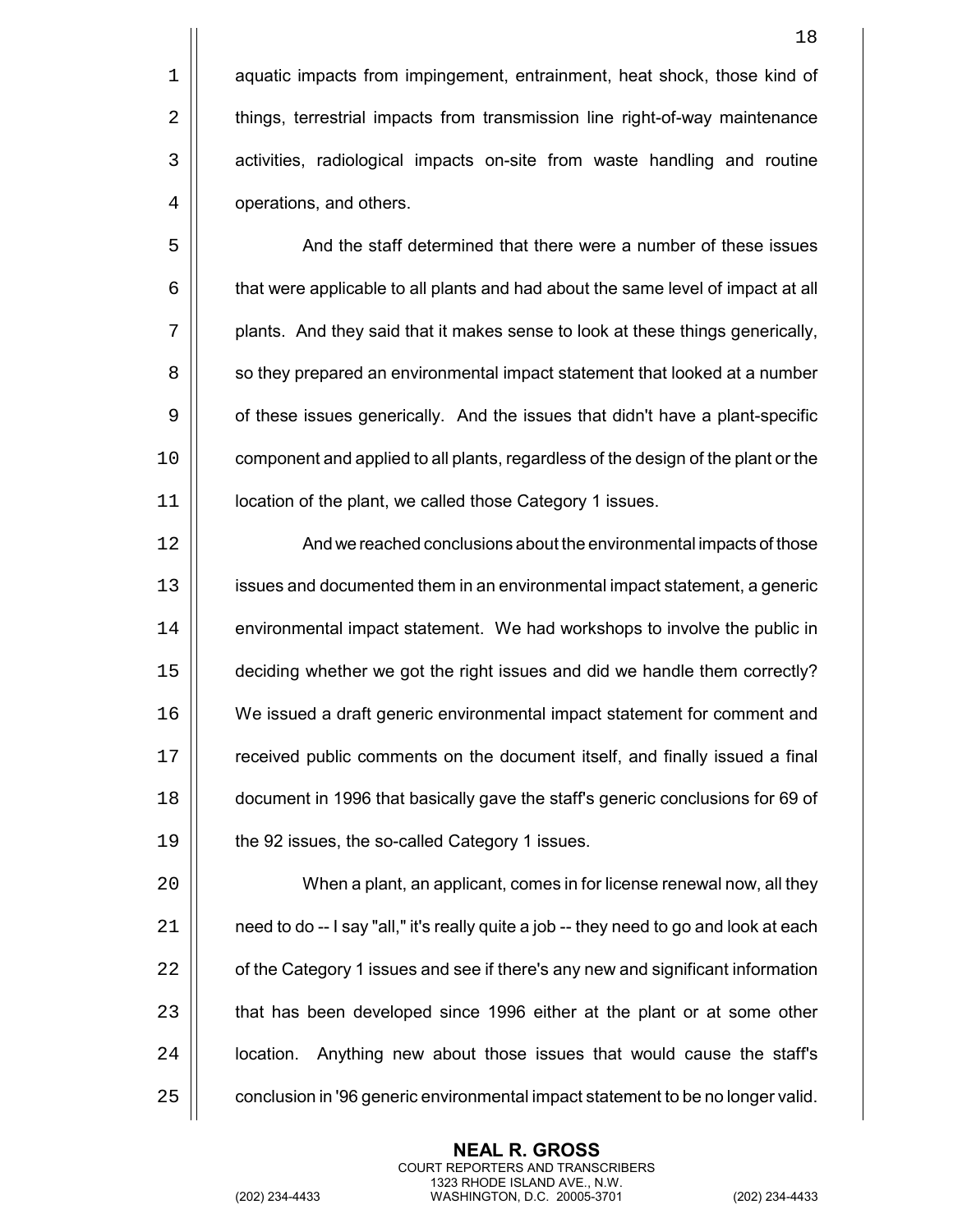1 | Applicants need a systematic process to go through and look at those  $2 \parallel$  issues to make sure that the conclusions are still valid, the generic conclusions. 3 | And then they have to address, in their application, each of the remaining 23 4 | issues, the plant-specific issues that depend on the siting of the plant or the 5 | plant design, whether the plant's got cooling towers or whether it's once-6 through or what endangered species are in the area. Those are some  $7 \parallel$  examples of Category 2 issues that have got to be looked at on a plant-specific 8 | basis. Does that --

9 MR. CAMERON: Jim, just we'll go and see if that answers Don's 10 questions, but just to clarify for everybody, in terms of the comments that the 11 NRC is asking from the public, either here today or written comments on 12 | scoping issues, all of those so-called Category 1 issues could be the subject 13 | of comment if people brought forth what they thought might be significant new 14 | information. So in other words, all of those issues are open for comment, at  $15$  least.

 MR. WILSON: We're really looking for two kinds of things: Either 17 | information that is new and significant on the identified Category 1 issues - is  $\parallel$  there new information that would call into question the staff's generic finding on **that issue - or is there a 93rd issue, one that we didn't consider back when we**  were doing environmental impact statement identifying potential impacts? Is  $\parallel$  there a new impact out there that we ought to consider for this plant? And  $\parallel$  that's the kind of thing we're trying to get from the public at this meeting and  $\vert$  during the scoping process - what things should be included in the scope of our 24 | environmental impact statement?

25 MR. CAMERON: Okay. Thank you. Don, did that answer your

**NEAL R. GROSS** COURT REPORTERS AND TRANSCRIBERS 1323 RHODE ISLAND AVE., N.W.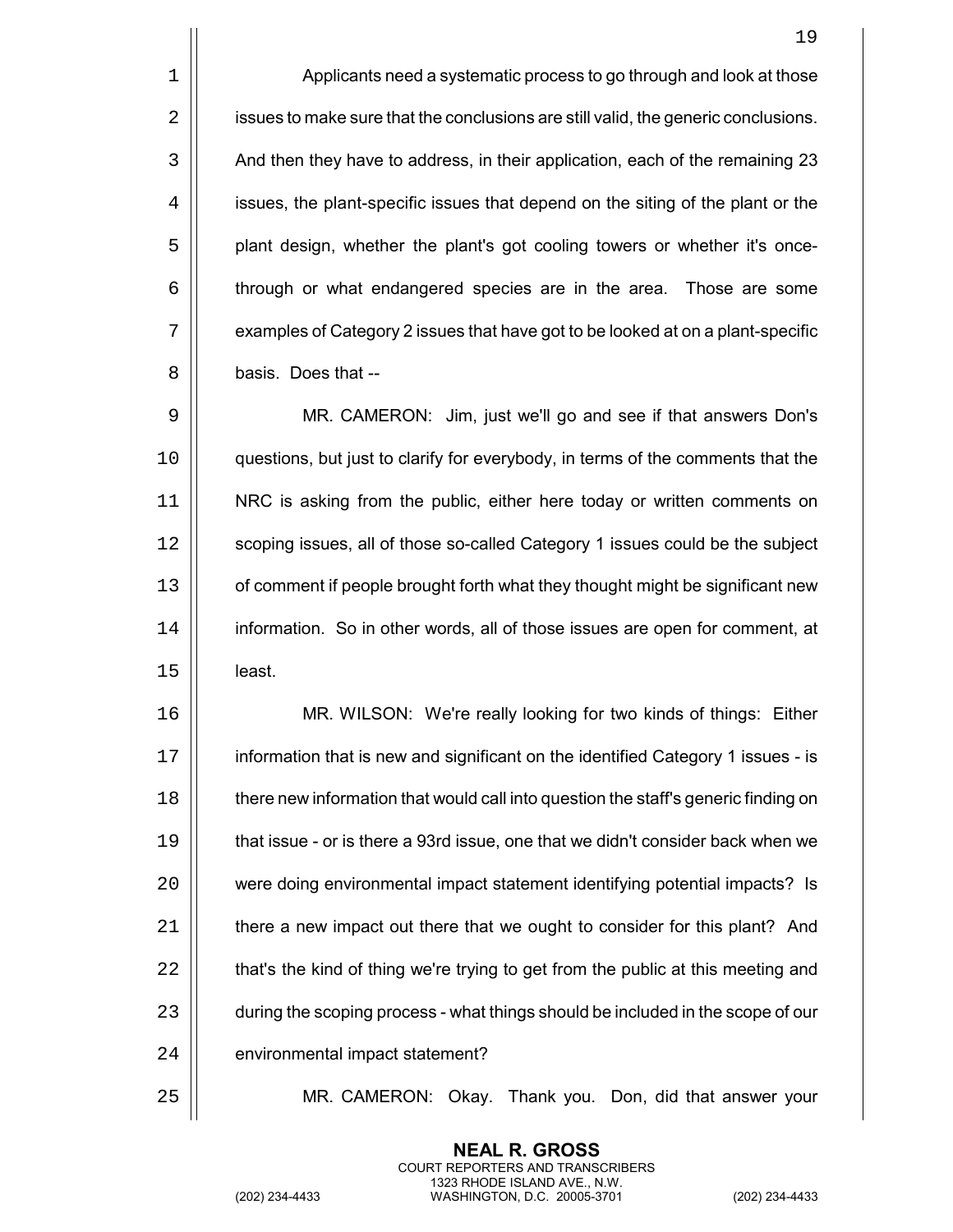|             | 20                                                                               |
|-------------|----------------------------------------------------------------------------------|
| $\mathbf 1$ | question? Do you have a follow-up?                                               |
| 2           | MR. MONIAK: I do have one.                                                       |
| 3           | MR. CAMERON: Okay. Go ahead.                                                     |
| 4           | MR. MONIAK: I do have one follow-up. Does that include the impacts               |
| 5           | of -- where do the impacts of producing highly radioactive fuel, irradiated or   |
| 6           | spent fuel, where is that analyzed, because I understand it's not within the     |
| 7           | scope of this process?                                                           |
| 8           | MR. WILSON: High-level waste storage - spent fuel - was one of the               |
| 9           | 92 issues that the staff identified as a generic issue. It's a Category 1 issue, |
| 10          | absent significant new information. All plants have spent fuel, the impacts are  |
| 11          | similar at all plants, and they don't need to be analyzed on a plant-specific    |
| 12          | basis unless there's something new brought to the table that the staff didn't    |
| 13          | consider back in '96 when it was preparing its environmental impact statement,   |
| 14          | the generic environmental impact statement.                                      |
| 15          | MR. CAMERON: And, Jim, just at the break, perhaps for Don or                     |
| 16          | anybody else in the audience that wants the citations to the documents that      |
| 17          | went through this whole Category 1/Category 2, if we could give them that, then  |
| 18          | they might be able to go to the documents and see that. Any other questions      |
| 19          | on the environmental review aspect of the process that Jim explained, and we     |
| 20          | heard a little bit more about the background because of Don's question?          |
| 21          | Anybody else have a question on this? Yes, Janet?                                |
| 22          | MS. ZELLER: Could you give an example --                                         |
| 23          | MR. CAMERON: Give your name.                                                     |
| 24          | MS. ZELLER: Who I am, okay. Janet Zeller, Executive Director, Blue               |
| 25          | Ridge Environmental Defense League. Could you give a few examples of new         |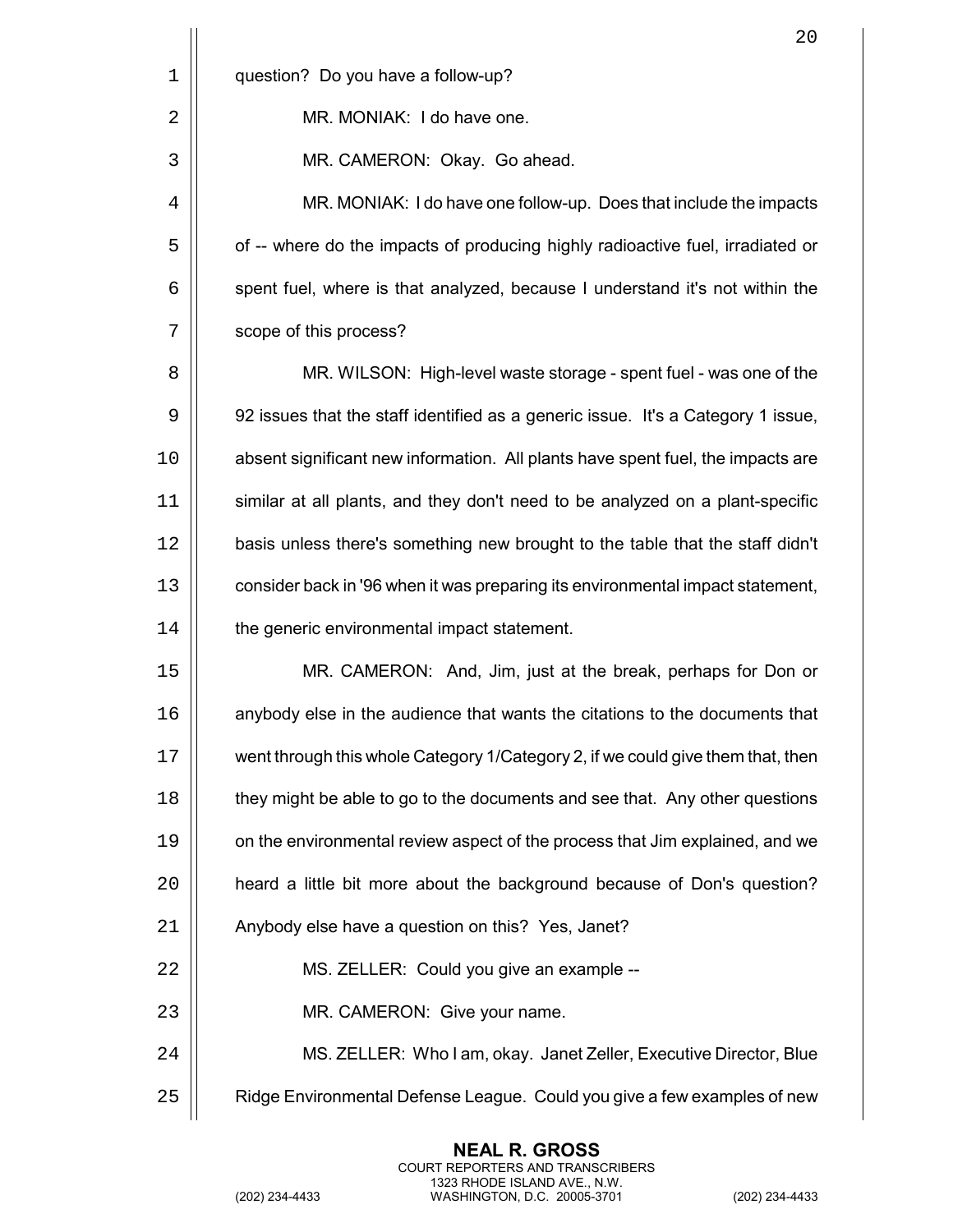|    | 21                                                                               |
|----|----------------------------------------------------------------------------------|
| 1  | information, post-96 information categories?                                     |
| 2  | MR. WILSON: No, I can't. In retrospect, think we did a real good job             |
| 3  | in the generic environmental impact statement. Although we look each time we     |
| 4  | prepare a supplement for license renewal, I don't think we've ever found         |
| 5  | something that we didn't consider four years ago, five years ago, when we        |
| 6  | issued the document or that the public didn't bring to our attention during the  |
| 7  | draft comment period on that document. So it seems to be a pretty good           |
| 8  | document that's held up. We haven't identified significant new information.      |
| 9  | MS. ZELLER: Would you know one when you see it?                                  |
| 10 | MR. WILSON: I think we would, yes. We know what the generic                      |
| 11 | environmental impact statement considered. If it's not in there and it's new and |
| 12 | significantly different - that's it - that's what we're looking for.             |
| 13 | MS. ZELLER: Thank you.                                                           |
| 14 | MR. CAMERON: And when you say, no, you can't give any examples,                  |
| 15 | it's because there hasn't been anything that's been brought up to date that has  |
| 16 | fallen into that category, but it's still open.                                  |
| 17 | MR. WILSON: Yes. We've prepared, I think, five or six environmental              |
| 18 | impact statements for license renewal now, and we just haven't found any. We     |
| 19 | keep looking. We're going to look here - and you can help us look. And we'll     |
| 20 | know it when we see it.                                                          |
| 21 | MR. CAMERON: Okay. Thank you for the questions, and thank you,                   |
| 22 | Jim, for the presentation and the answers.                                       |
| 23 | We're going to go to the second segment of today's meeting, which                |
| 24 | is to give any of you who wish to an opportunity to give us some more formal     |
| 25 | comments on license renewal scoping issues. And we have three local              |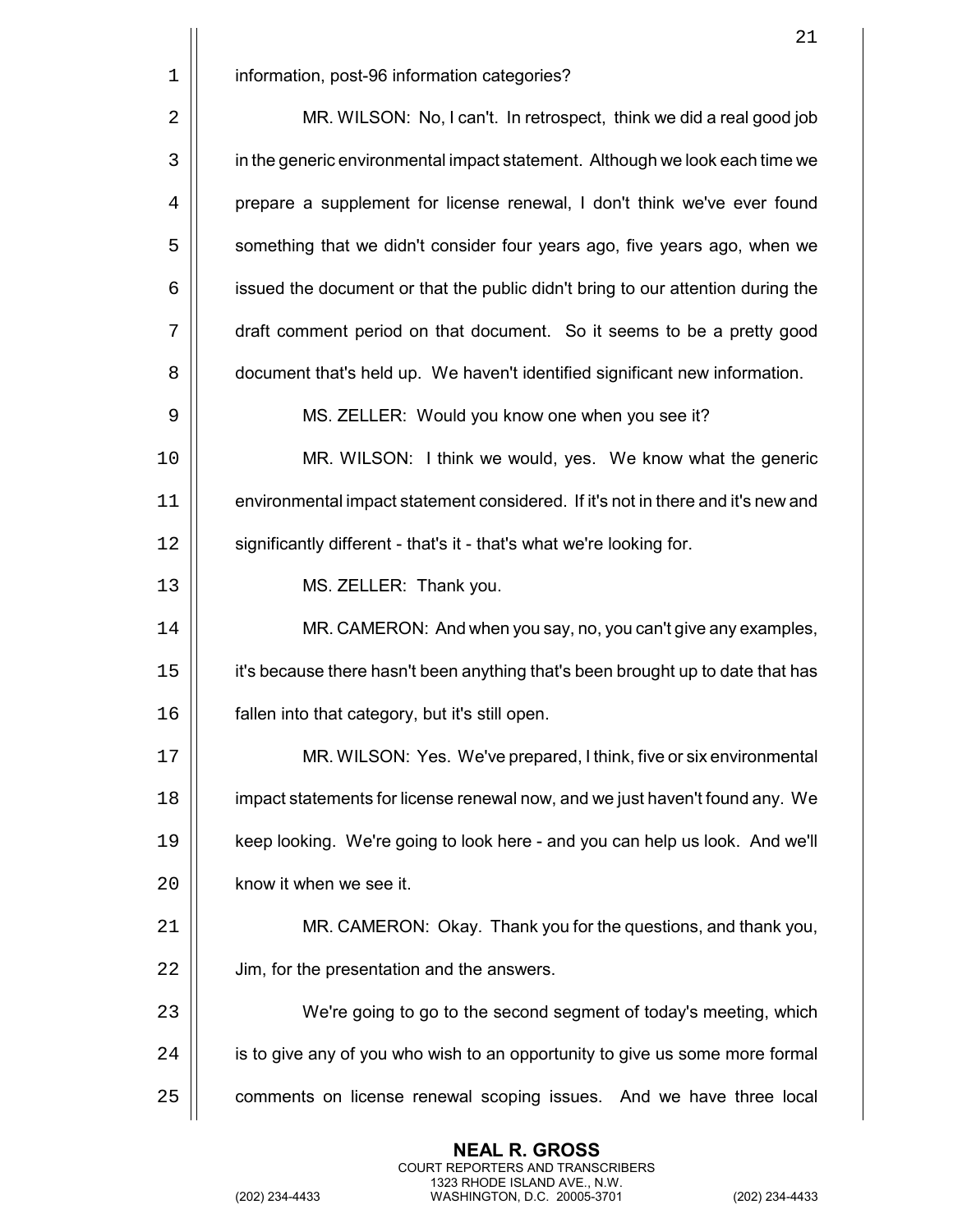5  $\parallel$  So our first speaker is going to be Mayor Doug Echols. He's the 6 | Mayor of Rock Hill, South Carolina. And I should thank him for all of us for 7 | allowing us to use these pleasant meeting facilities. Mayor Echols?

8 | MAYOR ECHOLS: Thank you very much for the opportunity to speak 9  $\vert\vert$  to the Commission, and I also want to thank each of you for coming here today. 10 | I am Doug Echols, the Mayor of Rock Hill, and I've served as Mayor since 11 1998. And prior to that, I served as a member of the Rock Hill City Council for 12 | two terms, or eight years. My family and I have resided in Rock Hill for 30 13 | vears. I was on the City Council when construction was taking place on the 14 | Catawba Nuclear Plant, and I am well aware of the projected and very real 15 | energy demands of our area at that time.

16 | As a citizen and as a member of city government, I can testify that the Catawba Nuclear Plant has been and continues to be a vital asset to this **community.** Rock Hill, through its membership in the Piedmont Municipal Power Agency, relies on Catawba to meet the energy needs of our citizens. **The Plant provides this community and many other communities across this**   $\parallel$  region with a safe and reliable energy source, a source we greatly need to 22 | meet the current and future needs of this community.

23 | The 2000 census tells us that York County population is about  $24$  | 166,000. We expect that population to grow by the year 2015 to 226,000 25 | people. Much of that growth will occur in Fort Mill, Rock Hill, entire York County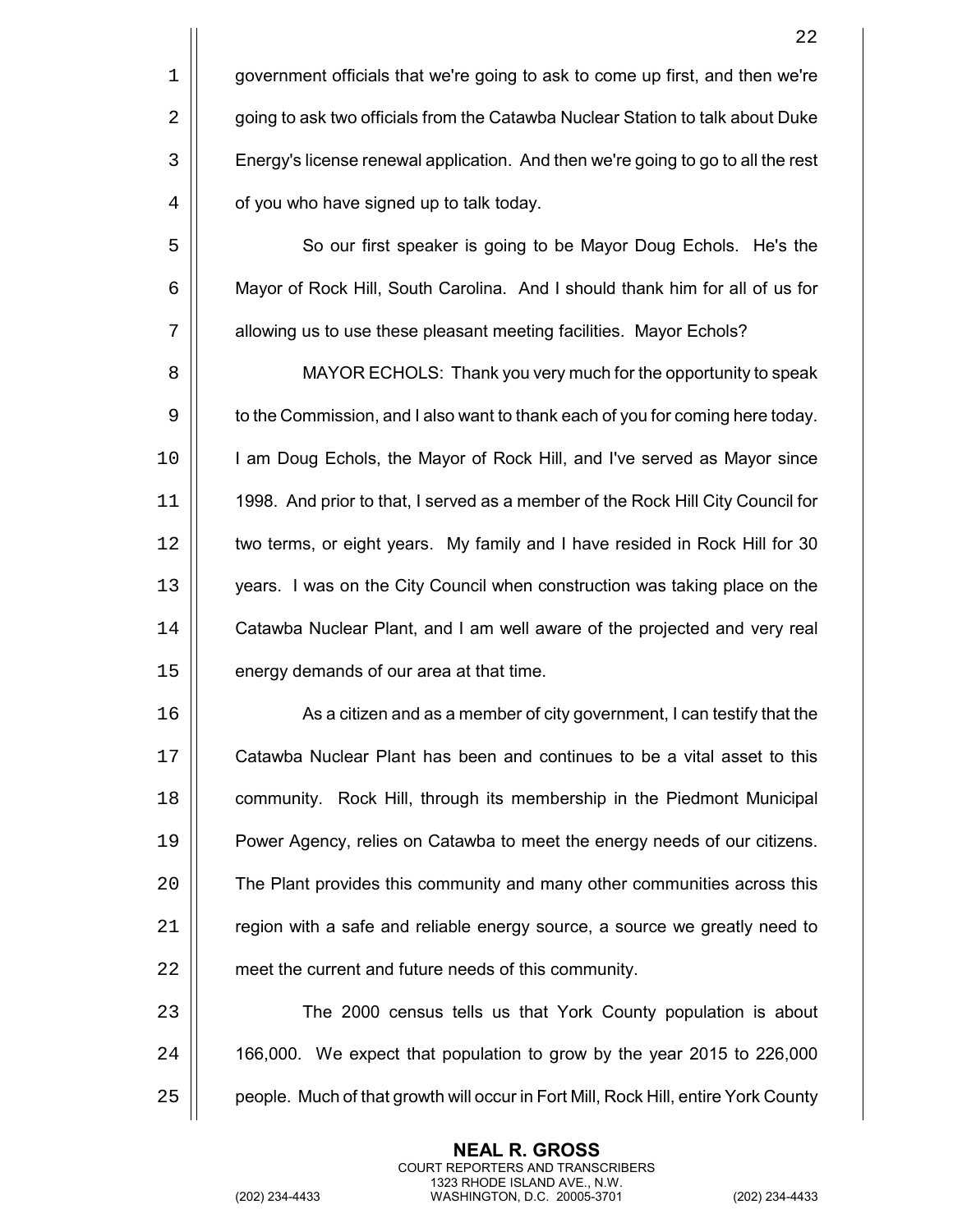$1$  | area. Additionally, there are many economic advantages, I believe, to us 2 | having a reliable and clean source of energy. Duke Power has an excellent 3 | record of maintenance, and the nuclear generation is the cleanest way, I think,  $4 \mid \mid$  for us to address the major air quality problems which we have in the Charlotte 5 | metro area.

6 In light of recent events, relicensing, I believe, will help us reduce our 7 dependency on foreign oil products. Furthermore, the employees of Catawba 8 | are an important part of this community. They live and work here, are active 9 | in supporting area civic, charitable and business endeavors. They volunteer 10 | in the community, they contribute financially to organizations serving Rock Hill, 11 York County and this region. The city very much wants to continue its 12 | relationship with Catawba and supports the relicensing of the Plant to help to 13 | ensure the future of our community. Thank you for an opportunity to speak.

14 MR. CAMERON: Okay. Thank you very much, Mayor Echols. And 15 next we're going to go to Mayor Stine, Mayor of Clover, South Carolina.

16 MAYOR STINE: I am Vance Stine, currently the Mayor of the Town 17 | of Clover. The Catawba Nuclear Station is in the Clover School District. They 18 have been a good corporate citizen of our community. I have personally known 19 people that worked at the Plant. I'm a lifelong resident of Clover, been Mayor 20 | since '95, but I have known Duke employees personally through the years that 21 were involved in the building of the Plant and still involved in other aspects of 22 | running the Catawba Nuclear Station.

23 | We are proud to have them as our neighbor and think that they do  $24$   $\parallel$  address the safety issues, and we hope to  $-$  we would support them in their 25 | relicensing. Thank you.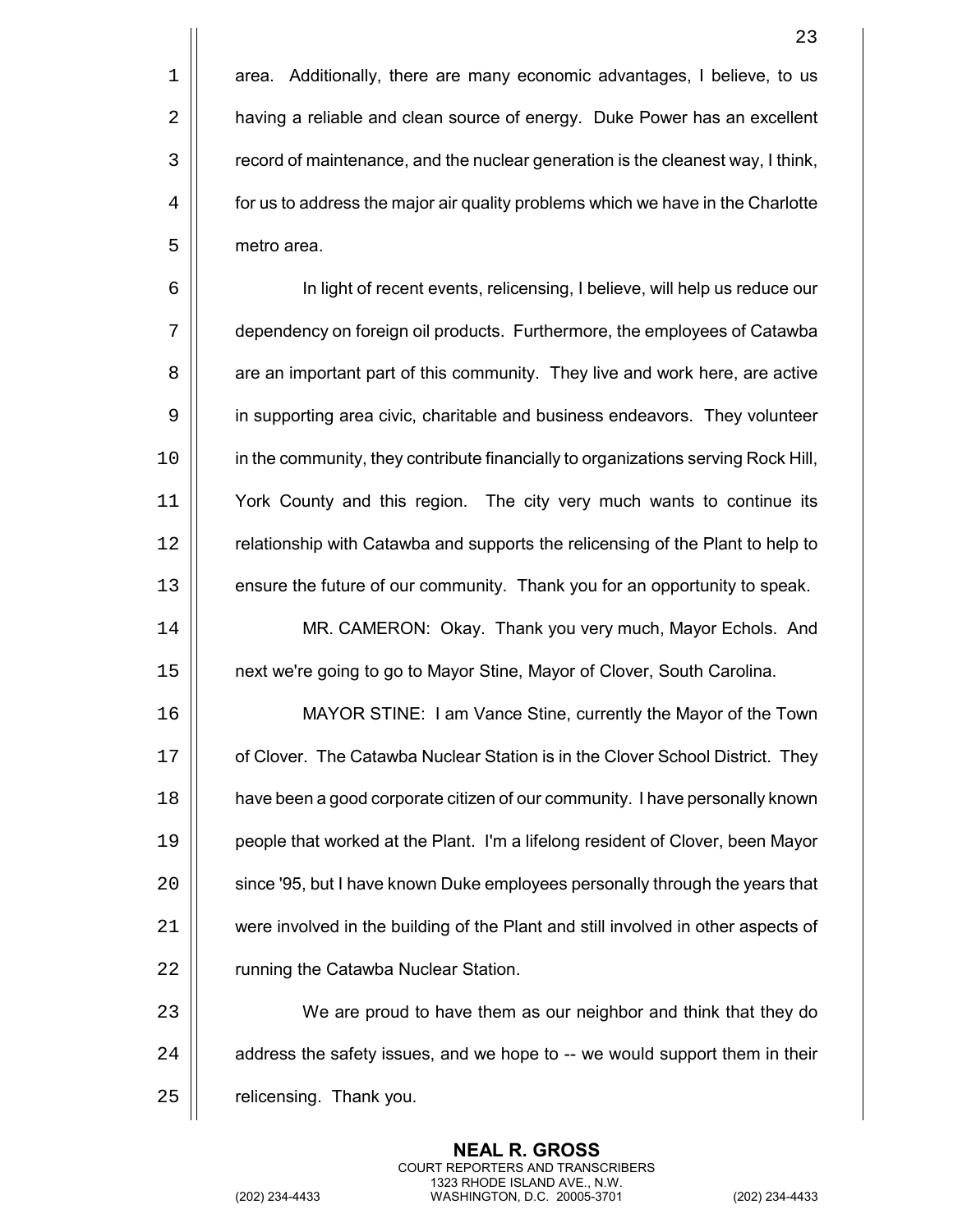1 | MR. CAMERON: Okay. Thank you, Mayor Stine. Next we're going 2 | to go to Mike Channell who is with the York County Office of Emergency 3 | Management.

4 MR. CHANNELL: Good afternoon. My name is Mike Channell. I'm 5 | the Emergency Management Coordinator with the York County Office of 6 | Emergency Management. Our office began working with Duke Power many, 7 | many years ago. I have been actively involved with working with them since, 8 | | l believe, '92 or '93, somewhere along those lines.

9 | Duke Power and Catawba, as Mayor Echols and Mayor Stine have 10 | already mentioned, have always been good citizens of York County. They're 11 | a very big asset to York County, in our view. We are constantly working with 12 | Catawba on emergency planning issues, on safety issues. We speak with 13  $\parallel$  them, if not daily, at least weekly on anything that may come up, any questions 14 | that anyone may have. We work very closely with their Emergency Planning 15 Division and their Corporate Communications Division on several different 16 issues.

 $\vert$  They have not only worked with us for things that are required for **them to do by NRC or by FEMA.** They have also extended their assistance to us for off-site assistance with technical advice, with technical assistance, those  $\vert$  sorts of things, with transportation incidents that may involve radioactive 21 | material or anything of that sort that may be in their field of expertise. They're  $\parallel$  a very good asset to us to be able to go to them and ask those types of 23 | questions with the level of expertise that they have there.

24 | As I mentioned, they assist us a lot of times in concerns that citizens  $25$   $\parallel$  have when they call us and start to question us about the operation of the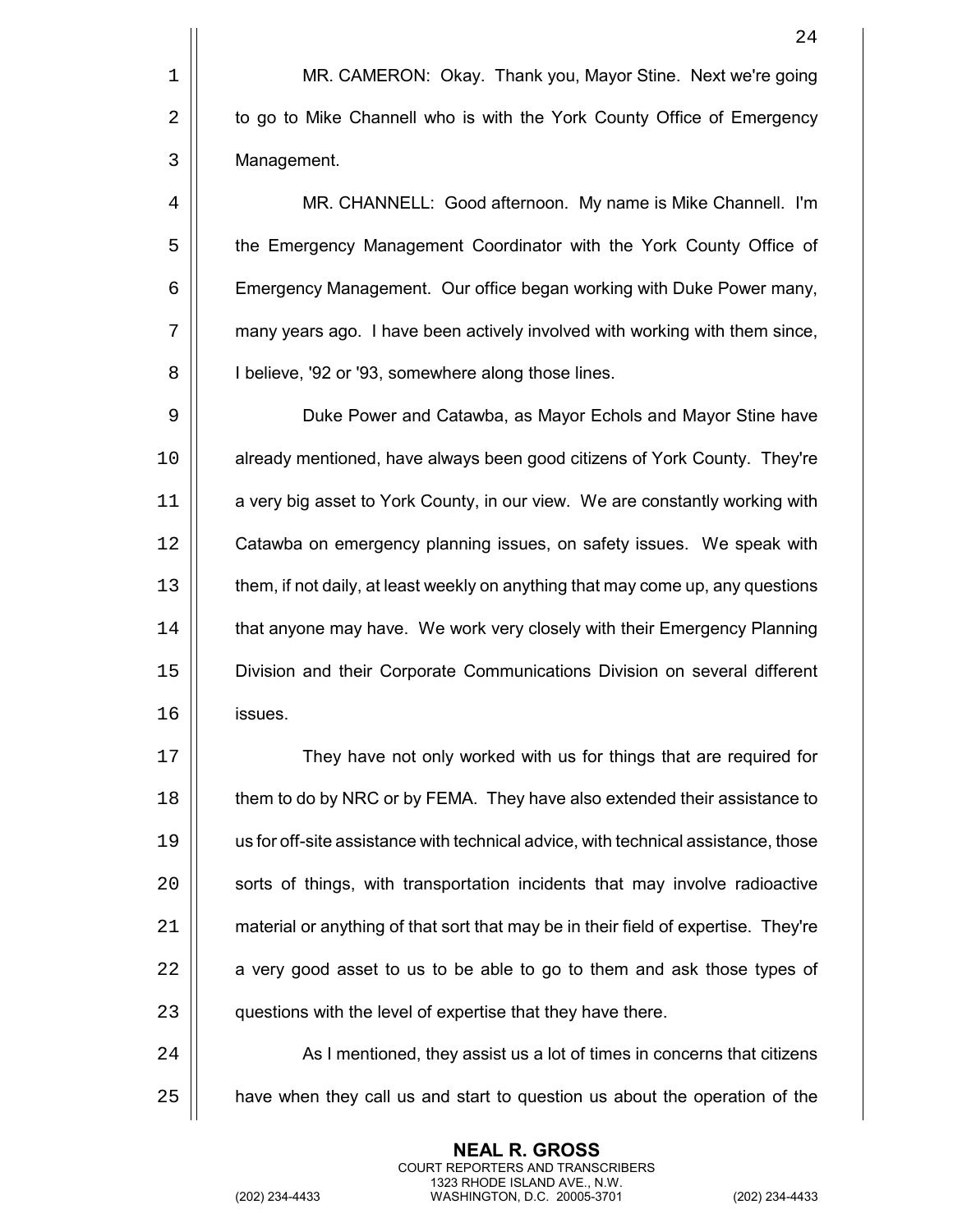|                | 25                                                                                 |
|----------------|------------------------------------------------------------------------------------|
| $\mathbf 1$    | Plant. We kind of have a rule, we don't speak for the Plant. The Plant speaks      |
| $\overline{2}$ | for the Plant; we speak for the County. And the Plant also honors that rule. So    |
| 3              | they've always been very easy for us to refer people to them. They've always       |
| 4              | answered those questions and took the concerns of the citizens to heart and        |
| 5              | did their best to answer those questions in any way that they could.               |
| 6              | On the other hand, for those questions that they have received there,              |
| 7              | questions about the County's plan that we have in writing, that we exercise        |
| 8              | every two years, that is continuously being updated as changes need to be          |
| 9              | made. They refer those folks to us, for us to answer those questions. Even         |
| 10             | though they could probably answer those questions as well as we could, we          |
| 11             | have that understanding between the two of us that they speak in their area,       |
| 12             | and we speak in ours, and it's worked very well, and I'm sure it will continue to  |
| 13             | work very well.                                                                    |
| 14             | The folks that we work with there are very professional, very                      |
| 15             | knowledgeable and very confident in what they do. And we feel that should          |
| 16             | anything arise there at the Plant that would involve off-site response or          |
| 17             | anything of that nature, that the cooperation between the Plant facilities and the |
| 18             | County organizations would be more than capable of handling any type of            |
| 19             | emergency situation there. Thank you.                                              |
| 20             | MR. CAMERON: Okay. Thank you very much, Mike. We're going to                       |
| 21             | go to the two officials from Duke Energy Corporation right now, and first we're    |
| 22             | going to hear from Gary Peterson, who's the Senior Vice President at the           |
| 23             | Catawba Nuclear Site. Gary?                                                        |
| 24             | MR. PETERSON: Well, good afternoon. My name is Gary Peterson.                      |
|                | I'm the Site Vice President, not the Senior Vice President at Catawba Nuclear      |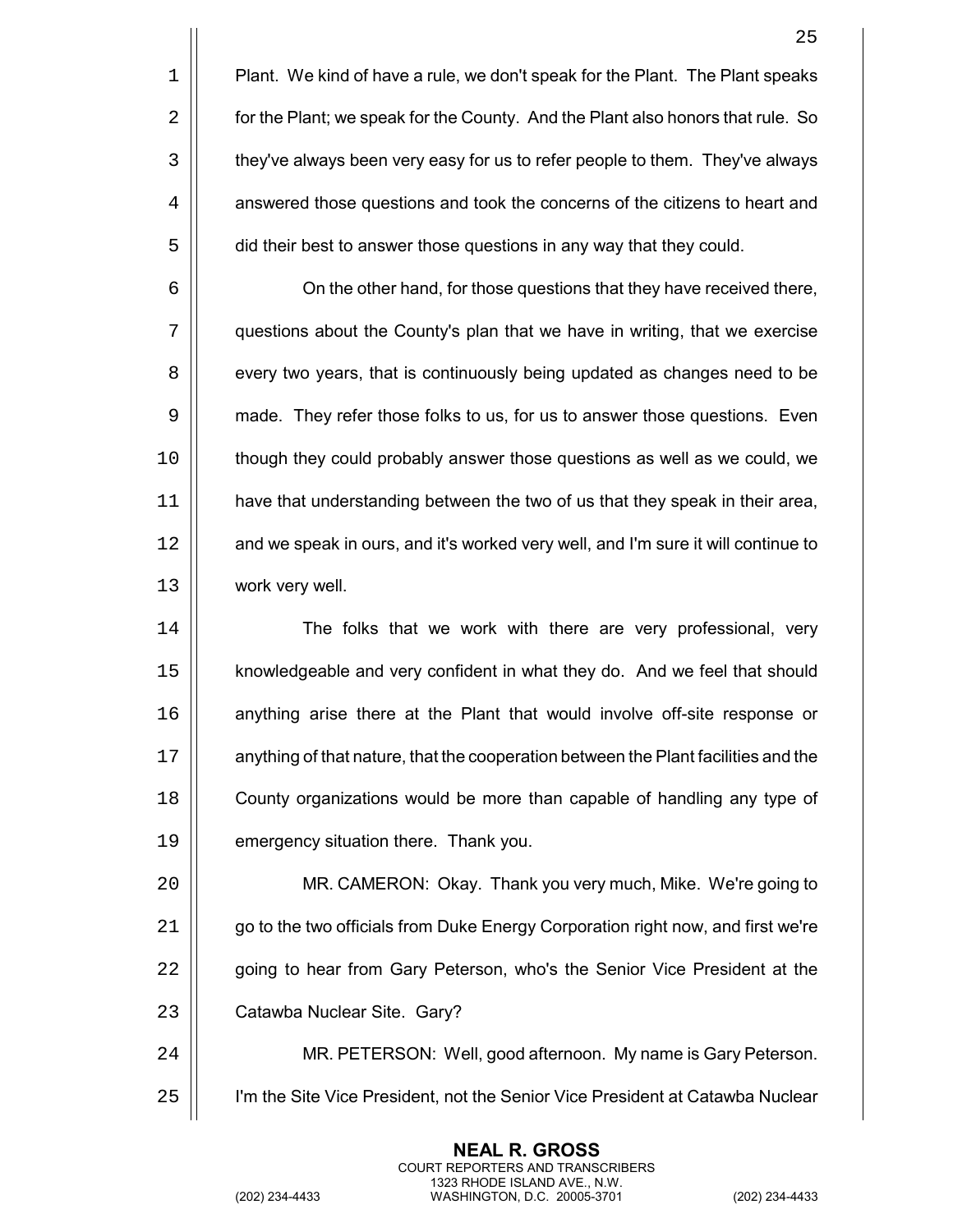| Station. I appreciate the promotion. I have been in the nuclear power industry  $2 \parallel$  for nearly 31 years, the last six of that at Catawba. My job and my  $\vert$  responsibility is the safe operation of that facility each and every day. Before 4 | I begin my formal remarks, however, I just want to thank the members of the  $\vert$  community that have taken time out of their very busy schedules to come and  $\vert$  speak on behalf of our license renewal effort.

7 | Catawba Station is proud to be a member of the York County 8 | community, and I'm here today to provide information as part of our license 9 | renewal application. Following my comments, Margot Rhode, a scientist at 10 | Catawba, will speak on some of our environmental programs.

11 Our presentation today consists of three parts: First, a short 12 background on Catawba; two, a brief description of our license renewal 13 | application; and three, a summary of the environmental report. I will go over 14 **the first of the two areas, and Margot will do the information concerning the** 15 | environment.

 Catawba Station is located on Lake Wylie, which is part of the Catawba River. It produces over 2,000 megawatts of electricity, which is **enough electricity to power two cities the size of Charlotte. Catawba was**  designed, built and is operated by Duke Energy. Catawba has five co-owners, 20 | including North and South Carolina co-ops and municipalities, as well as Duke Energy. Catawba has provided, as you've heard, safe, reliable and economical **electricity since 1985**.

23 | During the two decades that we have been a part of this community,  $24$   $\vert\vert$  our employees have worked diligently to provide a safe, reliable product,  $25$   $\vert$  electricity, while protecting the environment. All of our employees are

> **NEAL R. GROSS** COURT REPORTERS AND TRANSCRIBERS 1323 RHODE ISLAND AVE., N.W.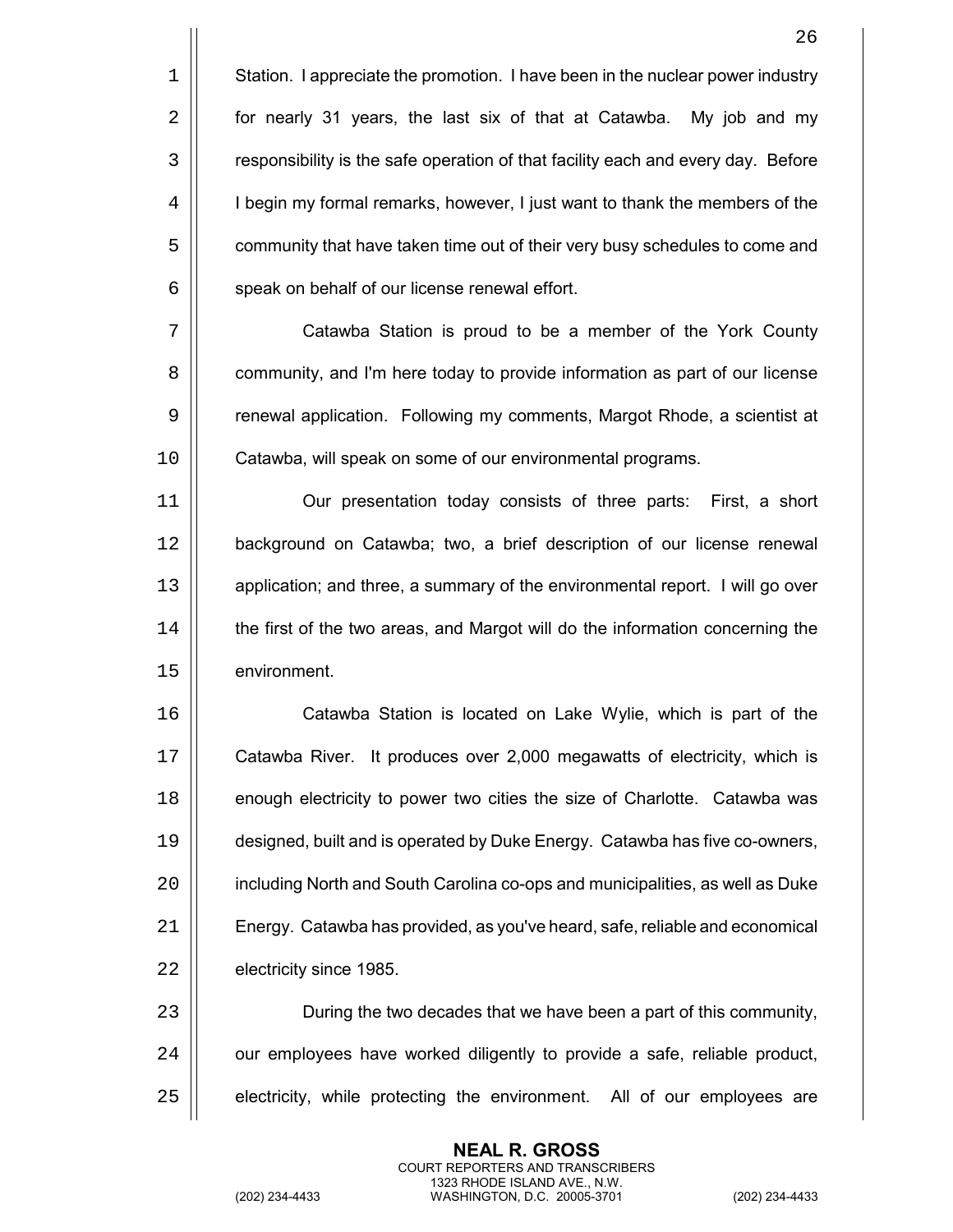$1$  | committed to this mission, as well as to serving the community in which they 2 | live, in which they call home.

3 You can see from some of the slides up there that we are active 4 volunteers in the community. For 11 years, we've hosted Boy Scout 5  $\vert$  encampments where our employees teach classes in electricity, crime 6 prevention, energy, computers, electronics and communications. Over 1,000 7 | boys have attended these events at Catawba Station. Our employees are also 8 | part of the Junior Achievement Program, partnering with local schools teaching 9 | business skills, providing tutors and mentors.

10 || **And one thing I'm particularly proud of is each year our employees** 11 collect coats and blankets for area shelters and gather school supplies for area 12 | schools. They also volunteer hundreds of hours to United Way agencies, and 13 | every year our employees donate well over \$100,000 to area United Way 14 | agencies.

 Catawba employees also are involved in blood drives and donate **annually over 300 units of blood.** And we've also hosted Women in the Outdoors and Jake's Events and partnered with local schools to create 18 | schoolyard habitats and nature trails.

19 Our license renewal application was submitted on June 13 of this year. 20 The application is approximately 1,300 pages of technical and environmental 21 | information supported by nearly 500 engineering drawings. At Catawba, we 22 | are committed to continuously evaluating and renewing Station operations 23 | through our aggressive preventive and predictive maintenance programs and  $24$   $\parallel$  equipment and technological upgrades. Our first priority is and always will be  $25$   $\parallel$  operating the Station safely while maintaining a healthy environment. After all,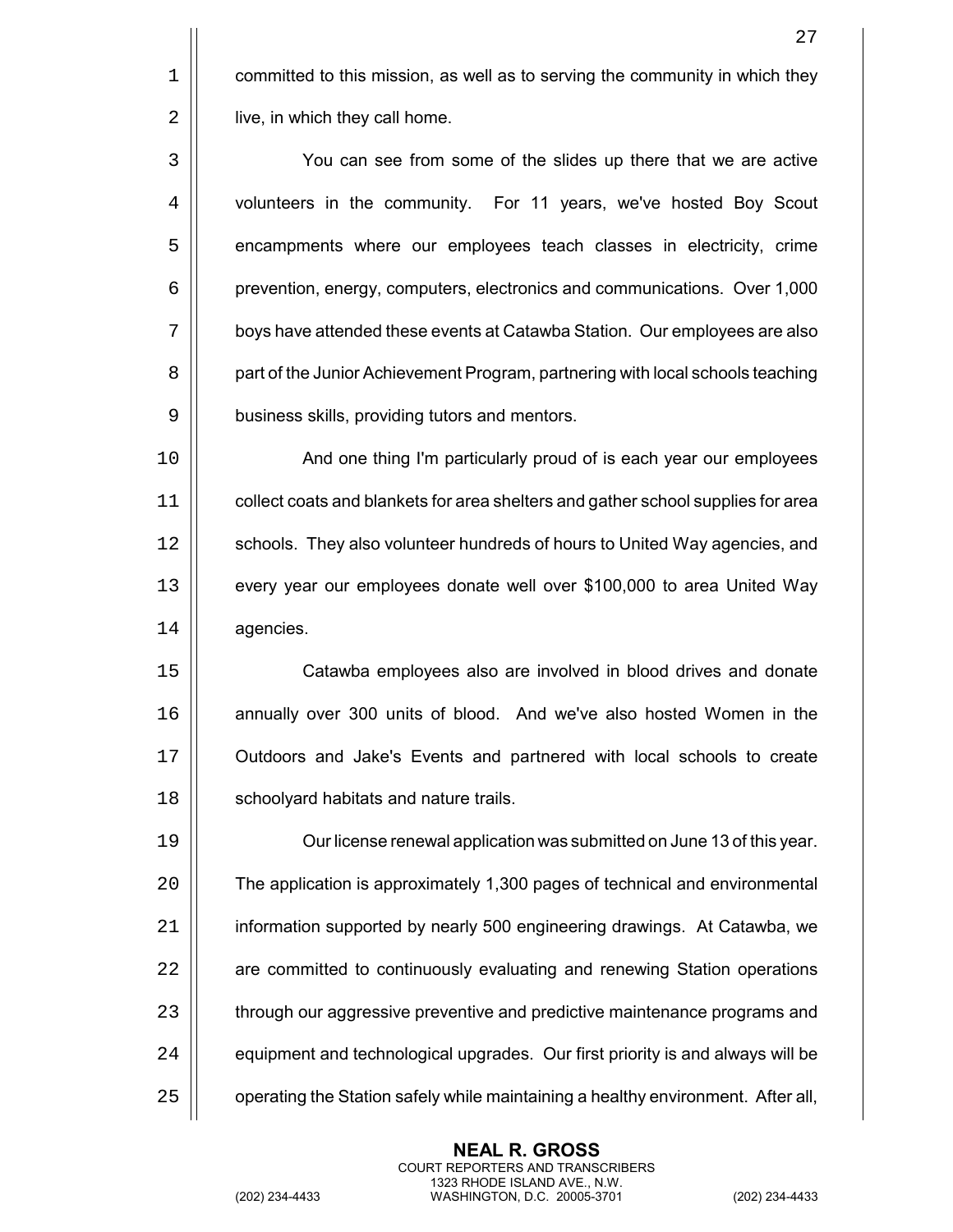$1 \parallel$  this is where we live and work too.

2 In May of 2000, Duke Energy's Oconee Nuclear Station became the 3 | second nuclear station in the United States to receive a renewed operating 4 | icense. And just as we did at Oconee, we've conducted a very careful and 5  $\vert$  thorough evaluation of Catawba and its performance over these past 15 years.  $6 \mid$  This comprehensive evaluation proved what we already knew, that Catawba is 7 | a safe, reliable and economic source of electricity. And based on the results 8 | of this evaluation, we know that license renewal is the right decision for our 9  $\vert$  neighbors, our customers, the environment, Catawba's co-owners, as well as 10 | Duke Energy and its shareholders.

 The reason for applying for license renewal at this time are 12 | straightforward. We filed a joint application with our sister station, McGuire, which allowed us to make the best use of resources of the skills and knowledge 14 | of our experienced Oconee license renewal team. As you've heard from the NRC, this license renewal process is very extensive; it takes years. We **gathered and reviewed a tremendous amount of information, and we will**  $\vert\vert$  continue to work diligently as the NRC approves this process and reviews our material for the submittal.

 We gave careful consideration to our decision as whether to apply for license renewal. Duke Energy, as you know, has served the community for **1** nearly 100 years. We've always been looking at new alternatives to better  $\parallel$  serve our customers. During this license renewal application process, we did  $\vert$  look at many alternatives for providing  $-$  for generating baseload electricity,  $\parallel$  such as conventional fossil generation, wind, solar and photocells. But when  $\vert$  compared to the amount of electricity generated by Catawba, these alternatives

> **NEAL R. GROSS** COURT REPORTERS AND TRANSCRIBERS 1323 RHODE ISLAND AVE., N.W.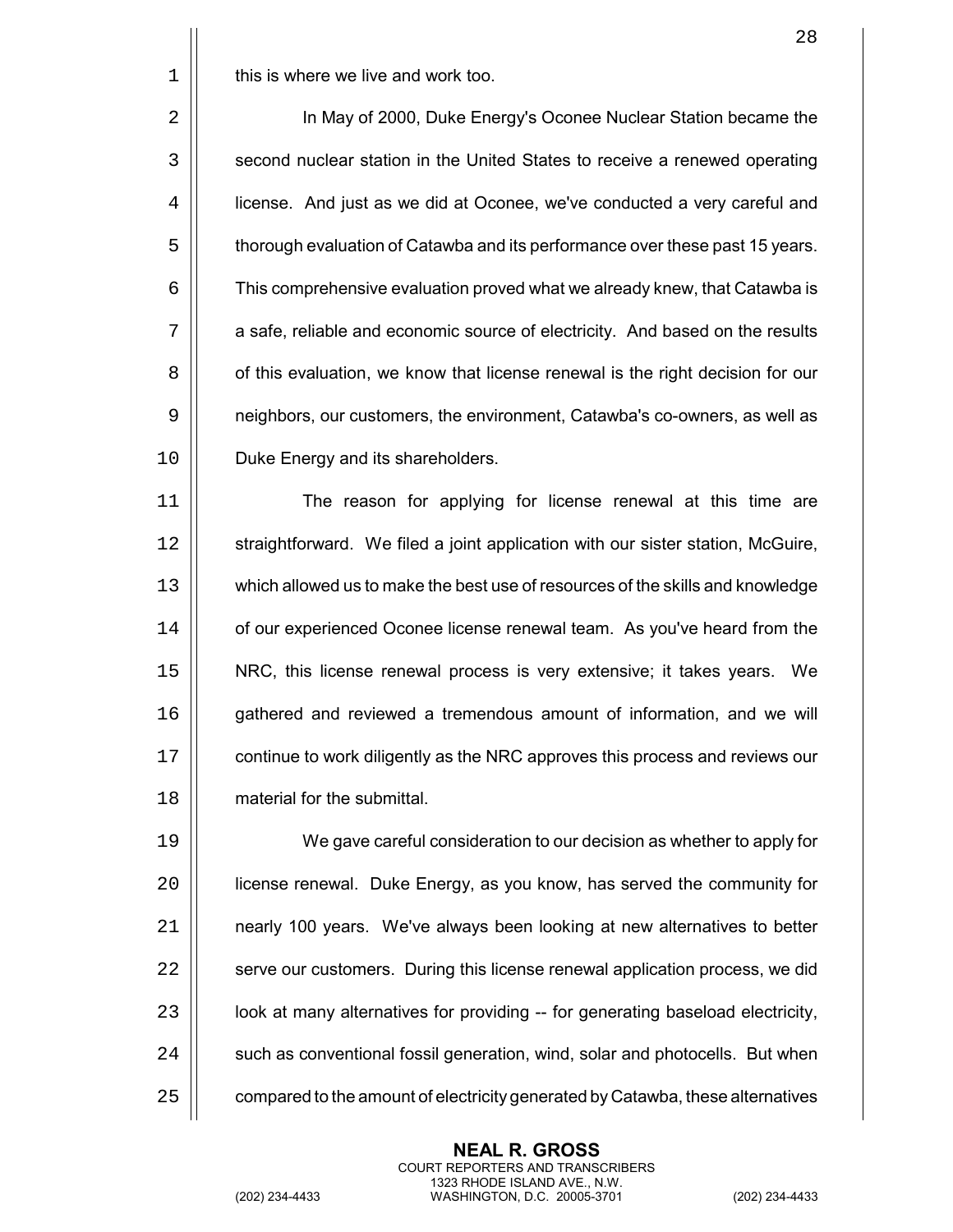|    | 29                                                                                 |
|----|------------------------------------------------------------------------------------|
| 1  | were not selected because of environmental impacts, land use requirements,         |
| 2  | inadequate electricity output and, finally, cost. Using existing data and input    |
| 3  | from a variety of subject matter experts, we concluded that there would be no      |
| 4  | significant environmental impact as a result of renewing Catawba's license.        |
| 5  | And as I close, I just want to say thanks to the community for the                 |
| 6  | support for our many years of operation, and we look forward to many more.         |
| 7  | Thank you.                                                                         |
| 8  | MR. CAMERON: Okay. Thank you, Gary. Now we're going to go to                       |
| 9  | Margot Rott. And I guess since I'm promoting everybody, I should say that          |
| 10 | she's the Senior Scientist at the Catawba Nuclear Station.                         |
| 11 | (Laughter.)                                                                        |
| 12 | MS. ROTT: Good afternoon. My name is Margot Rott, and I'm a                        |
| 13 | scientist at Catawba Nuclear Station. I have a degree in biology, and I've         |
| 14 | worked at the Station for 20 years in the areas of chemistry, technical training   |
| 15 | and environmental.                                                                 |
| 16 | More than 75 years ago, Duke Power became one of the nation's first                |
| 17 | electric utilities to have its own environmental program. Today we have over       |
| 18 | 150 scientists, engineers, biologists and technicians, and it's our job to monitor |
| 19 | and protect the environment.                                                       |
| 20 | The initial environmental review for Catawba was completed over 25                 |
| 21 | This review established the ground work for continuous<br>years ago.               |
| 22 | environmental monitoring, which is performed at the Station every day. As part     |
| 23 | of this license renewal, we reviewed environmental monitoring data collected       |
| 24 | over Catawba's entire operating history. We consulted with environmental           |
| 25 | regulatory and resource agencies to make sure we fully considered relevant         |
|    |                                                                                    |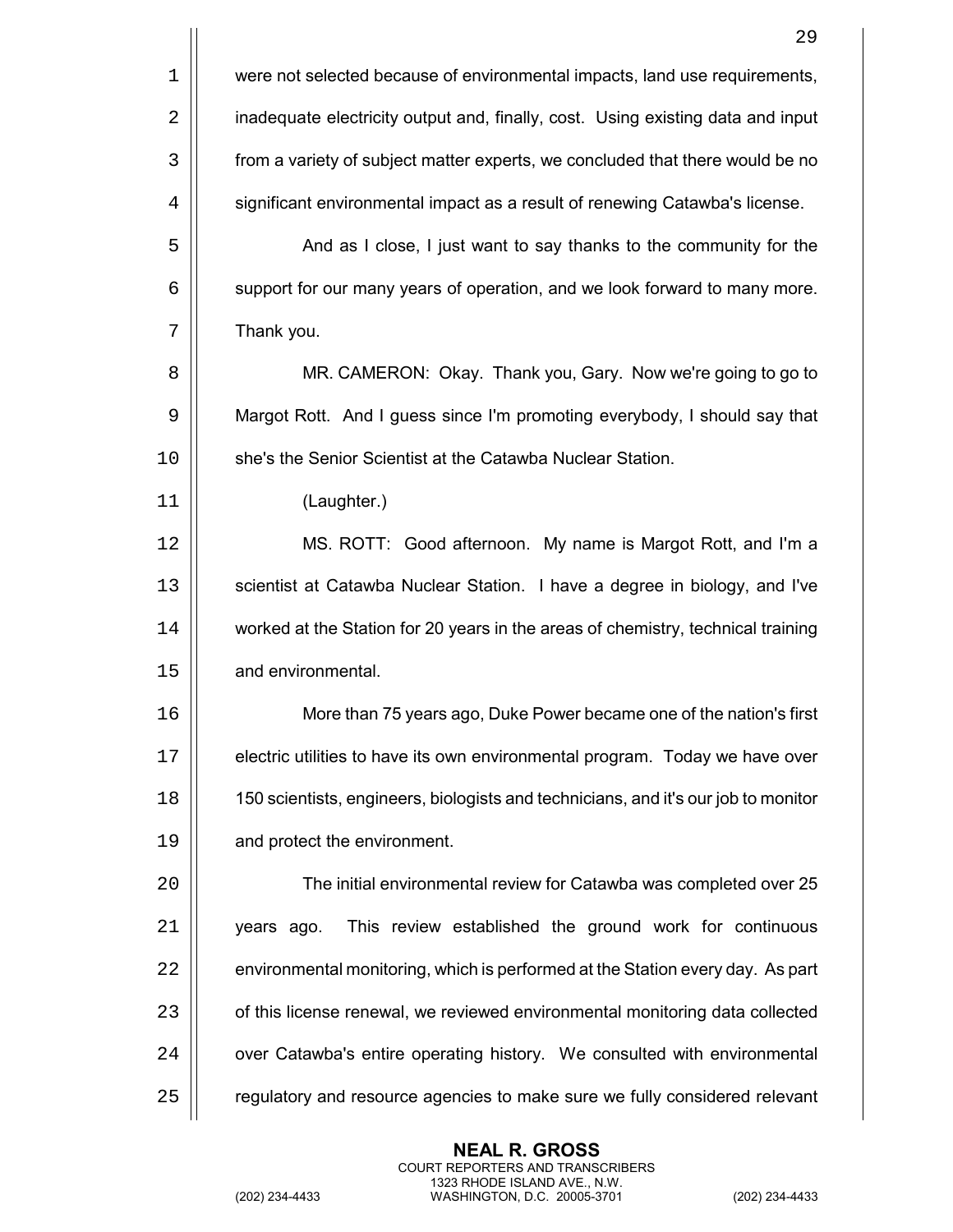|  | ISSUES. |
|--|---------|
|--|---------|

2 | As part of our environmental report, we reviewed 13 major 3 | environmental areas, which are grouped into four categories: water, plants and  $4 \mid$  animals, air quality and people. We'll take a look at these areas individually 5  $\vert\vert$  starting with water. Duke Energy has conducted water testing on Lake Wylie  $6 \mid$  since the early 1970s. The areas we study include water quality, water flow at 7 | Catawba's intake and discharge structures and aquatic ecology.

8 | Our evaluation of historical data indicates no changes to Lake Wylie's 9  $\vert\vert$  aquatic resources as a result of Catawba's operation. Using scientific data, we 10 | concluded that our continued operation would not have an adverse effect on 11 I the Lake or River.

12 | The second category we evaluated is plants and animals. As part of 13 | our study, Duke Energy worked with Dr. L.L. Gaddy, a well-known 14 | environmental scientist, to perform a study of threatened and endangered 15 | species at the Catawba site. Results of the study indicate there were no state 16 | or federally recognized threatened or endangered species identified; in fact, 17 | Catawba has a thriving population of quail, beaver, bobcats, Canada geese, 18 | osprey, deer and many other wildlife species.

19 Catawba has many ongoing environmental initiatives managed in 20 **cooperation with the South Carolina Department of Natural Resources**, the 21 | South Carolina Wildlife Federation and the Wild Turkey Federation. The 22 | Catawba site is in the final stages of becoming WAIT-certified by the South 23 | Carolina Wildlife Federation, and wait, W-A-I-T, stands for Wildlife and Industry  $24$   $\parallel$  Together. Catawba hosts a butterfly garden and various other wildlife areas. 25 Based on review of our operating history and a look at our continued

> **NEAL R. GROSS** COURT REPORTERS AND TRANSCRIBERS 1323 RHODE ISLAND AVE., N.W.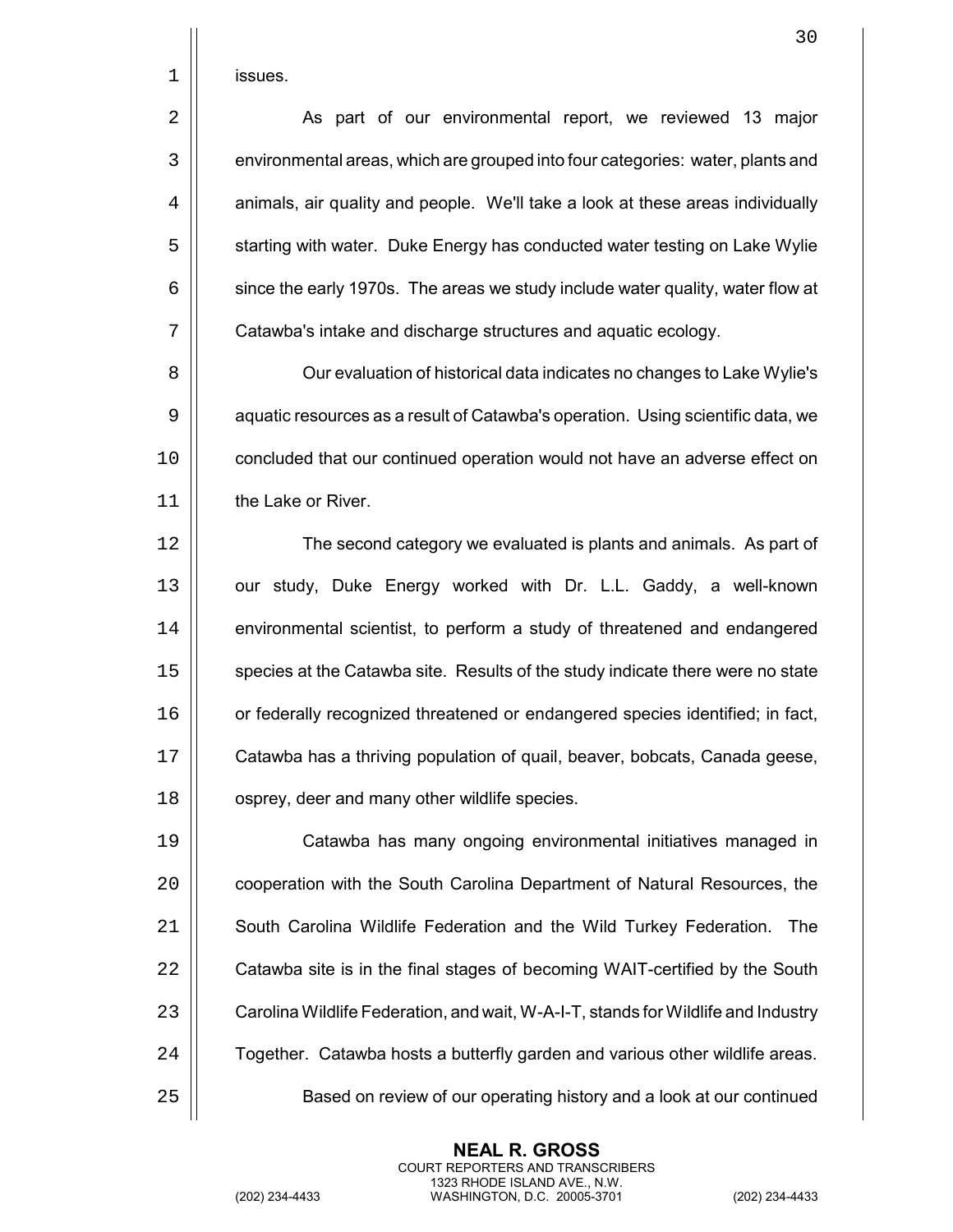31

 $1 \parallel$  operation, we conclude that license renewal will not adversely affect plants and 2 | animals.

3 The third category we evaluated is air quality. Nuclear power provides 4 | about 50 percent of Duke Energy's total electric generation in the Piedmont 5  $\vert$  Carolinas. And by design, nuclear power is clean air energy source. Data  $6 \mid \mid$  shows Catawba's operation has not adversely impacted the region's air quality, 7 | and there are no plans associated with license renewal that would alter the air 8 | quality.

 I'll conclude today by discussing the people who live in the 10 | communities around our Station. Catawba has a national reputation as a well-11 | run Station. We are committed every day to protecting the health and safety 12 | of the public and our employees. This commitment will continue for as long as we're a part of this community. In addition to being safely operated, Catawba 14 | has provided many benefits for the community. For example, Duke Energy has  $\vert\vert$  contributed millions of dollars in property taxes to York County. We have over 1,100 employees helping maintain a strong economy in this area. Our annual payroll of over \$70 million helps support local businesses and industries. And **a** Gary mentioned earlier, our employees spend hundreds of hours each year volunteering for community, school, civic and church programs and projects. 20 | And just on a personal note, my husband and I live in the Lake Wylie  $\parallel$  area. We're about two miles from the Station. I've been in this area for almost  $\parallel$  14 years. We love this area. We enjoy boating and swimming on Lake Wylie,

23 | we ride bikes all over this area, we consider it home, which is why I have a

 $24$  | personal interest in this project, as well as a professional one. Thank you.

25 MR. CAMERON: Okay. Thank you, Margot. Our next three

**NEAL R. GROSS** COURT REPORTERS AND TRANSCRIBERS 1323 RHODE ISLAND AVE., N.W.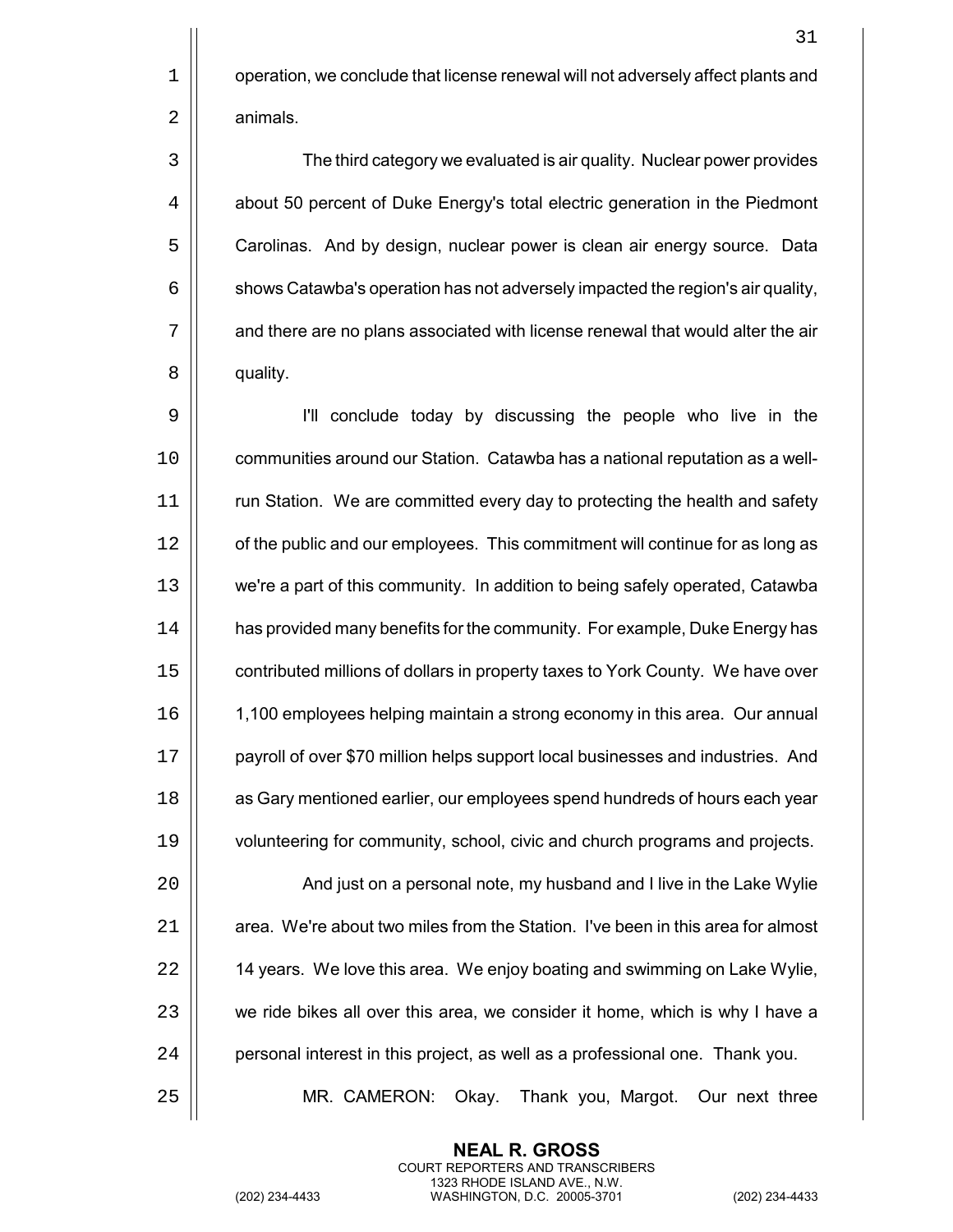1 | speakers, first we're going to go to Dennis Merrill, then Mark Farris and then 2 | Janet Zeller. And I'd like Dennis Merrill to come up, who is President of York 3 | Technical College. Mr. Merrill?

4 MR. MERRILL: Ladies and gentlemen, visitors with the NRC and Mr. 5  $\vert$  Cameron, I thank you for this opportunity to be here. My name is Dennis 6 | Merrill. I am the President of York Technical College. I'm also the Chairman 7  $\vert\vert$  of the Rock Hill Economic Development Corporation and ex officio member of 8 | the York County Economic Development Board. And from that regard would 9 | certainly substantiate the comments that have been made regarding the 10 economic impact of Duke Energy. But I really want to talk beyond just the 11 economic impact, because I know that for many of us money is certainly not 12 | everything.

13 || **I guess I would begin by saying that York Technical College is an** 14 institution, state-supported for the purposes of higher education and continuing 15 education, serving Chester, Lancaster and York Counties here in the upstate 16 | region of South Carolina. I've lived and worked here in the Rock Hill area for 17 | over 40 years, so I remember much of the dialogue before, during and since 18 **the construction of the Duke facility, called Catawba Station. I remember how** 19  $\parallel$  the visitors poured into our region before to tell us what a terrible idea this was. 20 | Some of you probably have kinfolk in the area like I who remember the same 21 | sort of dialogue when the Catawba River was to be dammed, and you just can't 22 **do that.** 

23 | Lake Wylie represented, as I recall, one of the very first efforts, part  $24$   $\parallel$  of Duke Energy, to create hydroelectricity on the Catawba River. And, of  $25$   $\parallel$  course, has contributed significantly, if not tremendously, to this whole region's

> **NEAL R. GROSS** COURT REPORTERS AND TRANSCRIBERS 1323 RHODE ISLAND AVE., N.W.

(202) 234-4433 WASHINGTON, D.C. 20005-3701 (202) 234-4433

32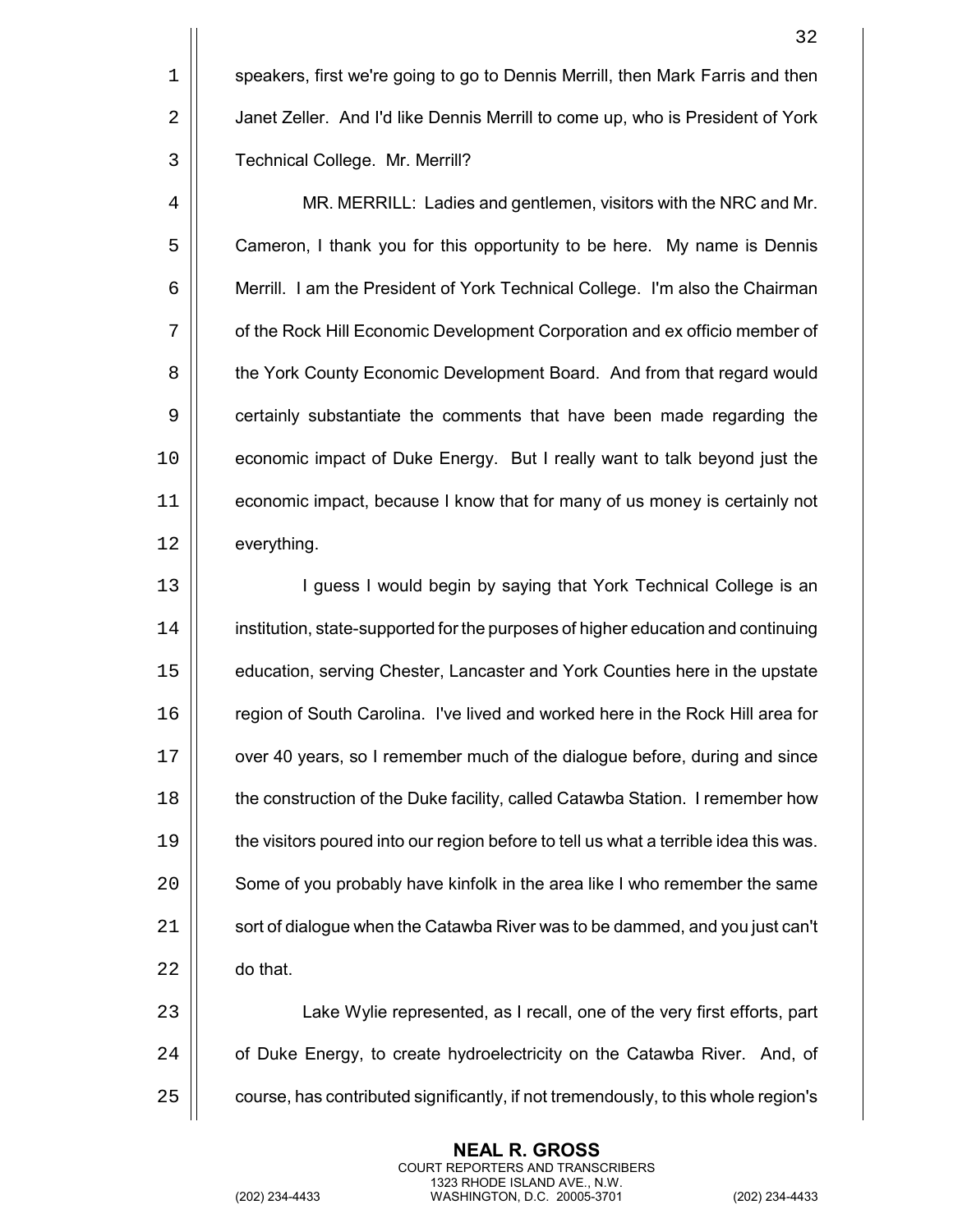5 | And so we build on that today as we talk about the Catawba Station.  $6 \mid$  And I think it's very interesting that as you review Duke's request for a permit, 7 you'll discover, and I hope you'll give appropriate positive recognition to the 8  $\vert$  record, because I don't think anything speaks more loudly than the record -- the 9 **Fig.** record on Plant operation safety that has been mentioned here today, the 10 | record on the sense of environmental responsibility that has been mentioned 11 here today, the record on employee operating and training safety, the record 12 | on participation in all of our community and civic activities.

 Operating a nuclear reactor for commercial power production is a very  $\parallel$  serious business, and I think Duke takes that responsibility very seriously. They pledged when they came here to operate the Catawba facility as safely **a** and efficiently as possible, and I believe the record says they have delivered. They've earned the respect and trust of our community. I'm hopeful that they  $\parallel$  will continue to provide us a clean and safe source of electric power for many years to come, and I thank you for this opportunity to speak to the issue.

20 MR. CAMERON: Okay. Thank you, Mr. Merrill. Next let's go to Mark 21 Farris, who's the Director of the York County Economic Development Board. 22 Mr. Farris?

23 MR. FARRIS: Appreciate the opportunity to be here. My name is 24 | Mark Farris. I'm Director of the York County Economic Development Board. 25 I'm a native. I've been in this position for about 15 years, and lived in York

> **NEAL R. GROSS** COURT REPORTERS AND TRANSCRIBERS 1323 RHODE ISLAND AVE., N.W.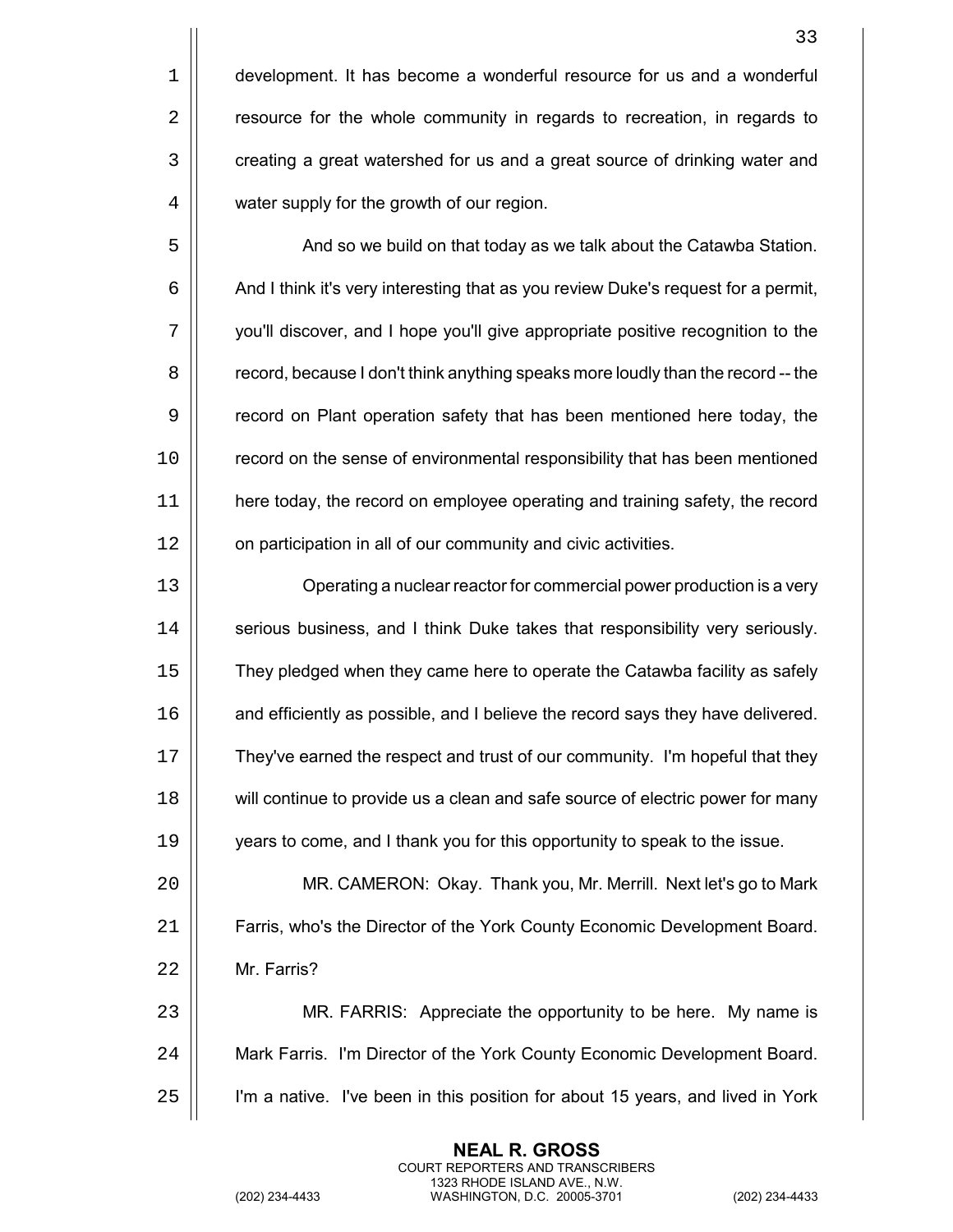5 | As we struggle with the tremendous growth that we've had in the  $6 \mid$  County, we look back to the tax system that the State of South Carolina has 7 | provided for property taxes and for the operations of schools in South Carolina. 8  $\vert$  And I won't bore you with a lot of the details, but sufficed to say that when we 9 | pay our tax bills in the State of South Carolina, 80 percent of that amount goes 10 | to our local school systems.

11 And in South Carolina, residential property is assessed at four percent, 12 | commercial is assessed at six percent, but manufacturing is assessed at ten 13 | and a half percent. So without a strong manufacturing base in the State of 14 | South Carolina, communities suffer from their school systems, primarily 15 because that's where the schools generate the majority of their income.

 Without a facility like this and other supporting industries, we would not have some of the highest SAT scores, if not the highest, in the State of 18 | South Carolina. Our school systems have the highest percentage of teachers with master's degrees, and then we also have the highest average teacher  $\parallel$  salary. It's tremendously beneficial to us. And at a ten and a half percent | assessment, industries like Duke pay two and a half times the property taxes 22 | that our residential development does.

23 | So as we look back at the growth that we're experiencing in York 24  $\vert$  County, especially from a residential standpoint, we have to have supporting 25 | business in industry to account for an improved or at least just a maintained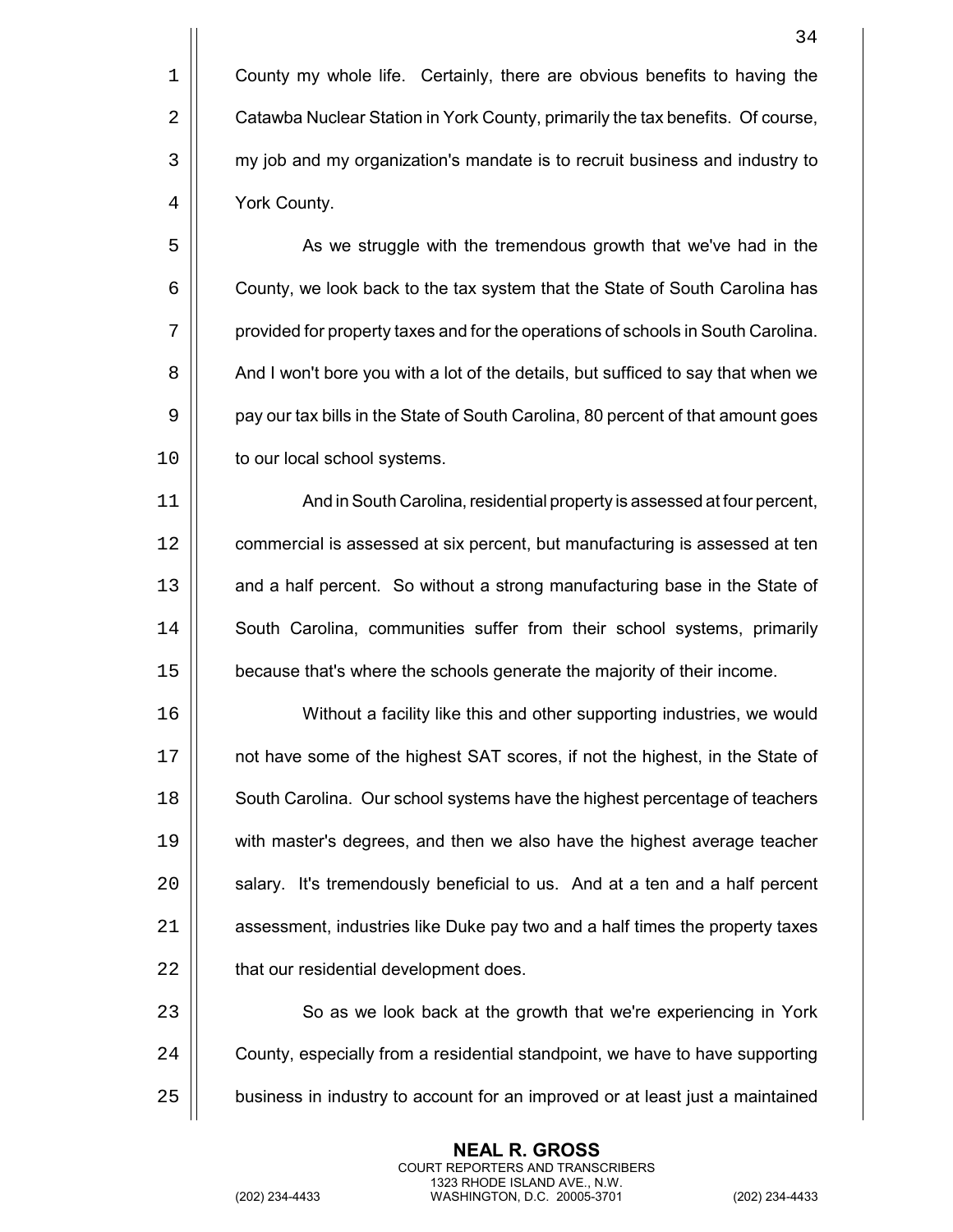$1 \parallel$  school system. A lot of people take that for granted and really don't understand 2 | the breakdown, but, for example, about a \$200,000 valuated house in York 3 | County generates about \$1,800 a year in property taxes. The average pupil 4  $\vert$  expenditure is about \$5,700 per student per year. So without the makeup of 5 | business and industry, our school system certainly suffers, and that's how 6 important it is.

7 | vant to digress a minute. I'm not an environmental engineer. My 8 | degree is in political science, but I'm not elected; I want to make that clear. But 9 | I want to also talk about some of the things that we are doing in York County. 10 | Of course, my job is to develop business and industry for the County, but I'm 11 very proud of York County in that we've had such tremendous and significant 12 | growth in all areas that we've established some pretty aggressive land use 13 planning activities for York County. Just last night our County Council adopted 14 | a new land use plan or, actually, they just contracted for the establishment of  $15$  | a new land use plan.

 But as part of that, we have a program called York County Forever. In 1999, York County won the J. Mitchell Graham Award for progressive local **government initiatives.** We established York County Forever, which basically has as its goal for every acre of land that's developed, commercially,  $\vert$  residentially or industrially, a corresponding acre is put into open space 21 | preservation. It is a very innovative program, especially from South Carolina  $\parallel$  standards, and we're very proud of that program.

23 | We also have established a goal to place a buffer along the Catawba 24  $\vert$  River to insulate it from some of the growth and development that's occurring. 25  $\parallel$  And, certainly, Duke Power and Crescent Resources, an affiliate -- well, not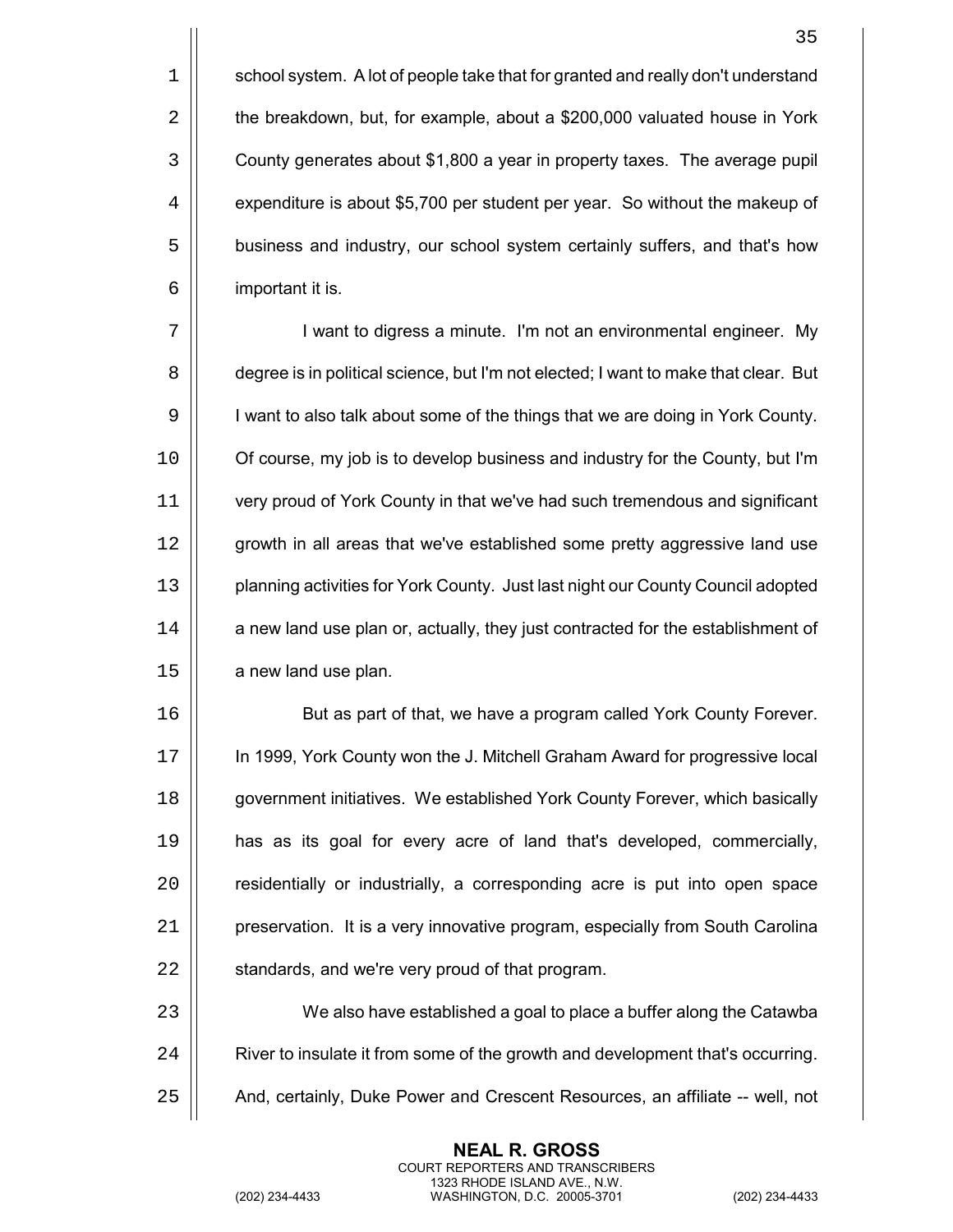36 1 | affiliated but another development arm of Duke, has been, and will continue to  $2 \parallel$  be, supporters of that. So that's  $-$  from a side standpoint, certainly, we're 3 | interested in bringing more business and industry, but I'm very proud of York 4  $\vert\vert$  County in that we do have these programs and the support of Duke Power for  $5 \parallel$  that. 6 They've been an excellent steward, certainly, of Lake Wylie, a

7  $\parallel$  tremendous resource for us from visitors and convention-related activities. We 8  $\vert\vert$  certainly place that as one of our jewels in our environmental resources, and 9  $\vert\vert$  they've been an excellent steward of Lake Wylie and the Catawba River.

10 || We cannot necessarily separate the environmental from the economic 11 when we look at the two issues, but, certainly, the Catawba Nuclear Power and 12 | the millions of dollars of revenue that's been generated from that Station has 13 **Fig.** created an opportunity for York County to provide for the health, safety and 14 | welfare of our citizens to a much greater extent than we would have without it. 15 | So for that reason, we certainly support the relicensing. Thank you.

16 MR. CAMERON: Okay. Thank you. Next we're going to go to Janet 17 | Zeller, who's the Executive Director of the Blue Ridge Environmental Defense 18 League. Janet?

 MS. ZELLER: Thank you, Chip. My name is Janet Zeller. I am 20 | Executive Director of the Blue Ridge Environmental Defense League. Our Charlotte staffer, Katherine Mitchell, is not here today. Her offices are near 22 | Charlotte, halfway between McGuire and Catawba. We have members in York  $\vert$  County and surrounding counties, and also members along the transport routes  $\parallel$  and near Aiken, South Carolina as well where Don Moniak heads our only, at  $\vert$  this point, South Carolina office. We're still named for the mountains where we

> **NEAL R. GROSS** COURT REPORTERS AND TRANSCRIBERS 1323 RHODE ISLAND AVE., N.W.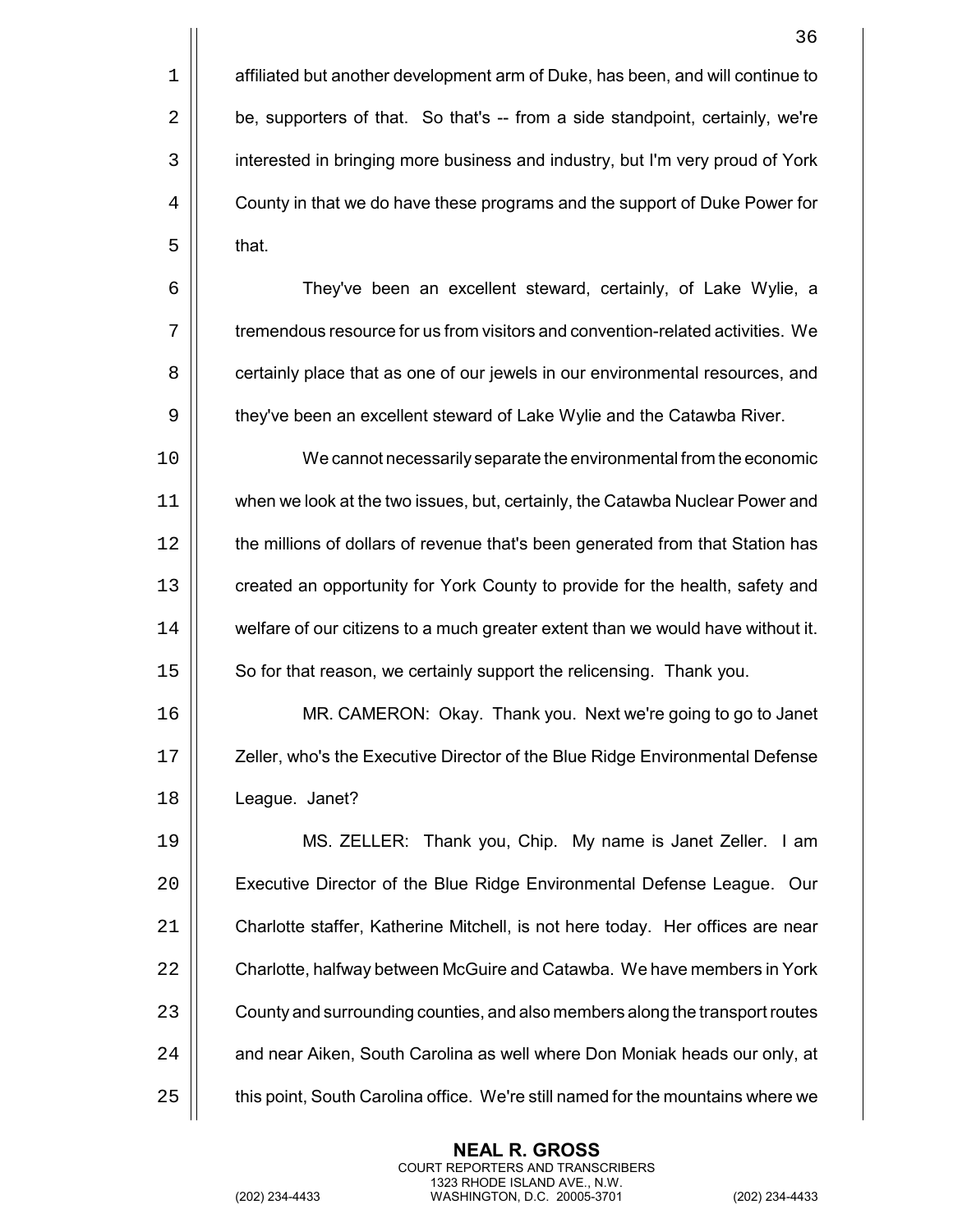1 | originated as an Episcopal church women's group in 1984.

2 | I'm very pleased to be here today to speak to the people who have  $\vert$  come to the hearing and to the Nuclear Regulatory Commission. And we will,  $\vert$  of course, have more detailed written comments. I would like to make some **general comments to begin and then hit a few specifics, and then other**  representatives of our organization will get into more details, such as Plant history, operations and some of the specific technical problems with an 8 II extension of the license for the Catawba Plants.

9 | First, we have been a recipient of Duke Power's generosity, not from 10 | a grant or anything, but we did win the 1998 Governor's Award for clean air, 11 | and that was a program sponsored by Duke, and I know Duke does many good 12 | things for this area and for the state. But there are some real problems with 13 describing nuclear power as clean, safe technology. It may not produce the 14 | | kinds of pollution that we see from Duke's seven coal plants in North Carolina, 15 | and I'm not sure how many in South Carolina, but it does produce ionizing 16 radiation.

17 | And this ionizing radiation is legally emitted from the Catawba Plants 18 in day-to-day operations of the Plant. You can't see it, you can't taste it, you 19 can't feel it, but it's there, and legal emissions can cause, I think, excessive 20 | cancer deaths. In addition, ionizing radiation causes birth defects, and it 21 | causes immune disorders. So the true health impacts of nuclear power can't  $22$  | be looked at in terms of what your ozone levels are.

23 | One of the specifics that we are looking at for the license extension is  $24$   $\parallel$  the number of people that would be projected to die an early death from cancer 25 **f** from the additional nearly two decades, right at two decades, or operation of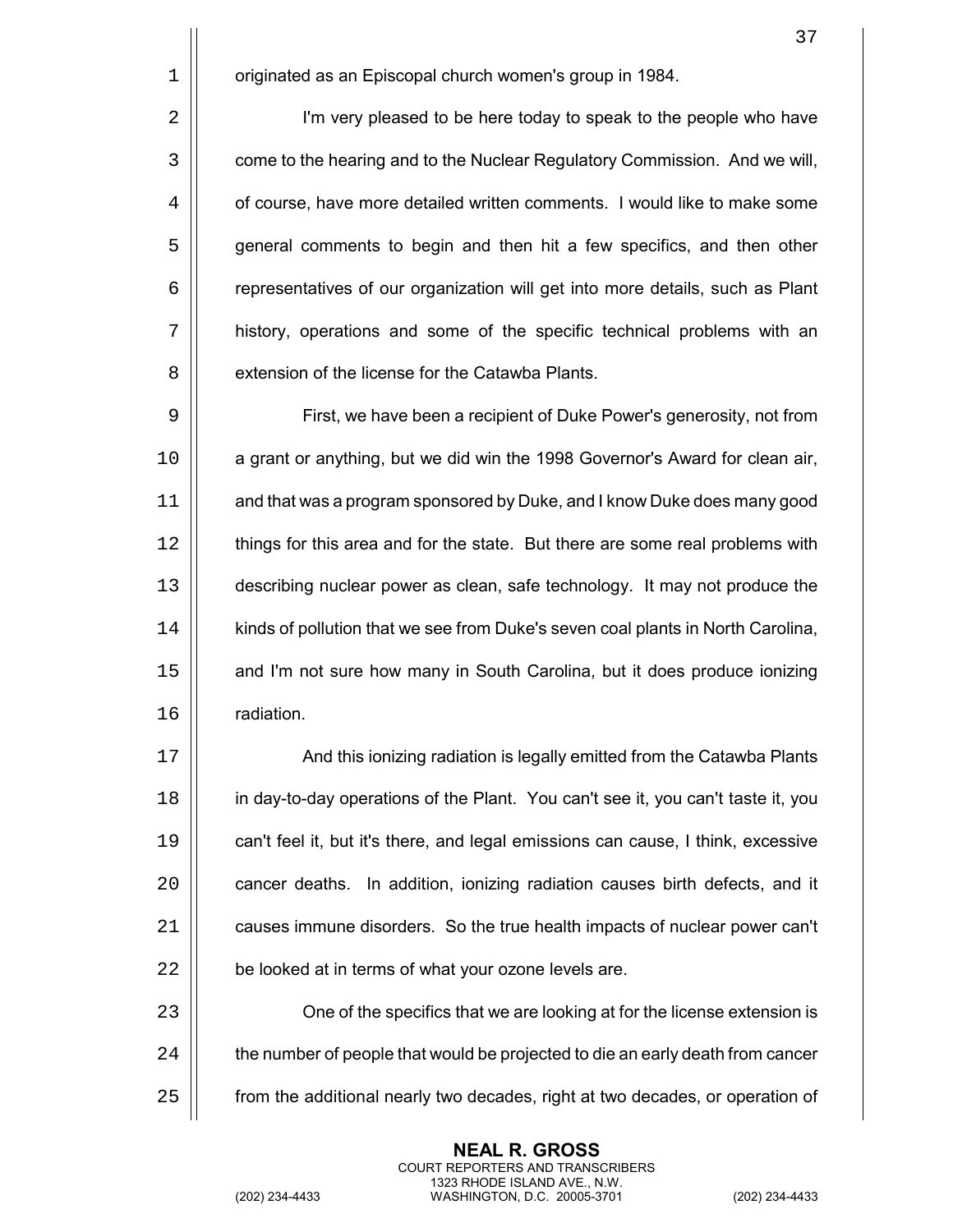4 | The EPA -- just as an aside, a parenthetical piece here, the EPA, if 5 you live near a chemical plant, requires that that chemical plant kill no more 6 | than one person in a million from cancer. The requirements for the Nuclear 7 Regulatory Commission for nuclear power plants are much, much less rigid, so 8  $\vert$  these can be very dangerous plants, and we want to know from the NRC just 9 | how many people in this area can be expected to die an early death from the 10 license extension, and we will be presenting that analysis ourselves.

 Today, we did file a motion to dismiss the licensing procedures for the license extension for the Catawba and McGuire Plants. We believe that this 13 | process is fatally flawed. One reason is that plutonium fuel use is not included, 14 | and Duke has said that it intends to use weapons-grade plutonium fuel at the Catawba and McGuire plants. Later this year, there will be a license  $\parallel$  amendment, but what this is is a fragmentation of the decisionmaking process, 17 | and we and our attorneys believe that this fragmentation, partitioning of the decisionmaking process, is an unfair regulatory burden on the public and thus violates the National Environmental Policy Act.

20 Some other problems that we have with plutonium fuel not being  $21$  | included is that any kinds of conclusions that the NRC would think about -- the 22 **e** health impacts, the safety and environmental impacts and especially security 23 | impacts -- of this license extension are simply immaterial with the prospect of 24 | using plutonium fuel. I believe that this is new information.

25 | Also, on September 11 of this year, we got a dramatic presentation of

**NEAL R. GROSS** COURT REPORTERS AND TRANSCRIBERS 1323 RHODE ISLAND AVE., N.W.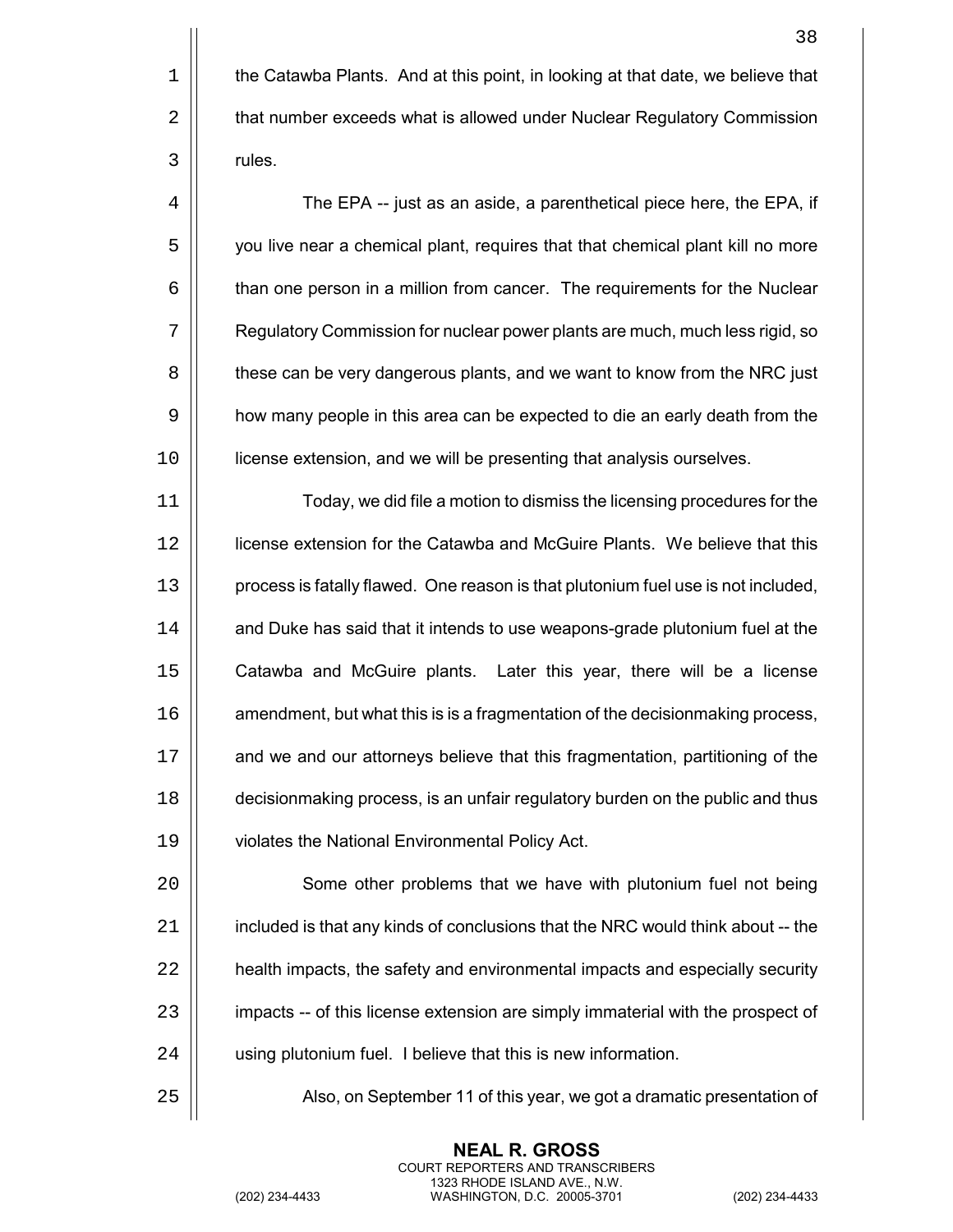| 1 | new information, and this is not opportunism on the part of our organization. |
|---|-------------------------------------------------------------------------------|
| 2 | Since 1995, we are on the record in public hearings and in written comments   |
| 3 | and letters asking the NRC, the Department of Energy and the nuclear industry |
| 4 | to conduct full and realistic terrorism analyses of power plant sites and of  |
| 5 | transportation. And so far that hasn't happened.                              |
| 6 | And in fact we believe that the ice condenser reactors at Catawba and         |
| 7 | McGuire are especially vulnerable to terrorism, because the containment walls |

8 | are not thick. They're three feet thick; they're not very, very thick like the really 9 | thick containment vessels at other types of nuclear power plants. Ice 10 | condenser reactors have far more problems and I think one of our other people will address that in the day-to-day operations. But as a terrorist magnet, they 12 | pose a greater security threat. And a subsidiary of Duke has been rapidly developing the buffer zone. So the buffer zone's going away. It's not -- it's new **information that the NRC needs to look at.** 

 We're also looking at hot particles, and I don't know whether -- we don't have the technical capability to find them. But after Chernobyl, Russian 17 | scientists discovered hot particles that had been emitted into the environment **a** and around the -- this was in follow-up to Chernobyl. Whether or not these **plants are emitting hot particles certainly needs to be evaluated prior to any b** decisionmaking.

21 | And one final point: Any self-respecting environmental impact  $\parallel$  statement would have alternatives. And alternatives to the licensing extension  $\vert$  of the Catawba Plants would be the focus on safer alternative energy, ones that 24 | would not be terrorist magnets, like wind farms. Large wind farms that can  $\parallel$  exist while the farming continues, like the one in Pennsylvania, which is actually

> **NEAL R. GROSS** COURT REPORTERS AND TRANSCRIBERS 1323 RHODE ISLAND AVE., N.W.

 $\mathsf{I}$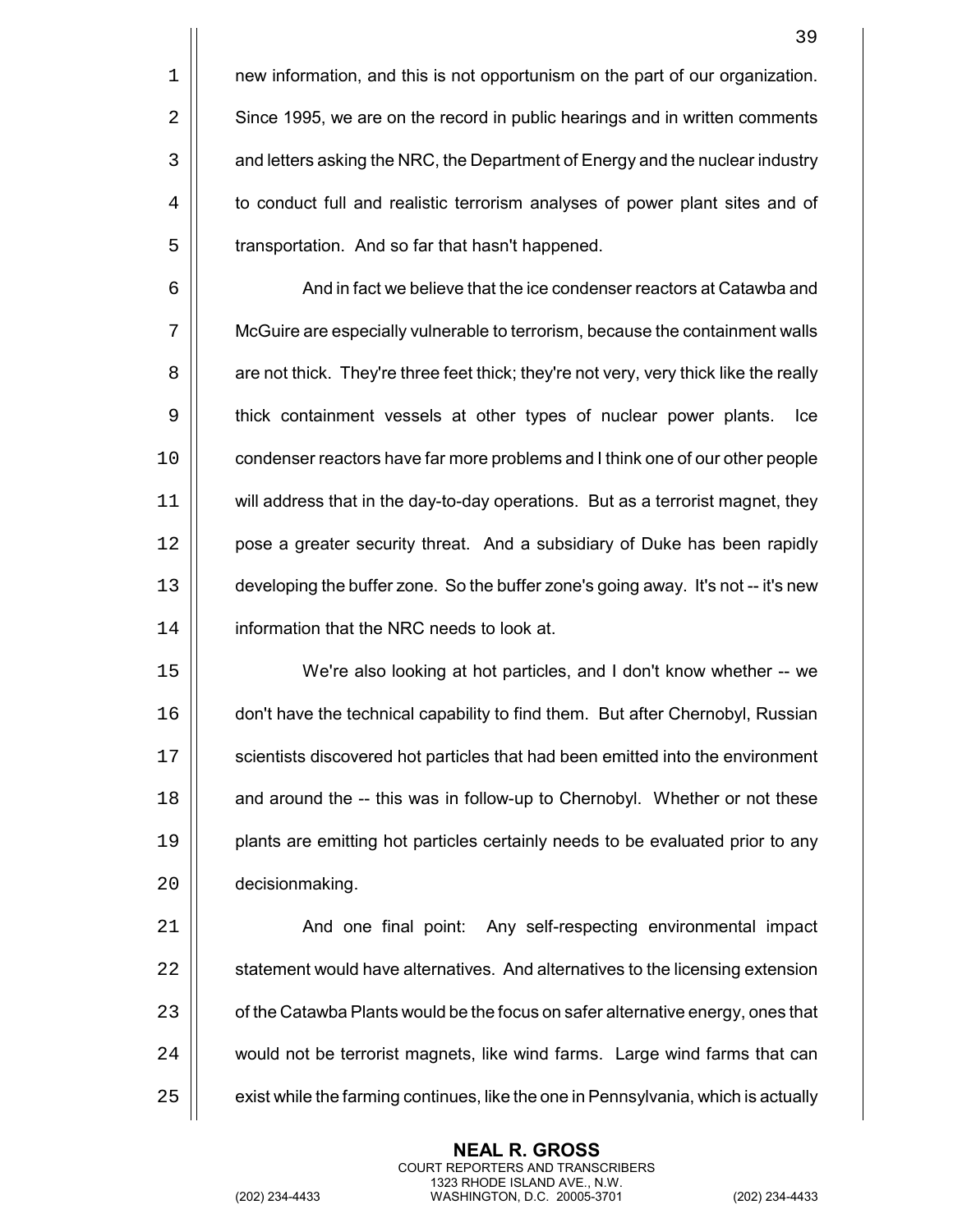1 | in video on our web site, have none of the problems that the Boone windmill 2 | had. And they can produce large amounts of electricity at much lower cost, 3  $\vert\vert$  and they can be up from conception all the way to production in two years. And  $4 \mid \mid$  so it seems absurd to look at extension, premature extension of the license for 5  $\vert\vert$  Catawba Nuclear Plants to the middle of this century when we have right now  $6 \mid$   $-$ -it's not futuristic -- but we have right now available safe alternatives energies  $7 \parallel$  that are also less costly.

8 When we pay taxes, we put a bunch of money into subsidy for the 9 | nuclear industry, more than \$70 billion of subsidy to the nuclear industry. 10 That's not counted in your electric bill, but you pay it as taxpayers. And the 11 next generation of nuclear power plants that Congress is actually looking at 12 | right now, I don't know why, but they are, and those plants would be modular 13 units most probably, but they would go on the sites of licensed nuclear power 14 | plants, because nobody who doesn't have one wants one, believe me.

15 | And so I thank you for your attention to our comments, and look for 16 | our written new information, Jim.

17 MR. CAMERON: Okay. Thank you, Janet. And we will be hearing 18 **from others from Blue Ridge later on in the -- during the afternoon session.** 19 The next three speakers are going to be Stephen Taylor, then Lou Zeller and 20 | then John Byrd. And I would ask Stephen Taylor, from the Palmetto Council, 21 | Boy Scouts of America. Mr. Taylor?

22 MR. TAYLOR: Thank you. My name is Steve Taylor. I'm the 23 | Executive Director and Chief Executive Officer of the Palmetto Council Boy 24 | Scouts. We're headquartered in Spartanburg and serve six upstate counties: 25 | Spartanburg, Cherokee, Union, York, Lancaster and Chester. And in that area

> **NEAL R. GROSS** COURT REPORTERS AND TRANSCRIBERS 1323 RHODE ISLAND AVE., N.W.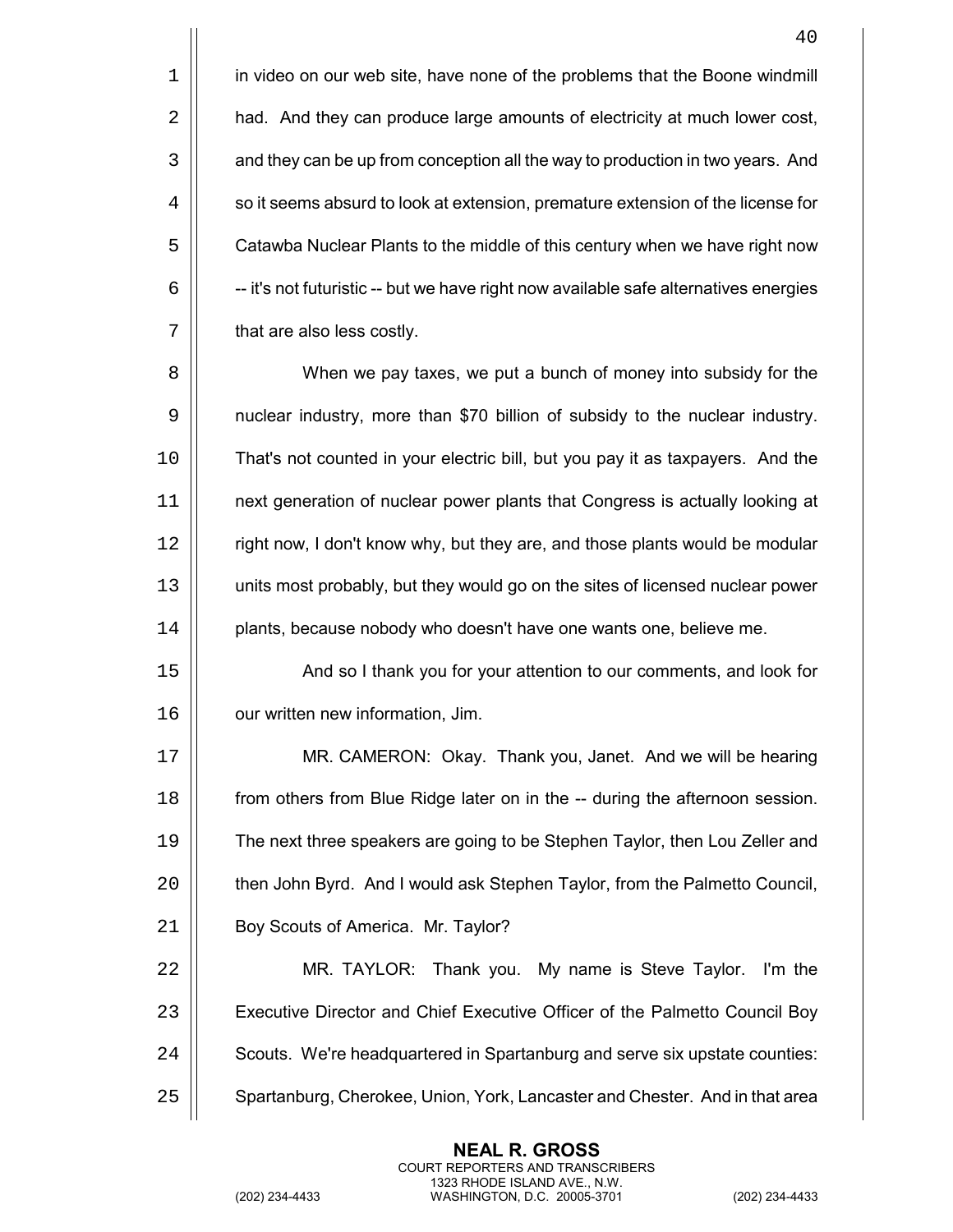1 Serve approximately 8,000 youth and 2,600 adult volunteer leaders through a 2 | professional staff of nine and a support staff of four.

3 We have had for the last 11 years here locally about 2,000 scouts in 4 | York County and approximately 1,000 more in the Lancaster and Chester 5  $\vert\vert$  areas. They have been privileged to be invited to Duke Power property at the 6 | Catawba Nuclear Station for the last 11 years and accounting for 1,000 kids 7 during that time to be taught a variety of different merit badge skills, including 8 | electricity, atomic energy, electronics safety, fish and wildlife management, 9 | environmental science, forestry, computers, amongst a variety of others.

 Duke Power Company, and Catawba Nuclear in particular, have been good community stewards. They have been an outstanding community partner 12 | participating with us locally as well as on a regional basis. When I think about 13 | the people that I know with Duke Power Company, and in particular Catawba Nuclear Station, I know that they've taught kids first aid, they've managed the Council's web site, which was the first nationally accredited Boy Scouts of America web site in the nation. They have constructed camp shelters at Camp Bob Harden, they've managed major programs, they've provided untold hours **o** of volunteer community service and provided support services to the scouting 19 | leaders in the surrounding areas as well.

20 | As a band parent, shifting gears into just a purely personal role, I've  $21$   $\parallel$  had the privilege over the last several years of traveling throughout the state,  $22$   $\parallel$  following who is now my freshman in the Tiger Marching Band at Clemson 23 | University, but I had the opportunity to come to Clover and witness what an 24 | outstanding premier facility that the Clover School District has as a direct result  $25$   $\parallel$  of Catawba Nuclear Station being located in that area. We do not have that

> **NEAL R. GROSS** COURT REPORTERS AND TRANSCRIBERS 1323 RHODE ISLAND AVE., N.W.

41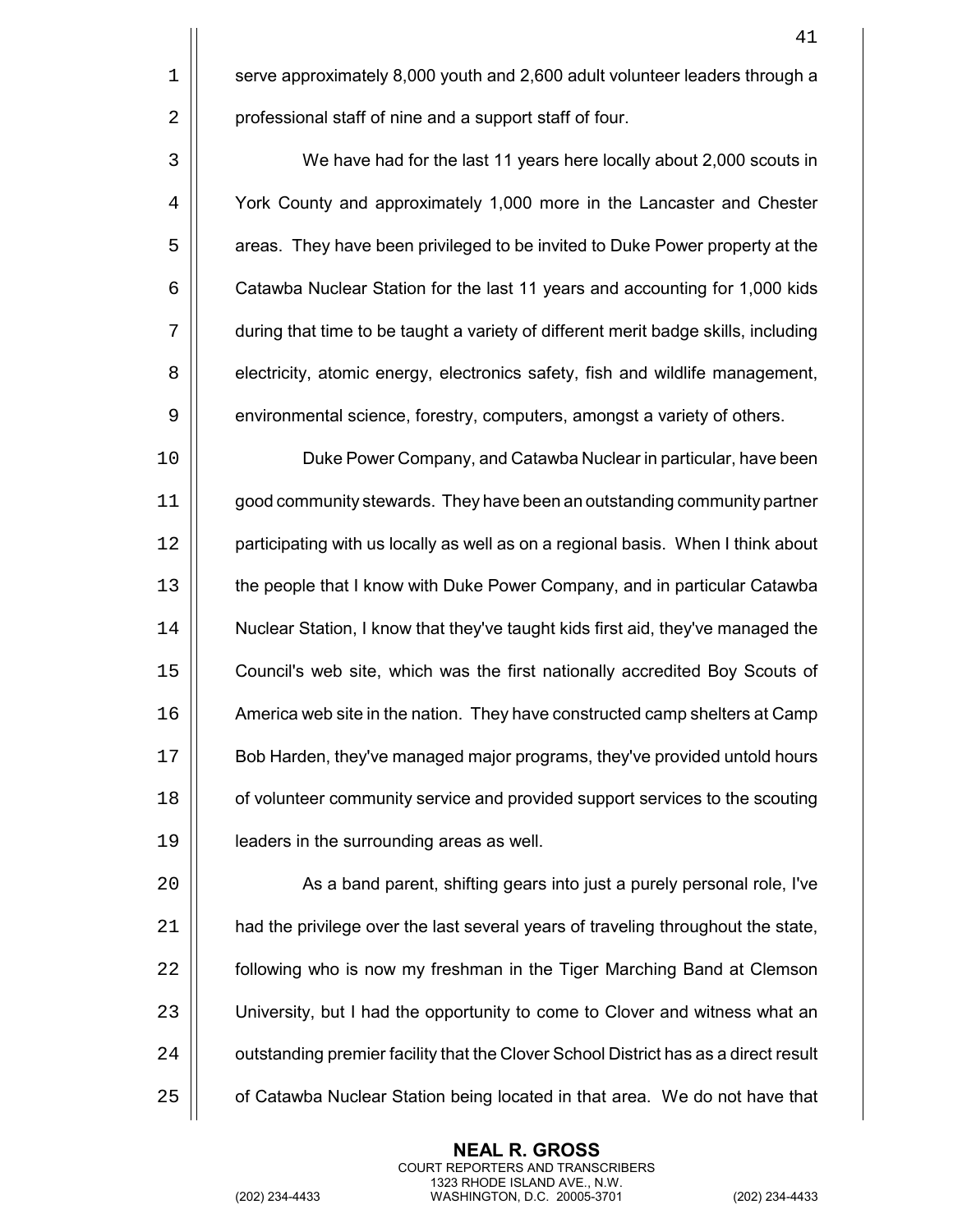1 | where I live in Spartanburg. It doesn't exist in Columbia or Charleston or 2 | anywhere else, and that's a direct benefit by having this nuclear power plant 3 locally.

4 I'll also tell you, as a private citizen, that when I started off with the Boy 5  $\vert$  Scouts many, many years ago, my first role was that of an ecology and 6 **conservation instructor in a summer camp.** And so I learned firsthand 7  $\vert\vert$  experience about forestry and trees and nature and bugs and all sorts of things 8 | that kids know and like to do. And by cooperating and partnering with Duke 9 | Energy Company, we have been able to do that for many thousands of kids 10 | throughout the upstate.

 When I look at an old Duke Energy logo and not the new fancy one 12 | that's got the red logo on it, but when you look at the old one with the lightning 13 | bolt, it has two words on it besides Duke Power, their own company name. It has "citizenship," and it has "service," and I'm just here to tell you -- and I don't own Duke Power stock, so I'm not going to make any money out of this -- but I'm just telling you, as a person who gets their electric bill on a quite regular basis, that these are good community stewards, these are good people, these **are our neighbors, and these folks live here, they're conscientious community** partners, and I support their relicensing efforts. Thank you.

20 MR. CAMERON: Okay. Thank you, Mr. Taylor. Next we're going to 21 |  $\Box$  go to Mr. Lou Zeller from Blue Ridge Environmental Defense League.

 MR. ZELLER: Thank you, Chip. My name is Lou Zeller. I'm on the 23 | staff of the Blue Ridge Environmental Defense League since 1986. I will  $\vert$  confine my remarks today to a couple of issues regarding reactor accident  $\vert$  containment failures, ice condenser issues and unreviewed safety questions.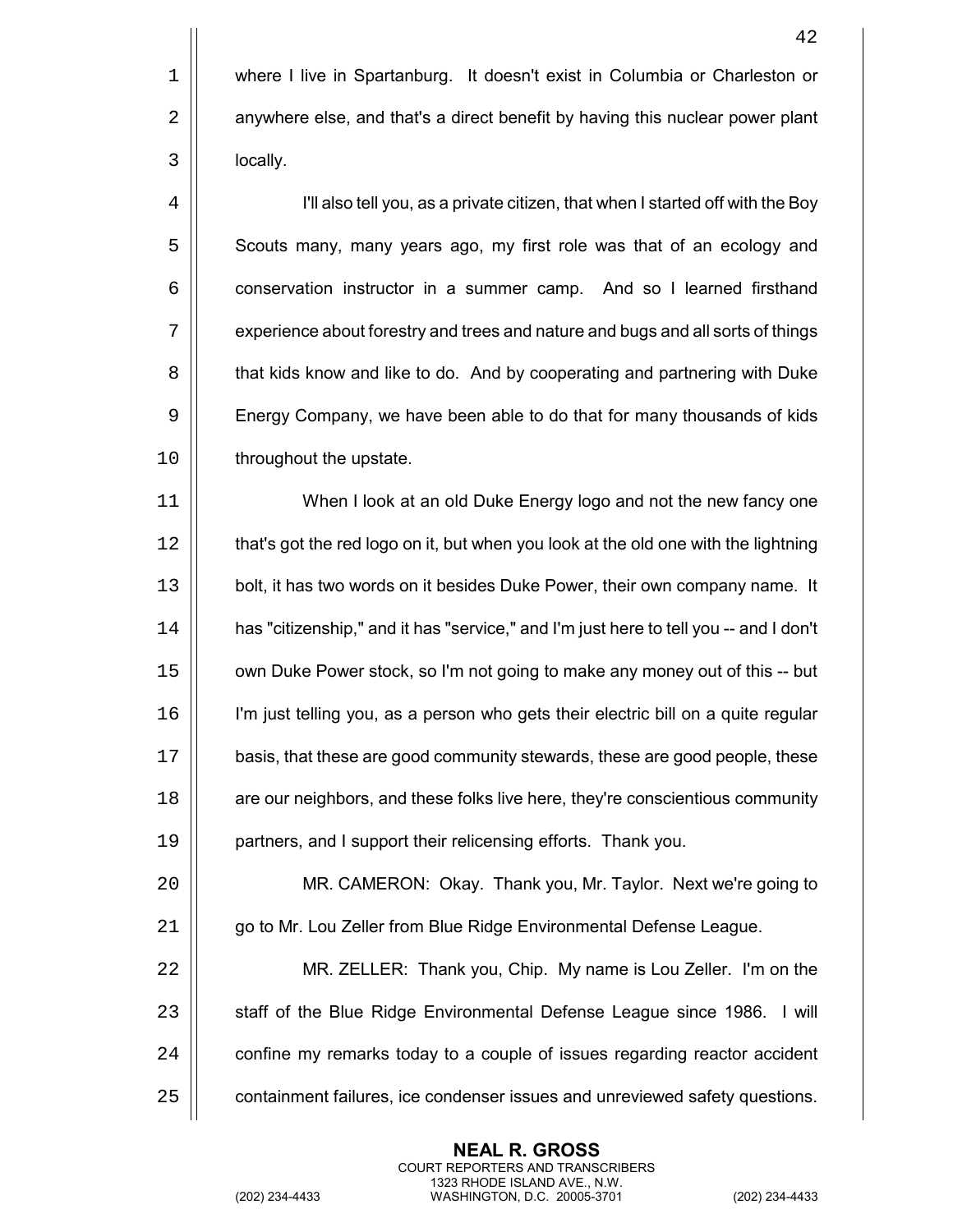1 | Hazards in nuclear plants are a combination of human and technical 2 | errors. Both type of error are noted in Nuclear Regulatory Commission's plant 3 | performance reviews of McGuire and Catawba. The plant performance reviews 4 | note shortcomings in ice condenser maintenance and inspection, corrosion of 5  $\vert$  service water pipes, auxiliary feedwater pipes, the only source of water for  $6 \mid$  steam generators when the main feedwater system fails, and examples of poor 7 | engineering performance.

8 || The ice condensers must work during a reactor emergency, as an 9 | airbag must work during an auto accident. The Donald C. Cook Nuclear Plant 10 with similar technology was shut down because of ice condenser problems. 11 The functional integrity of a containment structure is necessary to mitigate or 12 | prevent the release of radioactive materials in the event of an accident involving 13 **the loss of reactor coolant.** 

 Ice condenser systems are incorporated into Westinghouse pressurized water containment system designs, including McGuire and Catawba. Ice condensers maintain large banks of borated ice stored in baskets. They are constructed so that steam released during an accident will 18 | be directed through the borated ice where it is cooled and condensed. The 19 | sole function of this system is to remove heat in the containment building during  $\parallel$  an accident. This serves to reduce pressure on the containment building walls. Ice condensers absorb energy and allow smaller physical containment 22 II structure to contain accidental radioactive releases from the reactors. The  $\vert$  design pressure of this reactor is about 60 pounds per square inch. The ice is 24 | | cocated behind a number of doors designed to open when the pressure and  $\vert$  containment reaches a certain level above the pressure inside the ice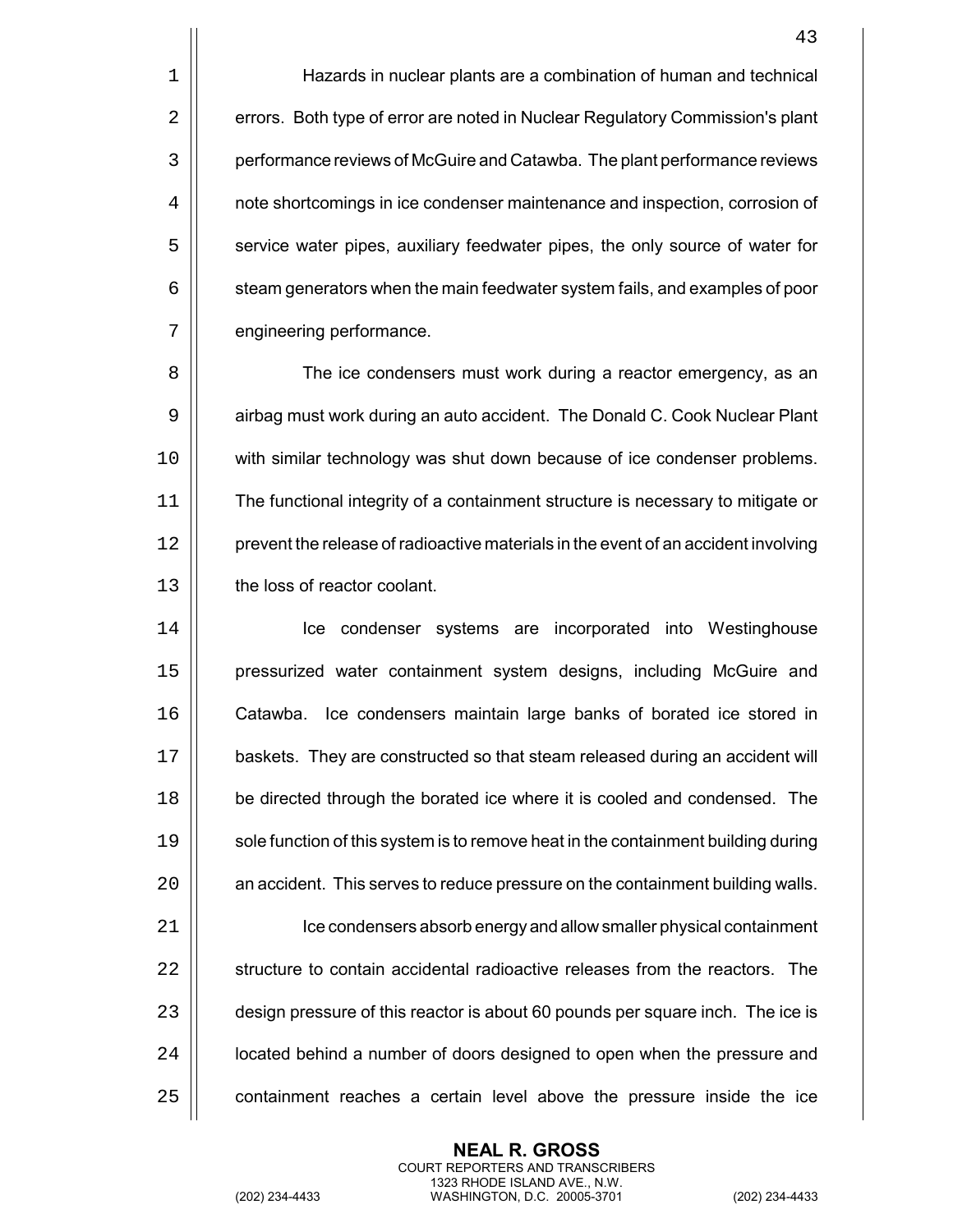|             | 44                                                                                |
|-------------|-----------------------------------------------------------------------------------|
| $\mathbf 1$ | condenser area.                                                                   |
| 2           | On July 1997, McGuire Plant employees determined that ten of the 48               |
| 3           | ice condenser inlet doors and lower containment were incapable of opening         |
| 4           | and may not have opened in an accident situation. In October 1997, NRC held       |
| 5           | a pre-decisional enforcement conference. Subsequent to that, two recent           |
| 6           | Nuclear Regulatory Commission performance summaries indicate Duke's               |
| 7           | ability to assure Plant system structures and components, as required under       |
| 8           | the Code of Federal Regulations, continue to be questionable.                     |
| 9           | I will cite two of those. For example, in March of 2001, there was a              |
| 10          | non-cited violation for inadequate corrective actions for recurring problems with |
| 11          | shutdown operations involving loss of letdown and/or inadvertent reactor          |
| 12          | coolant system cool-down transients. And another one occurred on December         |
| 13          | of 2000, just depth and effectiveness of the licensee's evaluation and corrective |
| 14          | actions for failures of the standby shutdown facility diesel generator.           |
| 15          | To move on to plutonium fuel and its impact on the Plant, Duke is a               |
| 16          | partner in the limited liability company of Duke, Cogema, Stone and Webster,      |
| 17          | which is under contract with the Department of Energy to perform plutonium        |
| 18          | fuel fabrication and any irradiation services in these reactors. The terms of its |
| 19          | existing contract include requirements for the applicant to design modifications  |
| 20          | to Catawba and McGuire, to license the modifications and to amend its license     |
| 21          | to use plutonium fuel and to quality plutonium fuel use in Catawba and            |
| 22          | McGuire.                                                                          |
| 23          | Under the Code of Federal Regulations, 10 CFR 51, at the operating                |
| 24          | license renewal stage, the applicant must submit an environmental report          |
|             |                                                                                   |

containing, quote, "a description of the proposed action, including the

**NEAL R. GROSS** COURT REPORTERS AND TRANSCRIBERS 1323 RHODE ISLAND AVE., N.W.

(202) 234-4433 WASHINGTON, D.C. 20005-3701 (202) 234-4433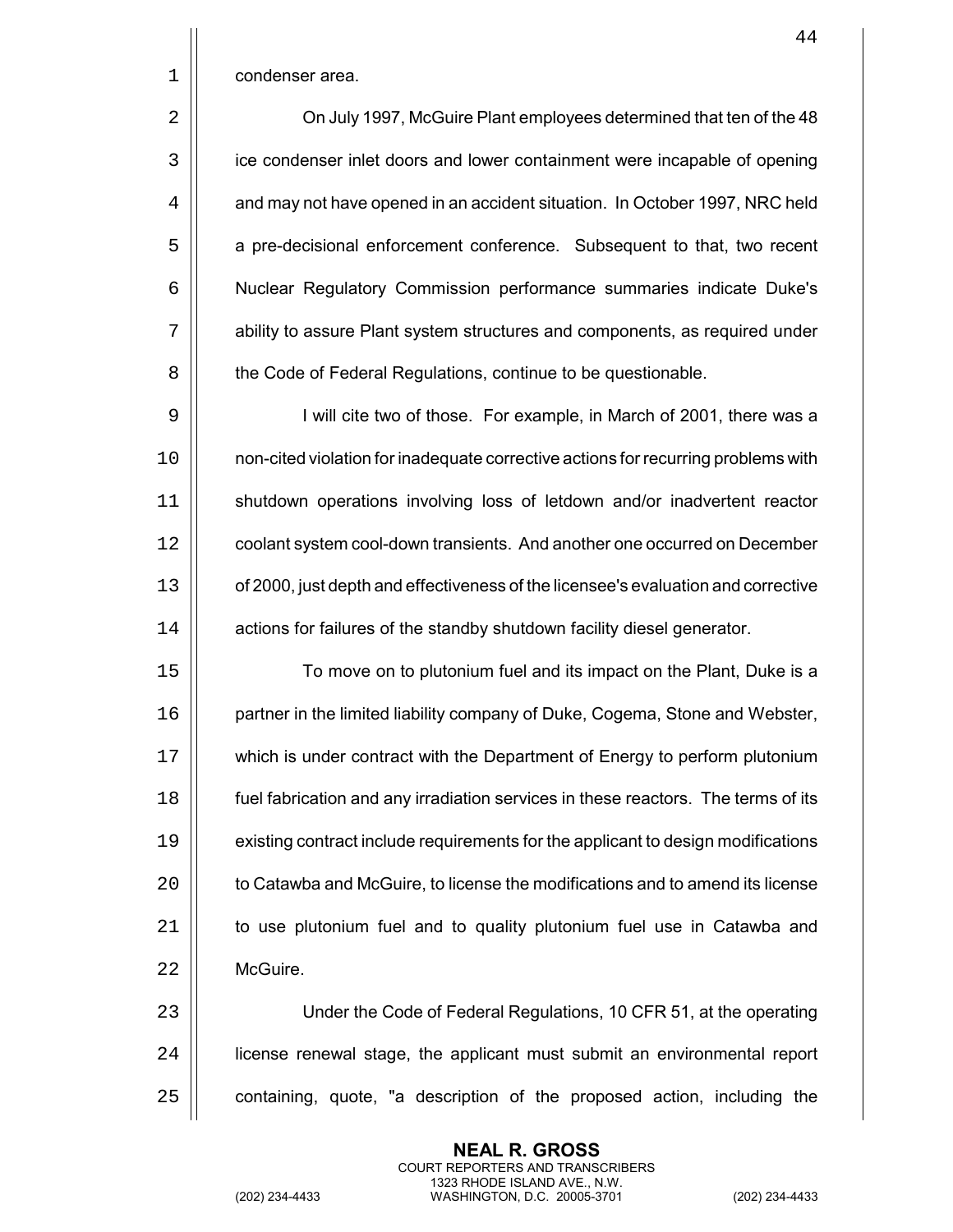|                | 45                                                                                |
|----------------|-----------------------------------------------------------------------------------|
| 1              | applicant's plans to modify the facility or its administrative control procedures |
| $\overline{2}$ | as described in accordance with Subsection 5421 of this chapter. This report      |
| 3              | must describe in detail the modifications directly affecting the environment or   |
| 4              | affecting plant effluents that affect the environment," end quote.                |
| 5              | Duke wrongly dismisses the requirement to analyze its plans to modify             |
| 6              | the facility for the use of plutonium fuel during the license renewal process,    |
| 7              | stating on Page 4 of its June 13 renewal application that, quote, "One potential  |
| 8              | future change to the current license basis involves the use of plutonium fuel at  |
| 9              | McGuire and Catawba. Duke is planning to submit later this year a license         |
| 10             | amendment request related to the use of MOX fuel," end quote.                     |
| 11             | With regard to Duke's proposed test in 2003 of plutonium fuel, lead               |
| 12             | test assemblies at McGuire and Catawba, the testing of the new fuel itself at     |
| 13             | reactors using the ice condenser system raises unreviewed safety questions,       |
| 14             | which would disallow Nuclear Regulatory Commission from proceeding without        |
| 15             | additional analyses of this matter. The potential adverse impacts of weapons-     |
| 16             | grade plutonium fuel must be evaluated now. Petitioning this decisionmaking       |
| 17             | process is a clear violation of the National Environmental Policy Act. A firm     |
| 18             | handshake cannot substitute for firm adherence to the law. Thank you.             |
| 19             | MR. CAMERON: Thank you very much, Lou. Next we're going to                        |
| 20             | hear from Mr. John Byrd, who's with the Lower Lake Wylie Association. Mr.         |
| 21             | Byrd?                                                                             |
| 22             | MR. BYRD: Thank you, Chip. I'd like to start with a couple of                     |
| 23             | First of all, our web site is operational, and it's at<br>announcements.          |
| 24             | www.savecatawba.com, and the Catawba refers to the River, not the nuclear         |
| 25             | plant. The second announcement I want to make is about 20 minutes ago I           |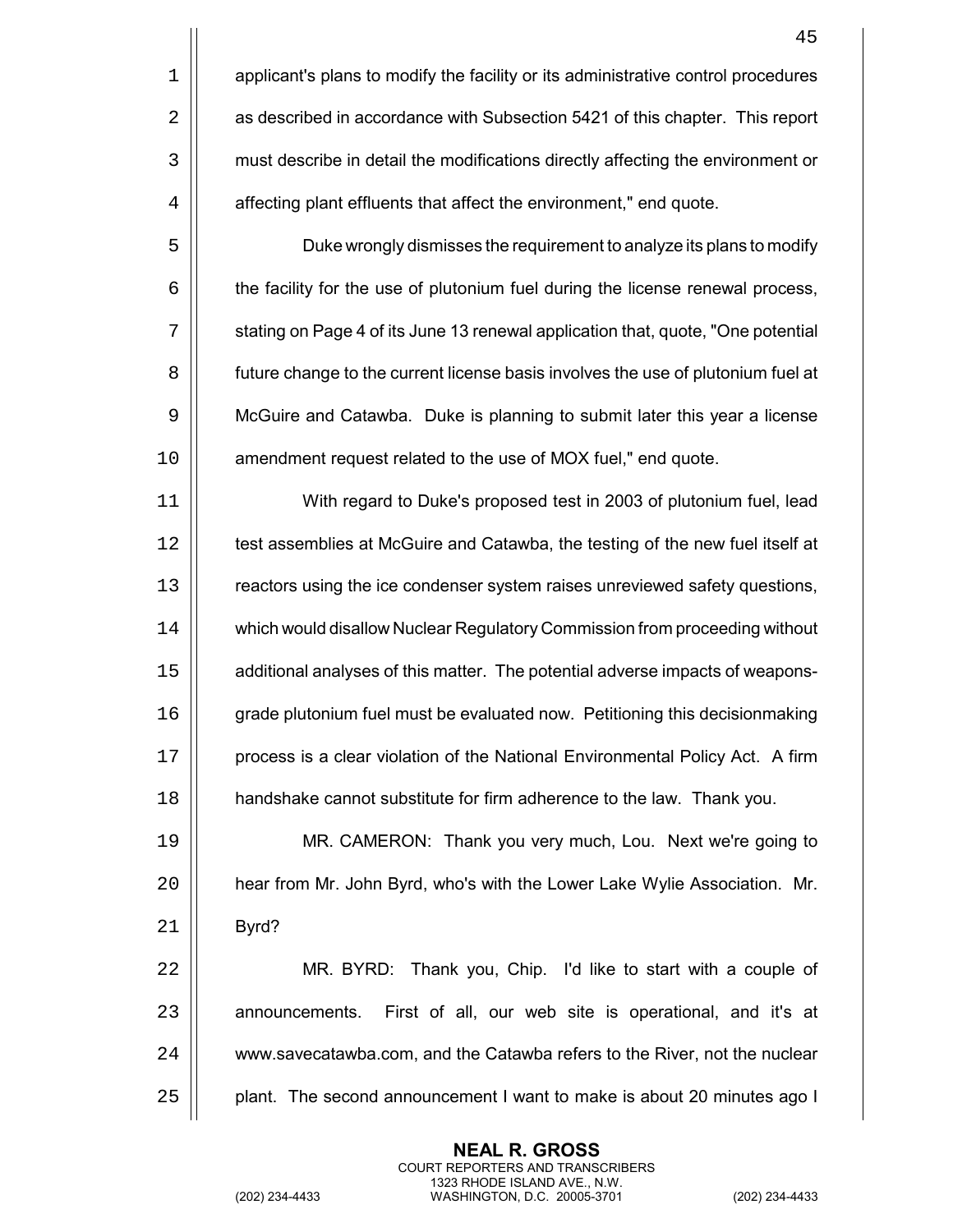1 | was promoted to senior spokesman for our association.

2 (Laughter.)

 We're a group of people that live in the Mecklenburg part of the Lower  $\vert\vert$  Lake Wylie watershed. We're all within what's defined by Mecklenburg County  $\vert$  and as of last night by the City of Charlotte, as the critical area of the Lower  $6 \mid$  Lake Wylie overshed overlay buffer, which is a zoning classification to help limit the intensity of development in the area and protect water quality in the 8 II Catawba River.

9 | As I say, we're in Mecklenburg, but after hearing that my property 10 | taxes are going to be only \$1,800 a year in York, I'm thinking about maybe 11 moving across the River, because from the Mecklenburg County side, that 12 | sounds like a pretty good deal.

13 | I worked at Duke Energy for 12 years, and one of the gentleman here 14  $\vert\vert$  earlier said that he believed that Wylie was one of the first generating stations. 15 And in fact the first generating station was a dam at Indian Hook Shoals, close 16 | to the location of the present Wylie Dam. And it was built to supply power to 17 | a cotton mill here in Rock Hill. And Lake Wylie and Wylie Dam bear the name 18 **Fig. 3** of Dr. Gail Wylie, a South Carolina physician practicing in New York, who was 19 | one of the three founders of Duke Power. So this location right here, Lake 20 Wylie, is the birthplace of Duke Energy, which is today a \$49 billion company,  $21$  |  $\sigma$  it was last year. This year, I'm sure they're considerably larger.

 While I was at Duke, I was there for 12 years, and Duke is required by  $\parallel$  the NRC -- they operate three nuclear sites, and they're required to have at 24 | east one emergency drill for each one of those sites every year. So I had the  $\parallel$  opportunity to participate in about 20 drills, and I know a lot of the people. I've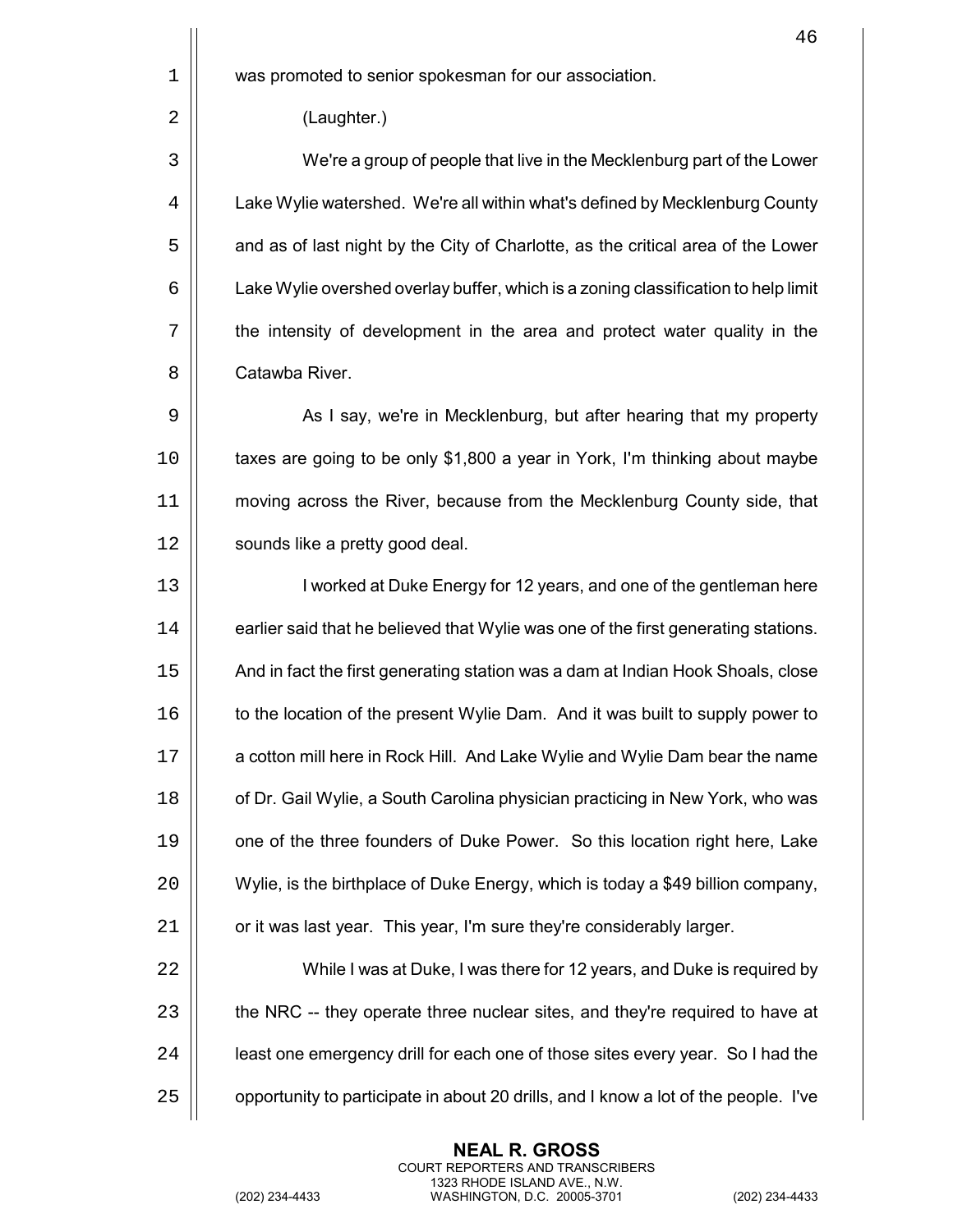1 || seen some of my old friends here at Duke and some of the NRC people here. 2  $\vert$  And the drills are very elaborate and well-planned events, sometimes multi-day 3 | events.

4  $\vert$  They have -- first of all, they have their own people involved, and I'm 5  $\vert$  not sure, I was never involved in the activities that actually occurred at the 6 | Plant, and Gary probably has some information on how many people were 7  $\vert\vert$  there, but from my own personal perspective, I would see sometimes as many 8 || as 200 and 300 people involved in these things, and I'm sure there were 9 | several hundred more in the Plant. And if people are concerned about terrorist 10 | activity and that sort of thing long before there was a real credible terrorist 11 | threat in this country, similar types of things were included in the drills.

12 | And the people that wrote these drill scenarios, I think from shear 13 | boredom of having to do three of them a year, came up with some pretty 14 | bizarre circumstances, and we had very weird things that would happen. We 15 had fires, we had somebody fall off a scaffolding into a radioactive area, we'd 16 have bomb threats, we'd have plane crashes, everything that they could 17 | imagine could go wrong.

 $\parallel$  And all of these -- and we would bring in agencies from NRC, FEMA, North Carolina, South Carolina, York County, Mecklenburg and Gaston for this 20 | particular plan. For the other two, there would be different local officials 21 | involved. And we would run through these drills. And almost every drill that I  $\vert$  participated in was always carried out all the way to an evacuation order. They 23 | reached protective cover or an evacuation order, and we would -- usually my  $\parallel$  role in those drills I would play a news media person, and my job was just to  $\parallel$  cause trouble for everybody, for my co-workers and in particular sometimes my

> **NEAL R. GROSS** COURT REPORTERS AND TRANSCRIBERS 1323 RHODE ISLAND AVE., N.W.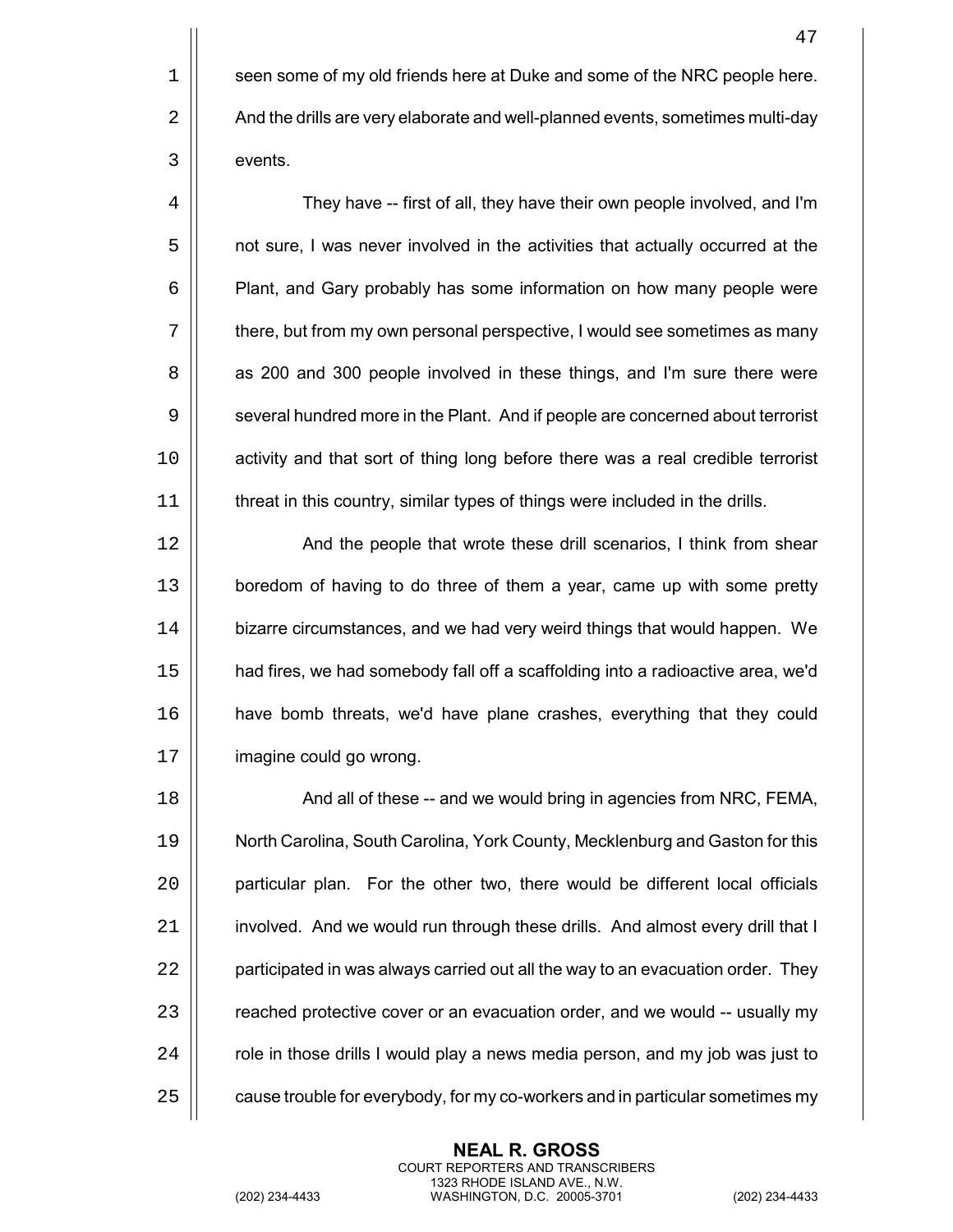$1 \parallel$  bosses, which I found to  $-1$  looked forward to those drills; they were a lot of fun 2 | for me, because I could say some things -- well never mind. 3 We went through these drills, and they would go all the way down to  $4 \mid$  an evacuation order, and we would simulate evacuation. The one group of 5  $\vert$  people that did not participate in any of these drills were the people that live in  $6 \mid$  the area around the Plant. Any of you who work in large office buildings know 7 you have fire drills regularly so that people, once they practice, they know what  $8 \parallel$  to do. The actual emergency does not seem that much different from the drill, 9  $\vert\vert$  and they tend to follow the rules, get out quickly in an orderly way, and no one 10 | gets hurt. That's never the case in the NRC-mandated drills that Duke or any 11 other licensee does. And, frankly, it would be just an impractical thing probably  $12$  | to carry out.

13 || But everybody that's been involved in one of those drills knows that  $\vert\vert$  when -- well, first of all, no one would wait for an evacuation order; they would  $\parallel$  get out first and ask questions later. And we can make announcements to the  $\parallel$  -- turn on the sirens, make announcements on the emergency radio system. It doesn't really matter. We're doing all those -- or they were doing all those **things for their own benefit to be sure they got them done, but the public was** | probably already scurrying out the area as fast as they could.

20 | And to me, the risks of injury and death from an auto accident in a  $21$   $\parallel$  situation like this is orders of magnitude beyond the risk from any radiation  $22$   $\parallel$  exposure that might occur from  $-$  well, from any incident that's ever occurred 23 | in the history of the North American nuclear experience.

24 | Lower Lake Wylie homeowners -- it's not homeowners, Lower Lake 25 Wylie Association was formed about a month ago in response to a rezoning

> **NEAL R. GROSS** COURT REPORTERS AND TRANSCRIBERS 1323 RHODE ISLAND AVE., N.W.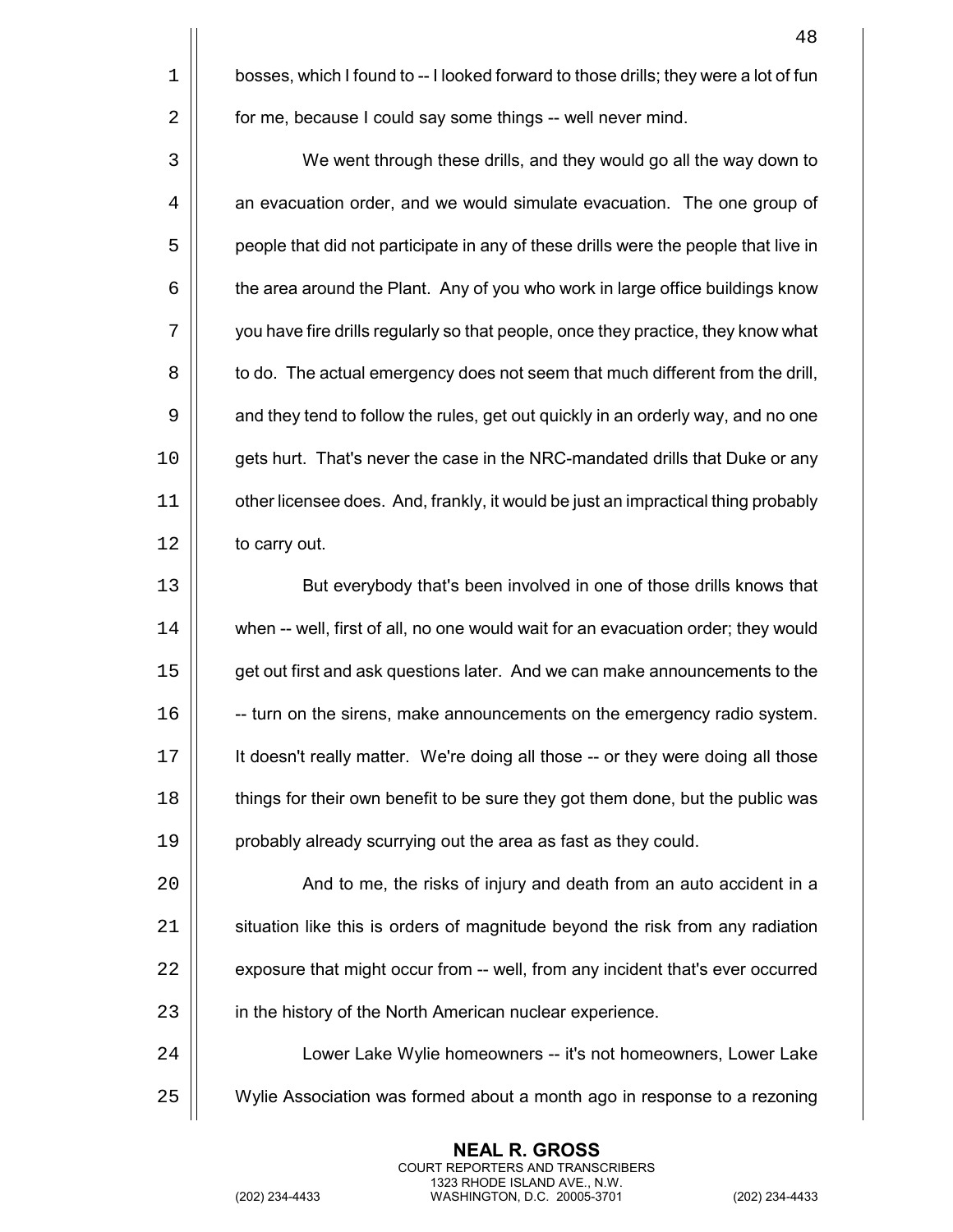1 **petition in Mecklenburg County for a planned golf course community near Lake** 2 | Wylie in the critical area of the overlay buffer, called Palisades. One of our 3  $\vert$  concerns about the Palisades proposal, the site plan that's on file up at the 4 | Mecklenburg County Courthouse right now, is the traffic flow that it would 5 | create.

6 The developers have oriented the flow in and out of the development  $7$   $\parallel$  along the NC-49 area. We don't feel that  $-$  most of the people who live in that 8 | area now don't use NC-49 at all, if they can help it. They use the Interstate 77 9 | corridor to go either north or south, whichever way -- if they're going to 10 | Charlotte or Rock Hill or points farther south.

 And in fact, the Charlotte/Mecklenburg long-term transportation plan 12 | recognizes that fact. It envisions a hub and spoke system of feeder roads or main arteries, and it seeks to establish those as primary corridors. And the Interstate 77 corridor is a primary corridor. The light rail transit system that Charlotte is contemplating putting in would come down that very same corridor. 16 | And the intent of the highway planners and the transportation planners in Mecklenburg County is to funnel traffic to that particular spoke of the hub.

 The Palisades Development would funnel traffic -- there's spokes coming out like this. The Palisades Development would funnel traffic into the  $\parallel$  -- what's called into the wedge between the spokes, which is very poor traffic | planning, very poor highway planning. We have requested  $-$  our Association  $\parallel$  has requested that a road system be built that would instead just turn it the 23 | other way and take it straight over to the Interstate 77 corridor, which wouldn't  $\parallel$  be that difficult to do. Okay.

25 The thing that astonishes us is that one of the two developers that had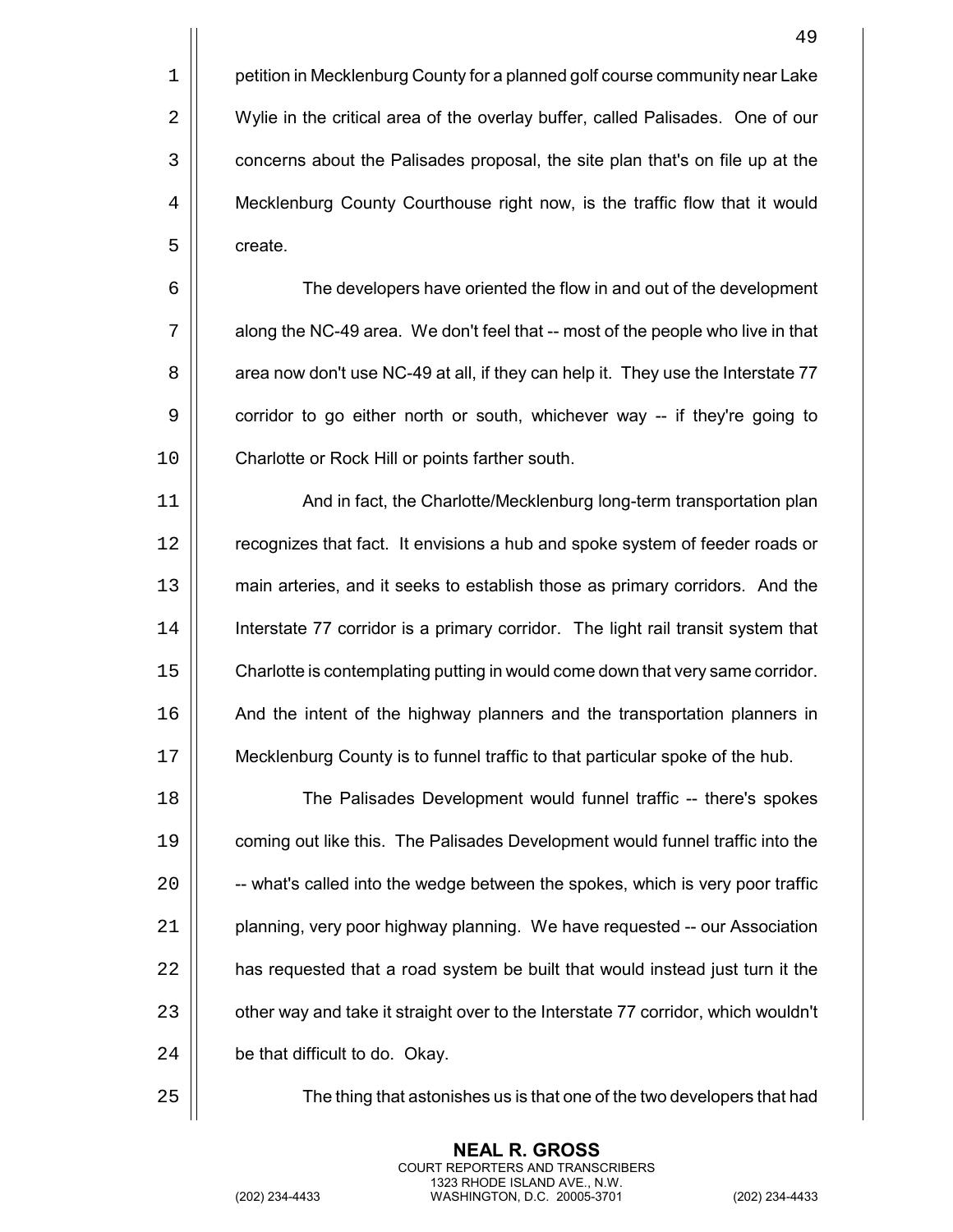1 **planned this Development is a subsidiary of the licensee in this process, and** 2 | it appears that they gave no thought whatsoever to the evacuation and the 3  $\vert$  traffic flow, as required by the NRC licensing process. So I came down here 4  $\vert$  today to bring that out and hopefully your organization, your Agency, or 5 | whoever reads the record in these proceedings will lend their voice to our 6 | appeal for a more comprehensive study of this Development and more  $7$   $\parallel$  thoughtful review. Thank you.

8 || MR. CAMERON: Okay. Thank you, Mr. Byrd. Our next three 9 | speakers are going to be Tim Morgan, Charles Miller and Don Moniak, and 10 we're going to start with Mr. Tim Morgan, who's Executive Director of the York 11 County Chamber of Commerce.

12 MR. BYRD: And Mr. Miller had to leave, and he will give you his 13 comments in writing.

14 MR. CAMERON: Okay. Thank you very much.

15 MR. MORGAN: Once again, I'm Tim Morgan, President of the York 16 County Chamber of Commerce, and I appreciate the opportunity to speak 17 | before you today.

 Just last week, we attended a planning conference in the mountains. It was an economic development planning conference. And we had the 20 | pleasure of having several of our local industries who have located in this area 21 | discuss why they came here. And at the top of the list for both of these  $\parallel$  companies was quality of life. And it may sound odd to some people, but when  $\vert$  I think of the Charlotte area that we live in, I think of Duke Energy as being at  $\parallel$  the top of that list as far as promoting a good quality of life in this area. I do  $\parallel$  this as somebody who has grown up in this area, who has seen Duke grow and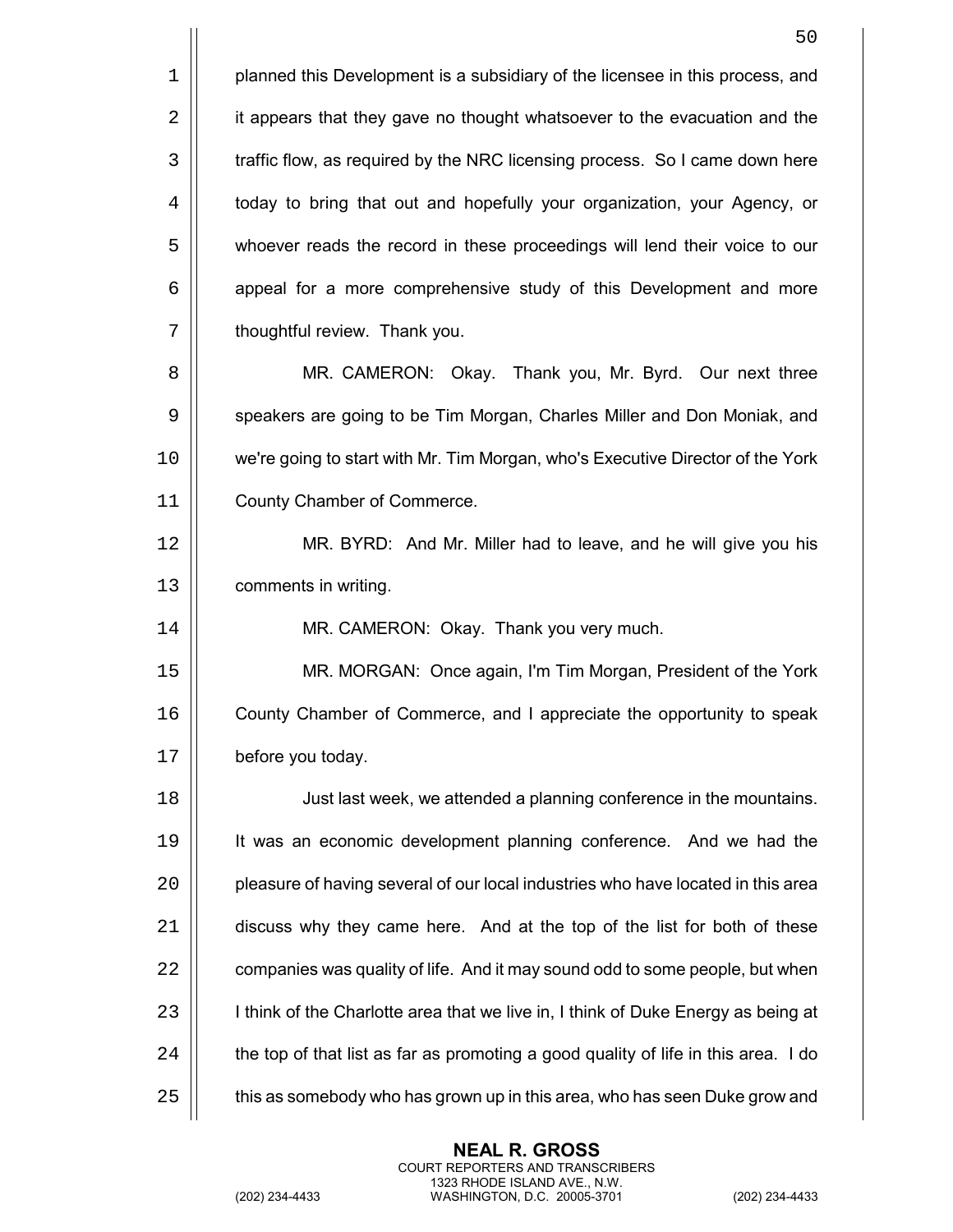$1 \parallel$  develop as a company, has seen the nuclear plants develop, and also have a 2 | number of family and friends that have worked for the Company.

3 | And there are three issues dealing with quality of life that I want to 4 | point out today, which I think support the license renewal effort. First of all, 5  $\vert$  Duke, as it was said earlier, has a history of being a good corporate citizen 6 here in York County. The majority of the employees live in the community. 7 Duke employees are not only involved in most of the major community 8 | organizations, they are actively encouraged by Management to become 9 | involved in their local communities. And I want to stress this goes beyond 10 financial involvement and includes what I would call human capital or 11 leadership to these organizations.

12 | The second item deals with the safety record, the exemplary safety 13 **Fig.** record that Duke Energy has. They have a history of investing in new 14 | technology, equipment and I think, more importantly, in training their 15 | employees. They have a tremendous public education effort that we heard a 16 little bit more about just earlier from the Boy Scouts. And I have always found 17  $\vert\vert$  that their employees are always available to come out and speak to community 18 **organizations and to answer the tough questions when issues arise.** 

 $\parallel$  And, finally, the third point that deals with quality of life deals with the 20 | need to have a dependable energy source, particularly in an area like ours that 21 | is growing. Proper infrastructure planning allows us to adequately prepare for  $\parallel$  the growth that's taken place in York County and the rest of the Charlotte area. | would argue that nuclear energy, in conjunction with hydro as well as fossil | plants, will help provide a dependable and coordinated energy strategy as we  $\vert$  move forward into the future. Thank you.

> **NEAL R. GROSS** COURT REPORTERS AND TRANSCRIBERS

1323 RHODE ISLAND AVE., N.W. (202) 234-4433 WASHINGTON, D.C. 20005-3701 (202) 234-4433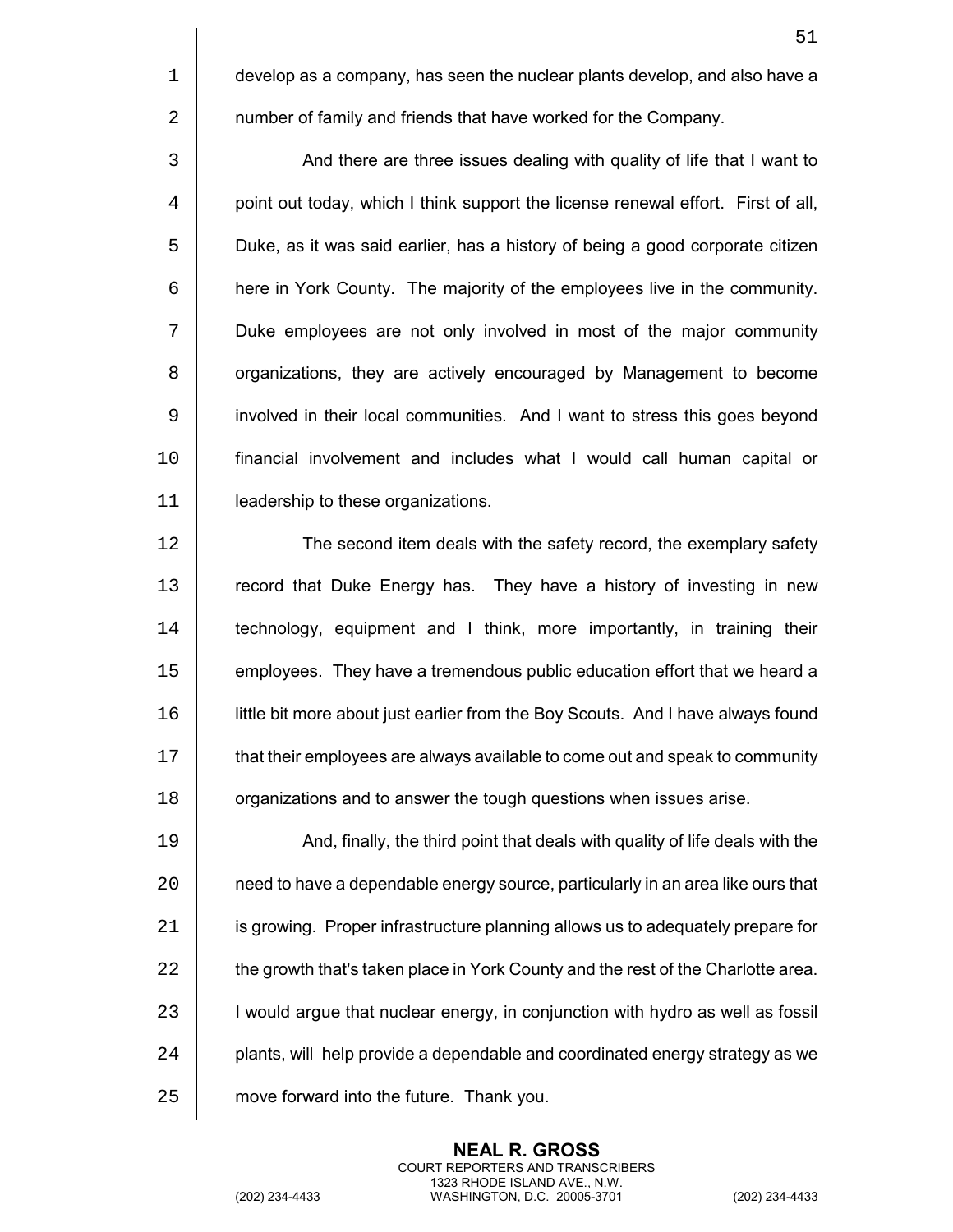52 1 | MR. CAMERON: Thank you very much, Mr. Morgan. We're going to 2 | go to Don Moniak now, from Blue Ridge Environmental Defense League. 3 MR. MONIAK: My name is Don Moniak. I'm with the Blue Ridge 4 Environmental Defense League's Aiken Office, Aiken, South Carolina, near the 5  $\vert$  Savannah River Plant, Department of Energy's Savannah River Plant, where  $6$   $\vert$  they want to build a plutonium fuel factory, also known as a mixed oxide fuel 7 fabrication facility. 8 | Right now we're in the process of going through an environmental 9 | impact statement for that facility, and neither the Nuclear Regulatory 10 Commission nor Duke Energy believe that using the fuel at Duke Energy 11 | reactors, Catawba and McGuire, as they are contractually obligated to do if it 12 | goes forward, is within the scope of that proceeding. 13 Now we come to a proceeding to relicense the facilities, and you'd 14  $\vert\vert$  think, well, it must be within the scope of this proceeding, but, no, it's not. We 15 have intervened in this process, and we've filed a petition to dismiss based on 16 **thare** criteria. The first is that they refuse to analyze the impacts of using 17 | entirely different fuel than what they're using now. The current licensing basis, 18  $\parallel$  as it's called, does not include mixed oxide plutonium fuel. It is for low-enriched 19 uranium fuel that at the outset of the loading of fuel has zero plutonium. 20 Plutonium fuel will have up to six percent plutonium 239 in it, which 21 | makes reactor control more difficult by shear physics alone. To deny that is 22 | like claiming that Newton was wrong and the apple didn't fall from the tree. 23 | It also involves a much hotter fuel, thermally hotter, so it's going to be 24 | more difficult to store, because there is more plutonium in there, which  $25$   $\parallel$  produces other plutonium isotopes. And it's also a very attractive fuel for theft

> **NEAL R. GROSS** COURT REPORTERS AND TRANSCRIBERS 1323 RHODE ISLAND AVE., N.W.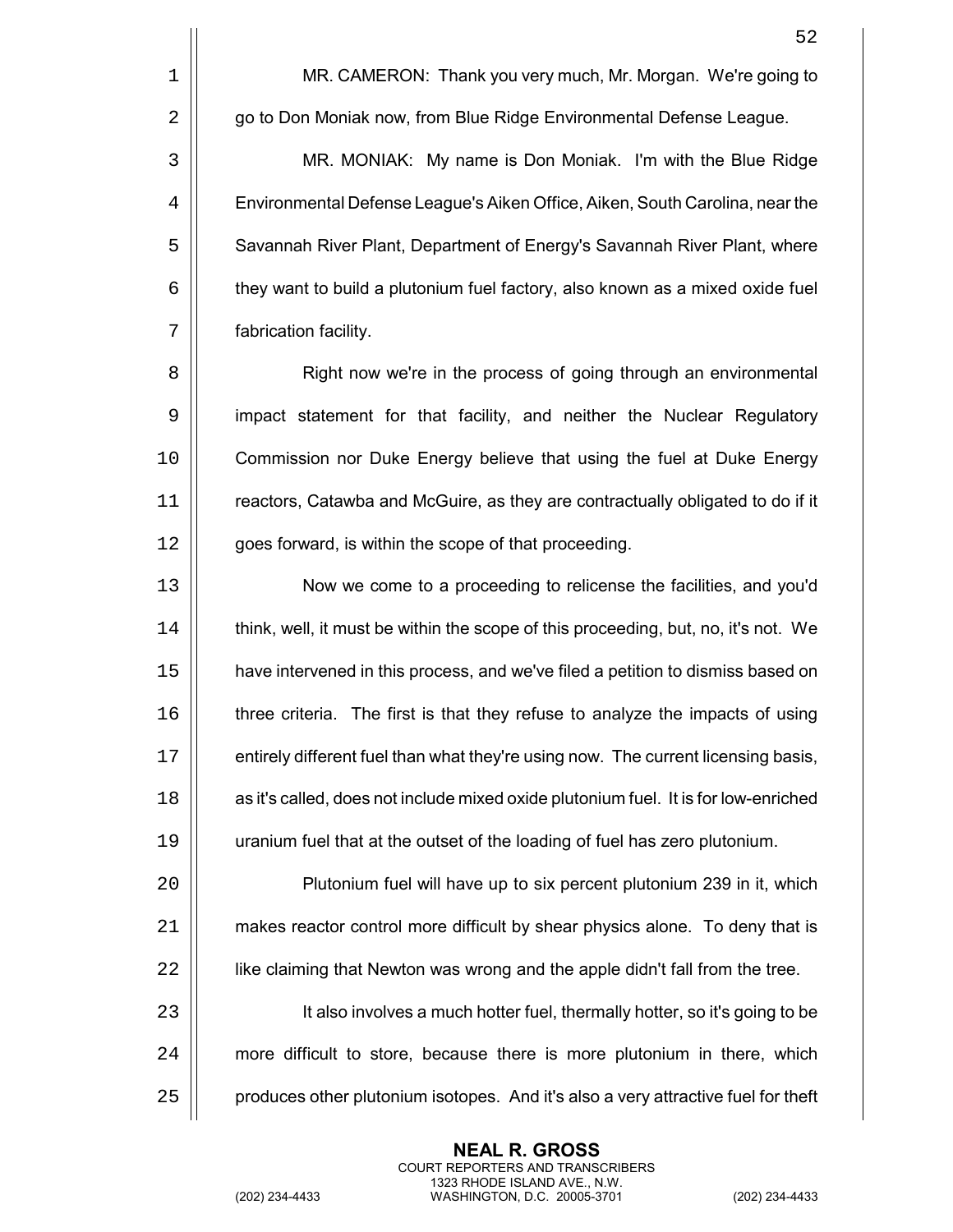5 They're going to use the same level of protection to move this fuel that  $6 \mid$  they use for nuclear weapons, even though those transports were not designed 7 | to move this fuel. They were designed to move weapons. They weren't 8  $\vert\vert$  designed to move huge fuel assemblies, and a result they're having to design 9 | a transport container to try to fit within this, and they haven't even done that yet. 10 | But they are planning to do this.

11 Duke applied for and got an exemption to the relicensing procedures 12 | back in 1999 that would allow them to apply for relicensing prior to 20 years of 13 operation of their reactors. And they based it on the fact that McGuire 1 would 14 have operated for 20 years as of June 2001. And this is true, that happened. 15 But Catawba, which we're talking about now, only has 15 and 16 years of 16 | operating, respectively, nowhere near the 20 years. That's the minimum that 17 | any other company can use. Duke did not apply to get early licensing at 18 | Oconee. It did that well after 20 years of operation.

19 || Cana and one of the arguments that they used to get this 20-year rule lifted 20  $\vert$  was that they have this great program of communicating between the reactors.  $21$  |  $\blacksquare$  And a year after -- not even a year after Oconee got its relicensing, they  $22$   $\parallel$  discovered this problem with  $-$  just give me a second  $-$  the initiation and 23 | growth of significant circumference cracks in PWR alloy 600 weldmans  $24$   $\parallel$  apparently at growth rates faster than previously modeled. So the aging 25 | program that's required to detect accelerated aging of major components that

> **NEAL R. GROSS** COURT REPORTERS AND TRANSCRIBERS 1323 RHODE ISLAND AVE., N.W.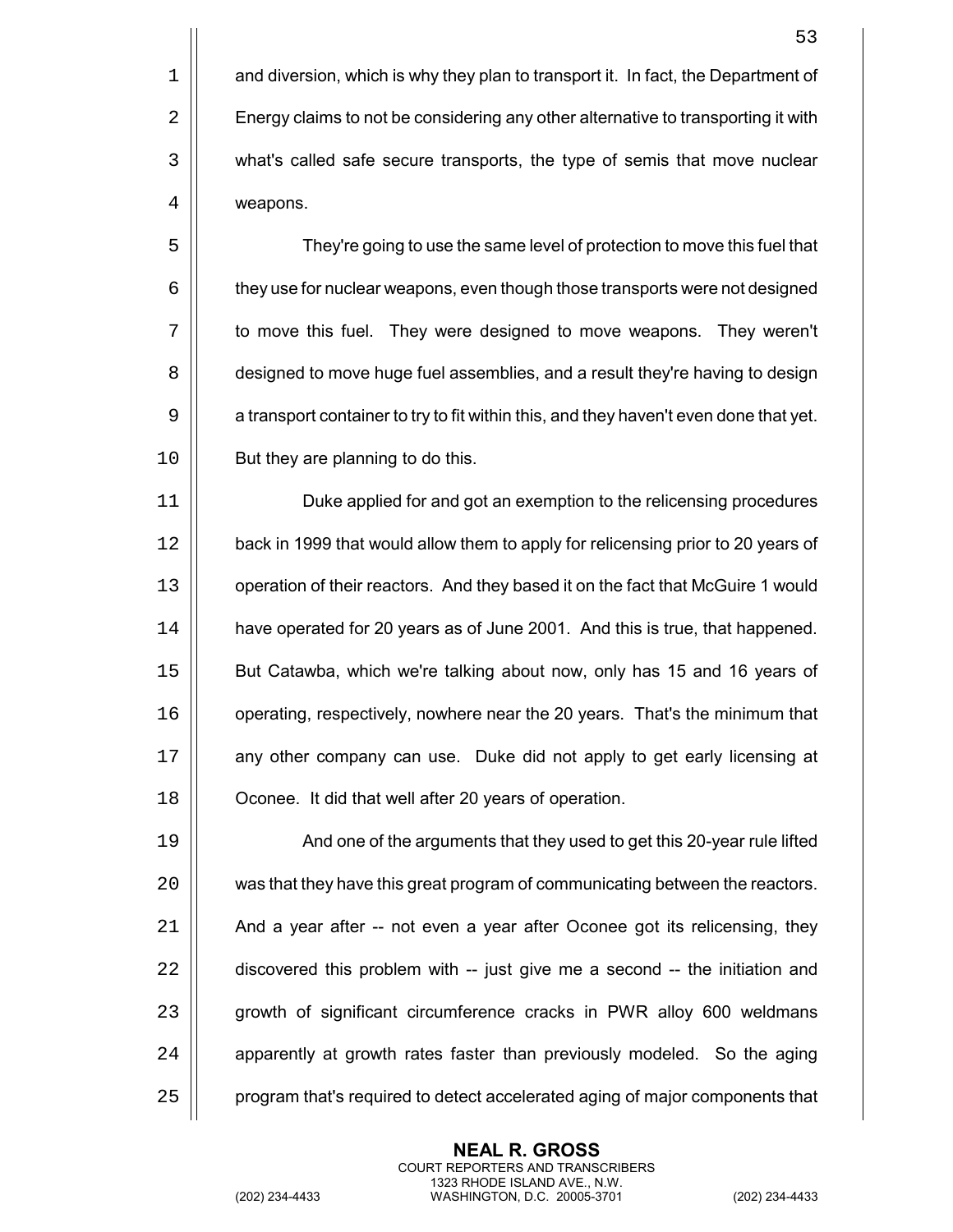54  $1$  |  $\blacksquare$  are necessary to run safely did not work in that case, nor did they relay the 2 | information to Catawba and McGuire and have them start looking at the same 3 | parts. Catawba and McGuire did not do so until the NRC told them to. 4 | Another instance is that in 1997 Westinghouse and Catawba were 5 | informed that there was problems with some of the screws in the ice baskets 6 by somebody at another ice condenser facility, Watts Bar in Tennessee, and 7 did nothing about it. And this is an allegation that held up before the Allegation 8 | Review Board of the Nuclear Regulatory Commission. Granted it was not a 9 | major safety significance, but so what? The fact is is that they were informed  $10$  | cf this and did nothing about it. 11 And under a real safety culture, you don't wait until something goes 12 wrong. You don't say, "Oh, there's a one in a million chance of this happening." 13 That's not acceptable. A real safety culture asks hard questions, whistle

14 | blowers are not treated unfairly. In fact, whistle blowers shouldn't even be in 15 | existence, because people shouldn't have to blow the whistle. They should 16 | simply say, "This is wrong, and it should be taken care of." In the instance I 17 | speak of, the person had to go under whistle blower protection.

 $\parallel$  The third part is there are going to be major changes to the security infrastructure around all nuclear power plants, and that's a given. The Nuclear **Figure 20** Regulatory Commission and its partner, the Nuclear Energy Institute -- and if | vou don't believe they're partners, you just have to read all the literature  $\parallel$  between the two, and they do try and match up against each other. The 23 | Nuclear Energy Institute is the industry's lobbying arm. It represents all the 24 | reactors.

25 Their design basis threat at this point is several people, maybe in a

**NEAL R. GROSS** COURT REPORTERS AND TRANSCRIBERS 1323 RHODE ISLAND AVE., N.W.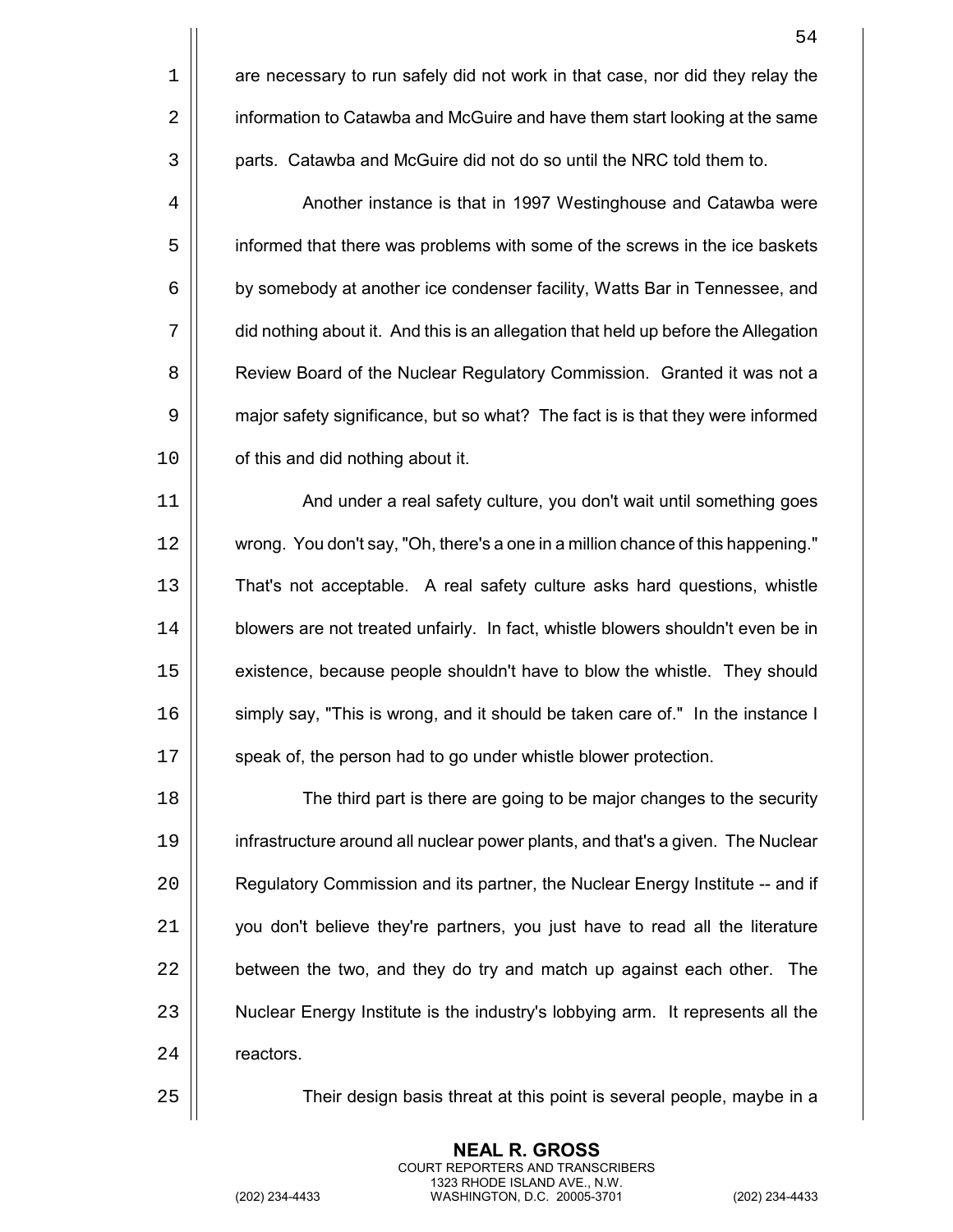$1 \parallel$  jeep or a truck, maybe with some explosives, who might know part of the Plant 2 | getting inside and blasting something, a small attack. And there's experts at 3  $\vert$  Sandia National Lab, within the NRC and elsewhere who have argued that that  $4$  | is really a pretty weak scenario. They're not arguing that the design basis 5 | threat should be an airplane crash either with a 747, because that's been  $6 \parallel$  argued in the past.

 In 1968, somebody argued that there could be an attack from the Cubans down around Miami at a nuclear plant down there. In 1968, that wasn't  $\vert\vert$  totally unreasonable. However, it was decided, and they've lived with it ever since, that nuclear power plants do not have to provide protection against missiles, against intentional acts from outside.

12 || So think about that. That means this is the only centralized source of  $\vert\vert$  energy which is a target to create massive environmental catastrophe, massive 14 | | loss of life and it's a target according to the Pentagon in their own papers. They worry about their own soldiers and our soldiers in other countries being in a place where there's a nuclear power plant and that plant is blasted, and it | releases radiation, and they're fighting in that rad zone.

 This is reality. This could happen in Turkey, Armenia, Serbia it could have happened in with those old Russian reactors that are built -- to give 20 | industry some credit here, it's not the VVER 440s or RBMK Chernobyl types, 21 | but nonetheless three feet of cement is not going to stop the type of weaponry  $\parallel$  that is available today and what we see on September 11. And that's a given. 23 | And there's legislation in Congress now to require the NRC to finally  $\parallel$  wake up and do what its own people have been saying for years that it ignored  $\parallel$  and come up with a stronger design basis threat. And this is going to add a lot

> **NEAL R. GROSS** COURT REPORTERS AND TRANSCRIBERS 1323 RHODE ISLAND AVE., N.W.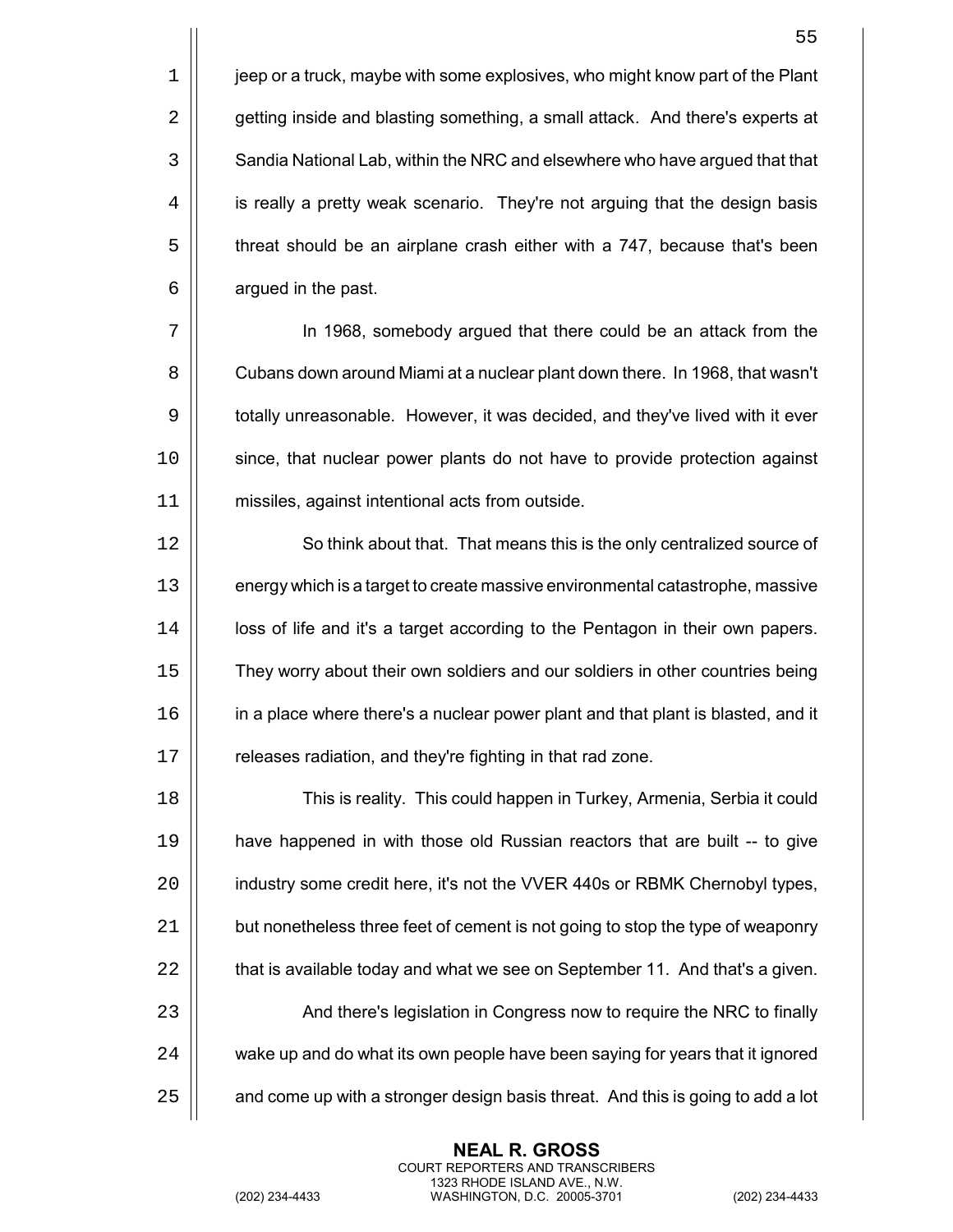$1 \parallel$  to the cost of nuclear energy. We don't know how much, but we need to see 2  $\vert$  what the final rules are going to be, how it's going to be implemented and then 3 | start from there again.

4 There's no hurry to do this relicensing, especially for Catawba. 5  $\vert\vert$  They're trying to fast track this right now. They're trying to fast track it so they  $6 \mid$  don't have to analyze it and get their relicensing if the licensing basis involves 7 | plutonium fuel. Because if they wait three or four more years like they were 8  $\vert$  supposed to, then they'll have to do that if the plutonium fuel program goes 9 | forward. Hopefully it won't.

10 If they were to pull out today and tomorrow and say, "Boy, this was a 11 bad idea. We shouldn't be hauling plutonium through downtown Charlotte," 12 | then we couldn't be happier. That's what I'd like to finish with. Thank you.

13 MR. CAMERON: Okay. Thank you, Don. We're going to go to Mike 14 | Bush, Ann Barton and Genevieve Polites. So, Mike? And Mike is with the 15 | Daniel Stowe Botanical Garden.

 MR. BUSH: Hi. Thank you much. I am Mike Bush. I'm the Executive Director at the Daniel Stowe Botanical Garden. I live in Gaston County. The **Garden is in Gaston County, North Carolina.** I can tell you pretty clearly that 19 | it was only about a 21-minute drive today from where I work, and we're very  $\vert$  close to where I live to the facility right here, and on the way, certainly passed **the turnoff for the Catawba Nuclear Station.** 

22 | Ighthaw Reflerige I, as the Executive Director, much like Gary Peterson, are responsible 23 | for safety on a much different scale, certainly. I have 35 employees there, 200 24  $\vert$  volunteers and 70,000 visitors a year. I can see where Catawba is most of the  $25$   $\parallel$  time from the steam contrails in the sky and realize that they are our neighbors.

> **NEAL R. GROSS** COURT REPORTERS AND TRANSCRIBERS 1323 RHODE ISLAND AVE., N.W.

56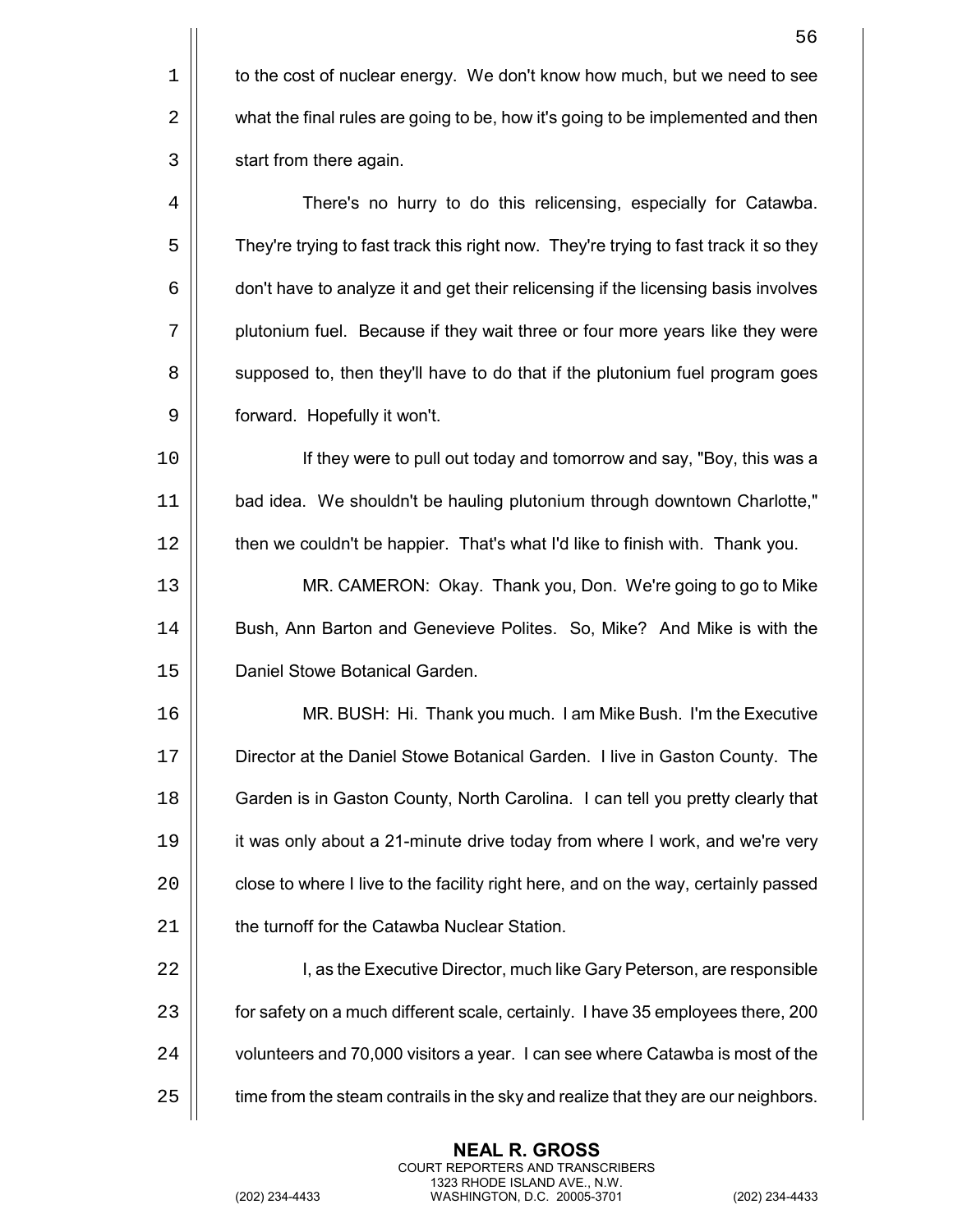$1 \parallel$  We have a developing botanical garden. We have 110 acres of garden open  $2 \parallel$  today, and that will grow into our master plan of some 450 acres. That acreage 3 | includes three miles of waterfront on Catawba Creek, which is certainly part of 4  $\vert$  the Lake Wylie system here. Catawba Creek is one of the minor tributaries of 5  $\vert$  the Catawba River. It comes into the Catawba River near the same point that  $6 \mid$  the River's main tributary, the South Fork, comes into Catawba River.

7 | I think that corporate partnerships are important. Certainly, within the 8 **8** community, I feel that our corporate partnership with the community is 9 | important, as myself and other staff members are involved in other community 10 | operations. It's been pleasant for me to work with the Duke Energy team at 11 Catawba. They have certainly supported me in the questions that I have, 12 | because I'm concerned not only in the types of things that we generate at our 13 | own site for safety, public service, whether that's thrown items coming out from 14 | under a mower, some irresponsible use of chemicals, I have those concerns  $15 \parallel$  as well.

 I also have concerns being in the shadow of a nuclear facility. I think,  $\vert\vert$  certainly, all of us have concerns, and I think that they're well-founded to be **concerned, and I think we also need to put that in perspective.** By listening to **the comments made today, I think that we all can get a new perspective on**  what is available and not. I would like to think that our world hasn't changed, |  $\pm$  and I'm sure that we all would think that it has.

22 | I feel confident in my continued living in the area. I'm certainly not 23 | choosing myself personally or my staff to relocate because of our location. I  $24$   $\parallel$  think that we depend on safe energy. I feel that the mention earlier of possible  $25$   $\parallel$  automobile accidents gauging in death is certainly a reality that we all live with.

> **NEAL R. GROSS** COURT REPORTERS AND TRANSCRIBERS 1323 RHODE ISLAND AVE., N.W.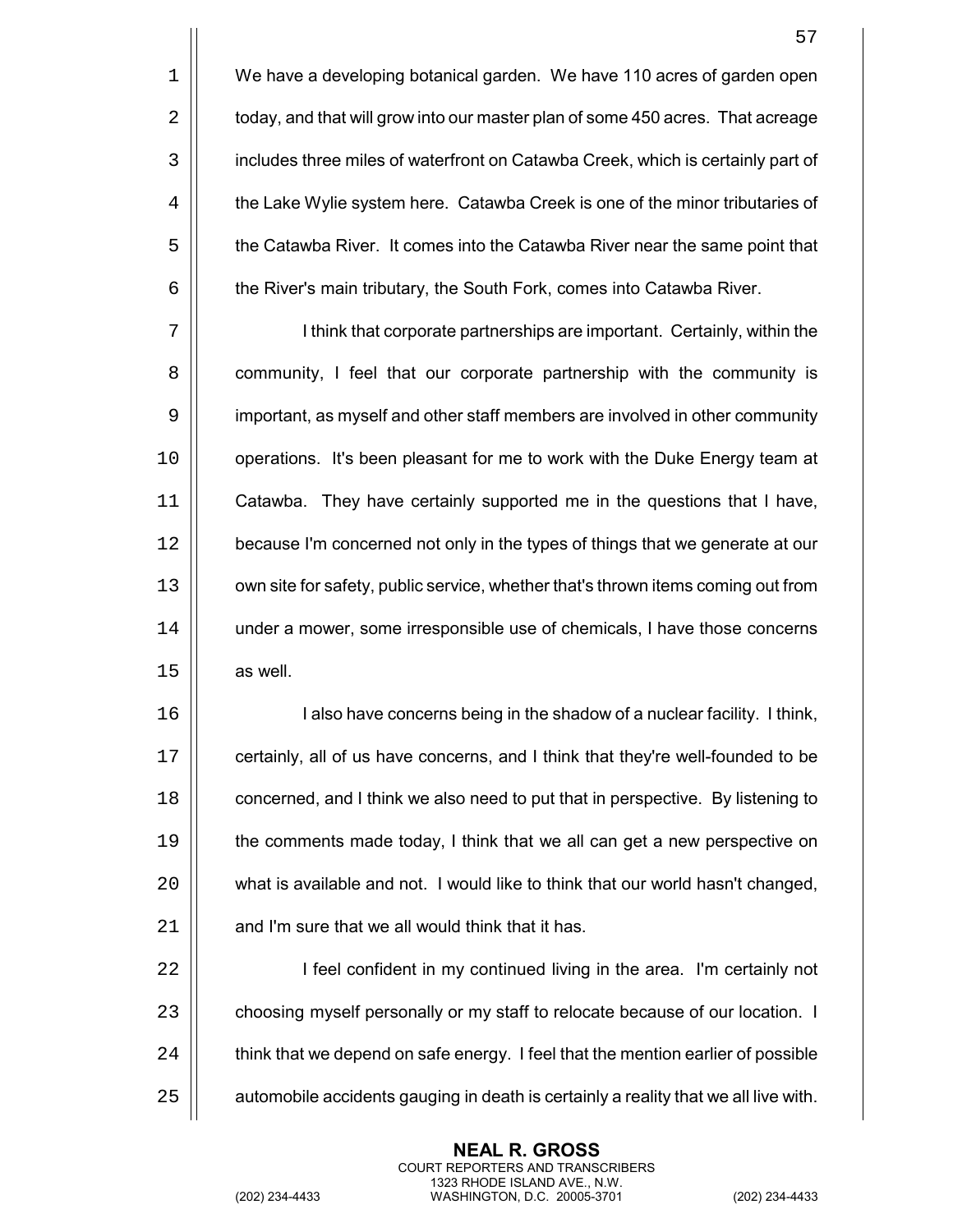$1 \parallel$  I also think that the concept of clean air is an important one to look at.

2 | And while we can all pick at places that are necessary to improve, it's 3 | sort of the devil you know versus the devil you don't in my case, and I'm not  $4 \mid \cdot \cdot \cdot \cdot \cdot \cdot \cdot$  sure that some of the things that we would be replacing with would be much 5  $\vert$  better. I do think, personally, that we need to look for other alternative types  $6 \mid$  of things to move into as our need for energy grows. And I'm confident with 7 | being a neighbor of the Catawba Nuclear Station.

8 I was concerned enough that I asked if I could bring my staff in whole. 9 We left, I think, one person collecting admissions and another answering the 10 | telephone and took the other 33 of us to the nuclear site where we held a 11 | monthly meeting. We have a monthly meeting on the first Monday of every 12 | month and on October the 6th -- excuse me, August the 6th we were hosted 13 | at the Catawba Station. It was a pleasant exchange of ideas. As you might 14 | suspect, at a Botanical Garden, we're a rather eclectic group of people from 15 avowed tree huggers to some fairly sophisticated science types and certainly 16 folks that like to see gardens be developed and people that are community-17 | responsible.

 We certainly had some questions. We were inside the Plant. Somebody didn't have proper footwear, they had certainly had to search all of  $\vert$  our records. I think my third grade teacher was called. No, probably not. But | it was a very difficult thing to get into. And by stating the fact that the Plant was  $\parallel$  designed to withstand tremendous forces, both natural and unnatural, certainly, 23 | in my background as a botanist, I have no way to discern whether three feet of  $\parallel$  concrete will do something or not, based on criteria. But what we were told,  $\parallel$  certainly, was that earthquake, hurricane and commercial jetliner crash had all

> **NEAL R. GROSS** COURT REPORTERS AND TRANSCRIBERS 1323 RHODE ISLAND AVE., N.W.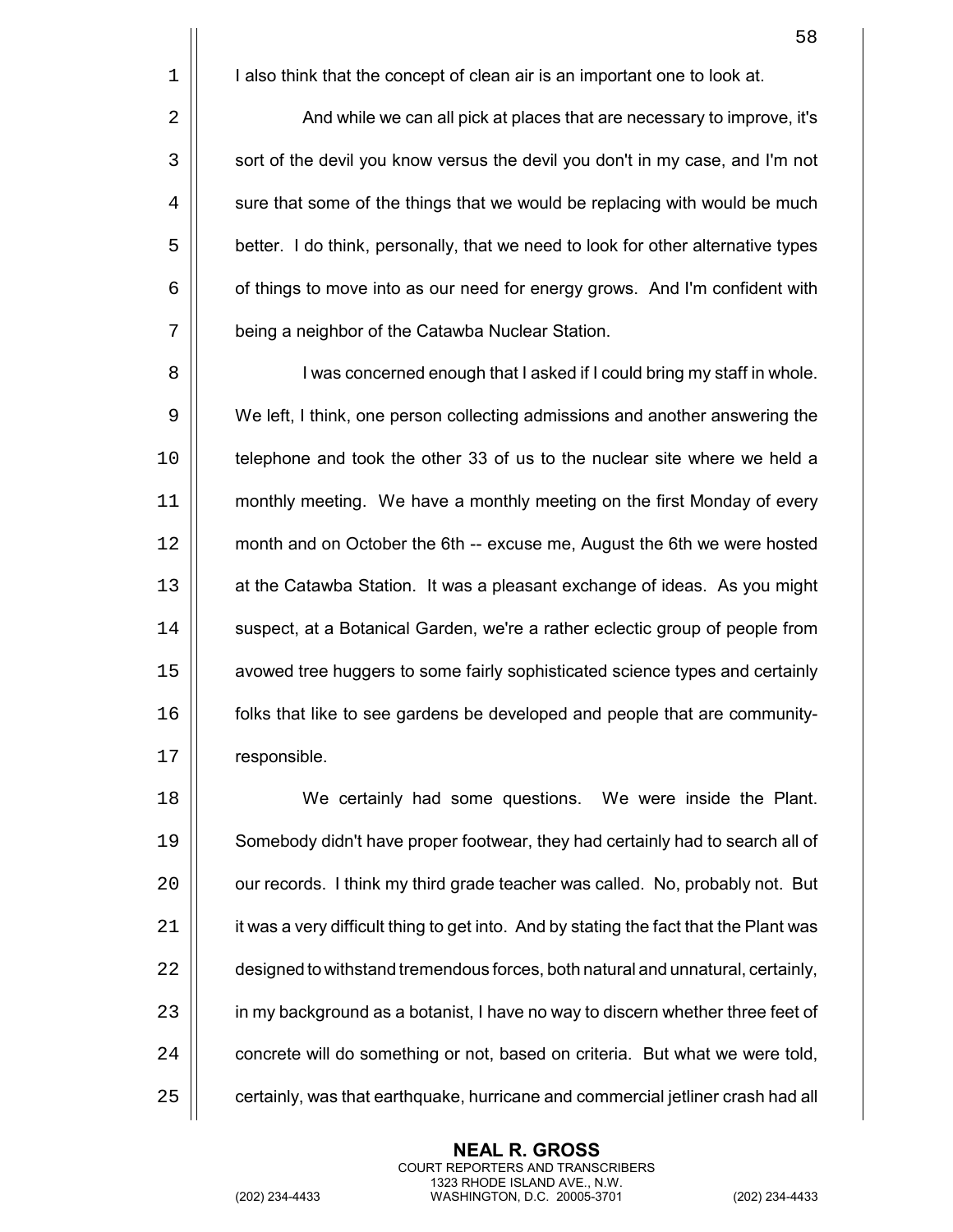$1$  | been tested in the laboratory-type testing to be concurrent. And it seemed 2 | pretty bizarre to me on the 6th of August that there would even be a concern 3 | for an airplane crash.

4 | I must say that following the bin Laden attacks on the 11th of 5 | September, from, again, my assessment, unprofessional, from a botanist  $6 \mid$  standpoint, that I had a much stronger feel for comfort having had been in the  $7$   $\parallel$  shop, having seen the tremendous amount of security that we had to go 8  $\vert$  through. And we're the kind of, like I said, tree huggers that might be easy to 9 | infiltrate. Who knows who we are. We're not a bunch of four-year-olds or nine-10 year-olds coming from a school that would be rather harmless. I felt that they 11 were very thorough, and I certainly had another measure of comfort saying, 12 "Whoa, somebody was looking ahead on that one, anyway." Whether it would 13 withstand two plane crashes at the same time, I don't know, but certainly we 14 | know that that was possible in the horror of New York City.

15 Just to sum up, I'm concerned with safety for our 35 staff members, 16 200 volunteers and 70,000 visitors. I think that -- I'm pleased that the Catawba 17 Nuclear Station has answered my questions. They continue to be responsive 18 **when I ask questions of them. I certainly want to be able to answer questions** 19  $\parallel$  of our visitors when they hear the test sirens go. We're on a regular program 20 | with them so that while it's published, I certainly mention this to our staffs so  $21$   $\parallel$  that we can have our staff be aware. We have our own in-house evacuation 22 | procedures that would direct staff and visitors for any number of emergencies. 23 | think that's prudent for any organization to do, as you need to protect your 24 | resources, which are primarily personnel.

25 | I seel comfortable in continuing to have Duke Energy and the Catawba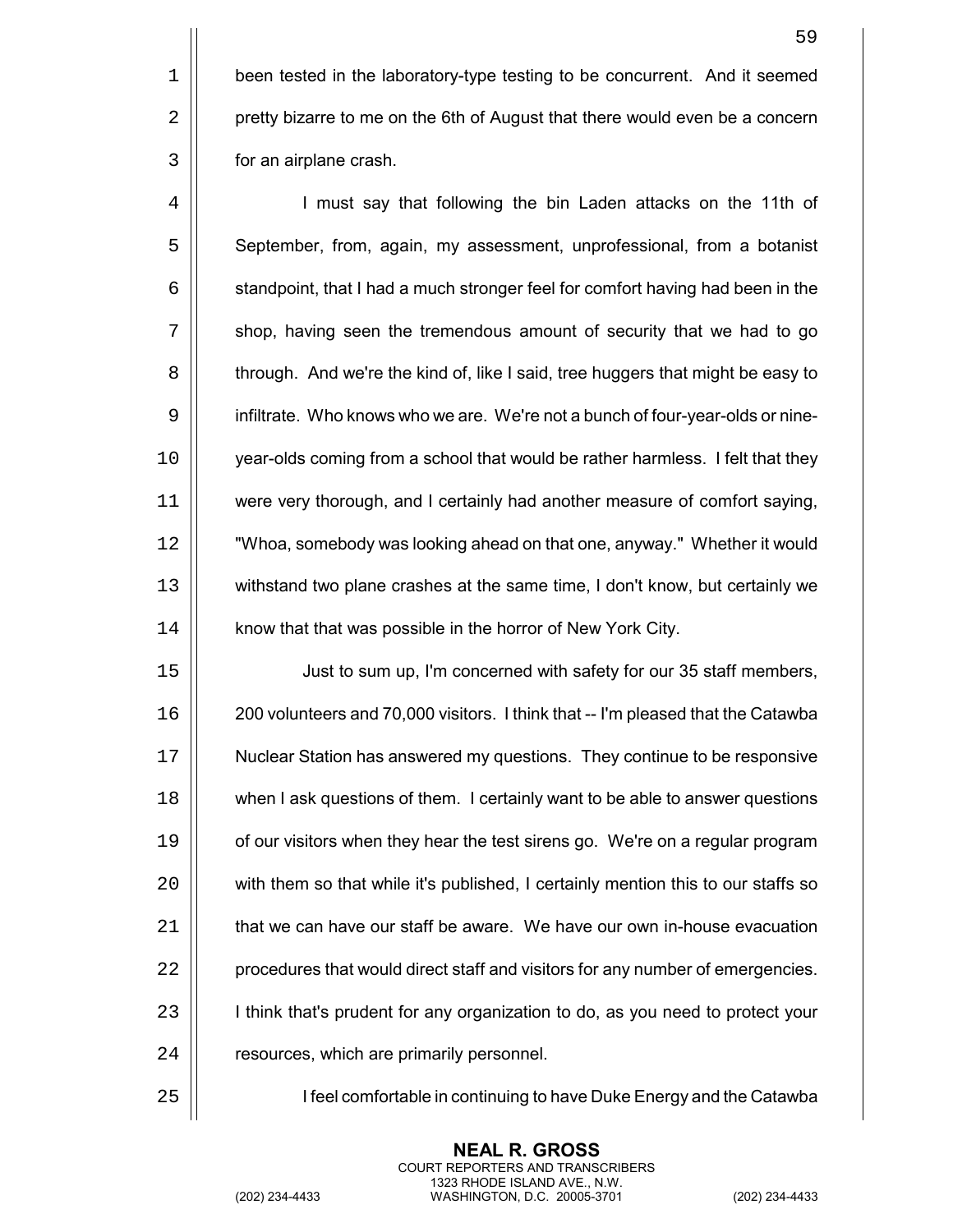|             | 60                                                                               |
|-------------|----------------------------------------------------------------------------------|
| $\mathbf 1$ | Nuclear Station my partner into the future. Thank you.                           |
| 2           | MR. CAMERON: Okay. Thank you very much, Mr. Bush. Let's go to                    |
| 3           | Ann Barton, who's with the York County Adult Day Care Services.                  |
| 4           | MS. BARTON: Thank you. First of all, I'll tell you that I have lived             |
| 5           | here 30 years, and I have a client attending one of the centers, and she's lived |
| 6           | here all her life. She's only 108. So I think it's a pretty good place.          |
| 7           | I work with a non-profit community program, and we have sites in                 |
| 8           | Rock Hill and York and are building in Fort Mill. I'll comment on some of the    |
| 9           | people who work for Catawba Nuclear. About eight years ago, we went to a         |
| 10          | health fair held out at Catawba Nuclear, and some of its employees made the      |
| 11          | mistake of asking me, "If you ever need anything" -- or telling me, "If you ever |
| 12          | need anything, let us know." We needed things, and we did let them know.         |
| 13          | And I have been very blessed to find that these people repeatedly come back      |
| 14          | and try and serve the community needs. They started out with building a          |
| 15          | concrete path for wheelchair vans to unload the clients, they screened in        |
| 16          | porches at the facilities, they assisted with new renovations, and this was to   |
| 17          | meet the new DEHAC regulations, and this included safety precautions and         |
| 18          | guidelines.                                                                      |
| 19          | We did have a few problems. When the projects took over a few days               |
| 20          | and they came back, some of the equipment had disappeared during the night       |
| 21          | that they left outside. So they told me that I really needed to get and build a  |
| 22          | storage building. So I said, "Okay." And together we wrote a grant, and, of      |
| 23          | course, they came back and built the building for us.                            |
| 24          | I think that Catawba Nuclear for us has been a very good neighbor.               |
| 25          | They are there with the know-how and the heart to get the job done in this       |
|             |                                                                                  |

(202) 234-4433 WASHINGTON, D.C. 20005-3701 (202) 234-4433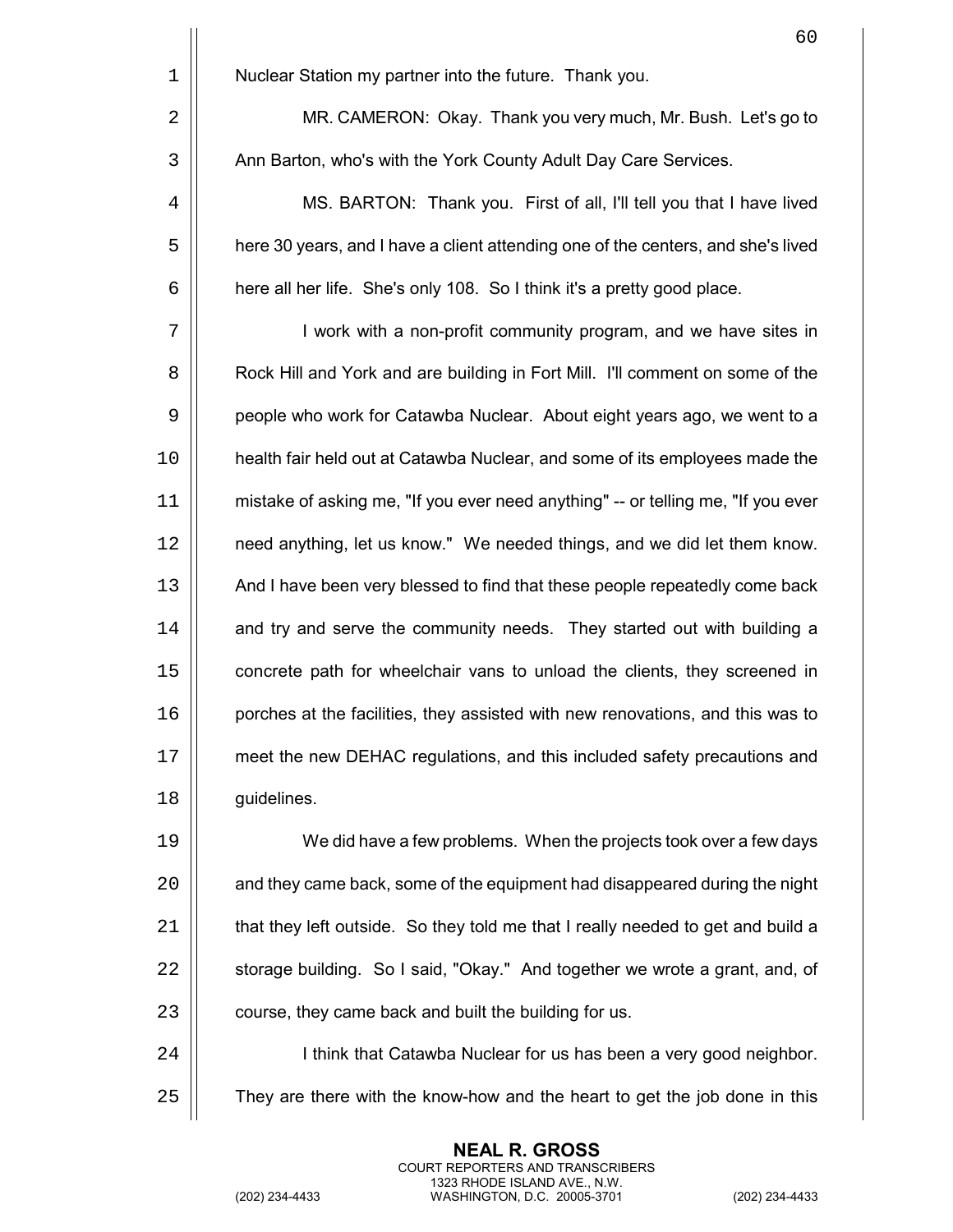| 1 | community, and they are quite aware of the community needs, and we're proud |
|---|-----------------------------------------------------------------------------|
| 2 | of them. Thank you.                                                         |

3 MR. CAMERON: Okay. Thank you, Ann. Let's go to Genevieve 4 | Polites. Genevieve still here? Okay. We have one final speaker for this 5 | afternoon's session, and that's Mr. Nate Barber. And while Nate is coming up,  $6 \mid$  I would just point out that the NRC has some survey forms to help us evaluate 7 how well we do in these public meetings. And if you could, they're out on the 8  $\vert$  desk, and I'll leave some up here. If you could just give us some guidance on 9 | that, we'd appreciate it. And turn it over to Mr. Barber.

10 MR. BARBER: Good afternoon. I thought you were going to say while 11 Nate finishes that piece of candy that he had just put in his mouth.

12 (Laughter.)

13 Good afternoon. My name is Nate Barber. I'm with Winthrop 14 University. I'm a Rock Hill resident, born and raised here. Most of my work 15 | career has also been here and at Winthrop.

16 Iíd just like to comment on Duke from two perspectives. And Iím quite 17 | supportive of the application for the license renewal. One is each semester 18 | when I teach the one particular class, I like to take those students to places in 19 **the community so they can see how things are made - how things work.** And 20  $\vert$  Duke is one of the places that we always take the students and they're always  $21$   $\parallel$  very accommodating with us. We see from that time going into the plant how 22 | much safety is stressed. I realize it is a complicated process to produce 23  $\vert$  electrical energy. But I'm convinced that Duke is doing what needs to be done 24 | from a safety perspective to make sure that we are living in a safe environment  $25$   $\parallel$  and getting the power that we need.